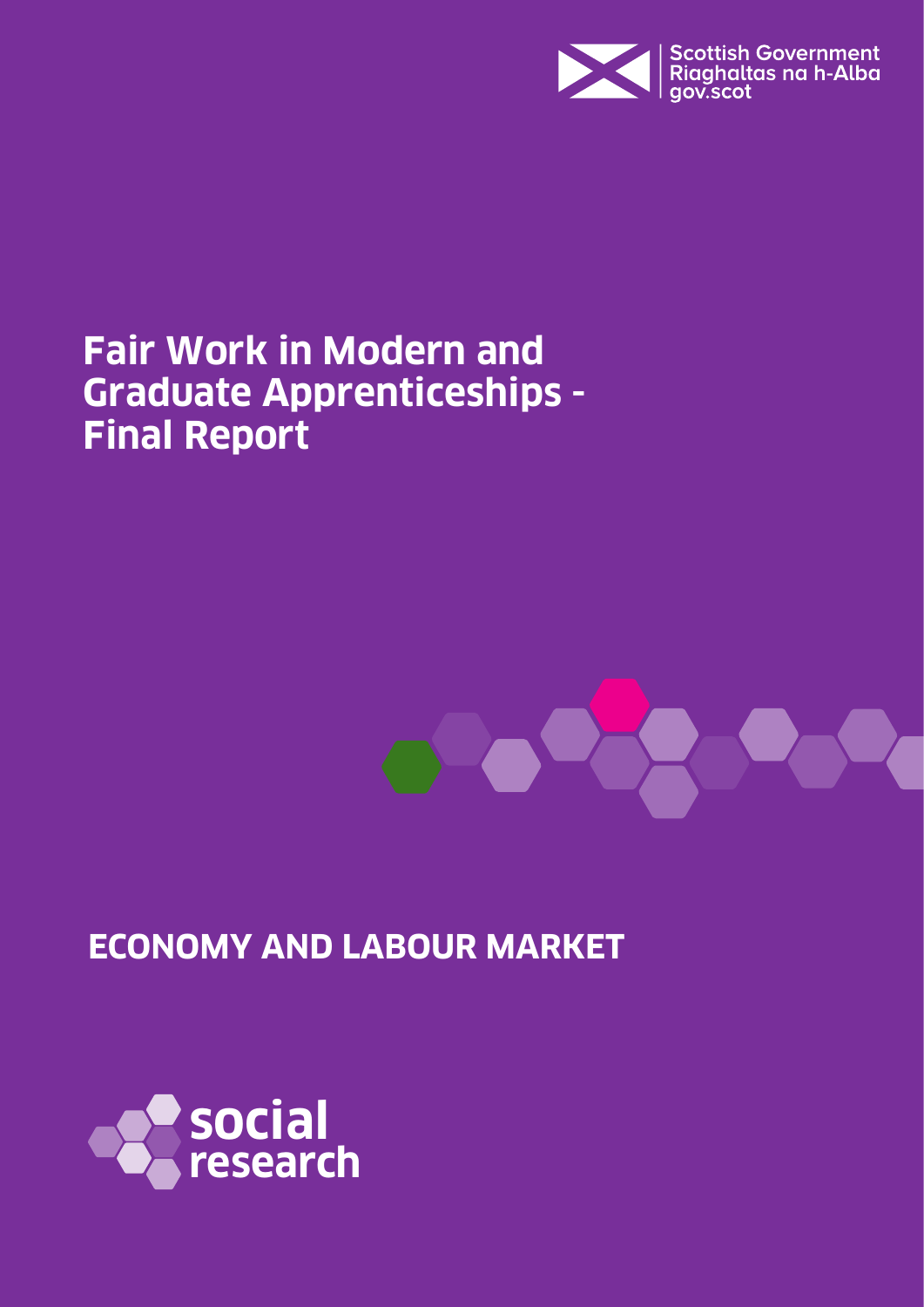Scottish Centre for Employment Research University of Strathclyde

# **Fair Work in Modern and Graduate Apprenticeships in Scotland**

Professor Patricia Findlay Dr Robert Stewart Dr Pauline Anderson

Final Report June 2021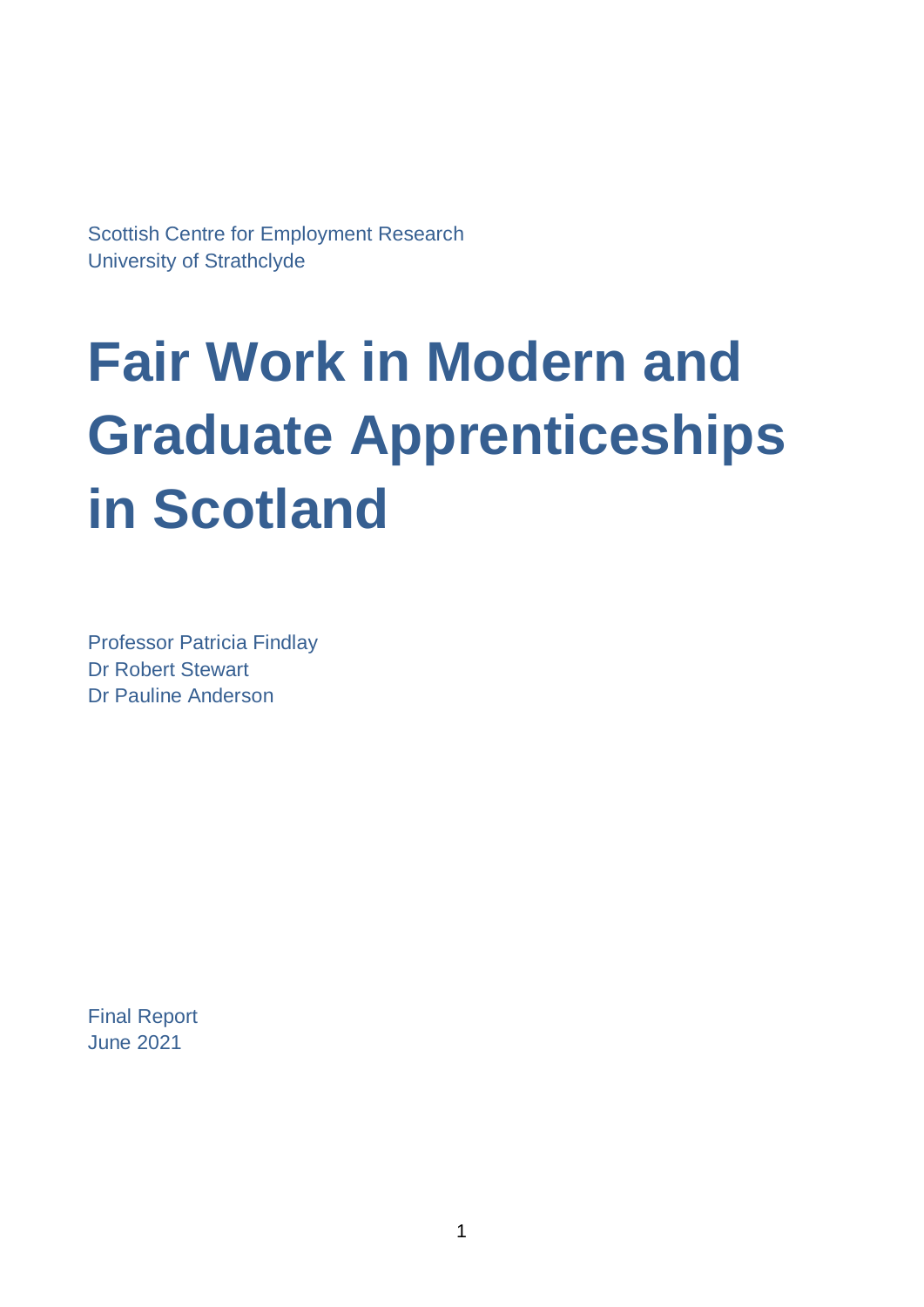| Benefits of apprenticeships and likely impact of Fair Work First  6         |  |
|-----------------------------------------------------------------------------|--|
|                                                                             |  |
|                                                                             |  |
|                                                                             |  |
|                                                                             |  |
|                                                                             |  |
|                                                                             |  |
|                                                                             |  |
|                                                                             |  |
|                                                                             |  |
|                                                                             |  |
|                                                                             |  |
|                                                                             |  |
|                                                                             |  |
|                                                                             |  |
|                                                                             |  |
|                                                                             |  |
|                                                                             |  |
|                                                                             |  |
|                                                                             |  |
| Advice and support on fair work and Fair Work First for employers 33        |  |
|                                                                             |  |
| Do the Fair Work First principles need to be adapted to Modern and Graduate |  |
|                                                                             |  |
|                                                                             |  |
| Recommendations for the implementation of Fair Work First  39               |  |
|                                                                             |  |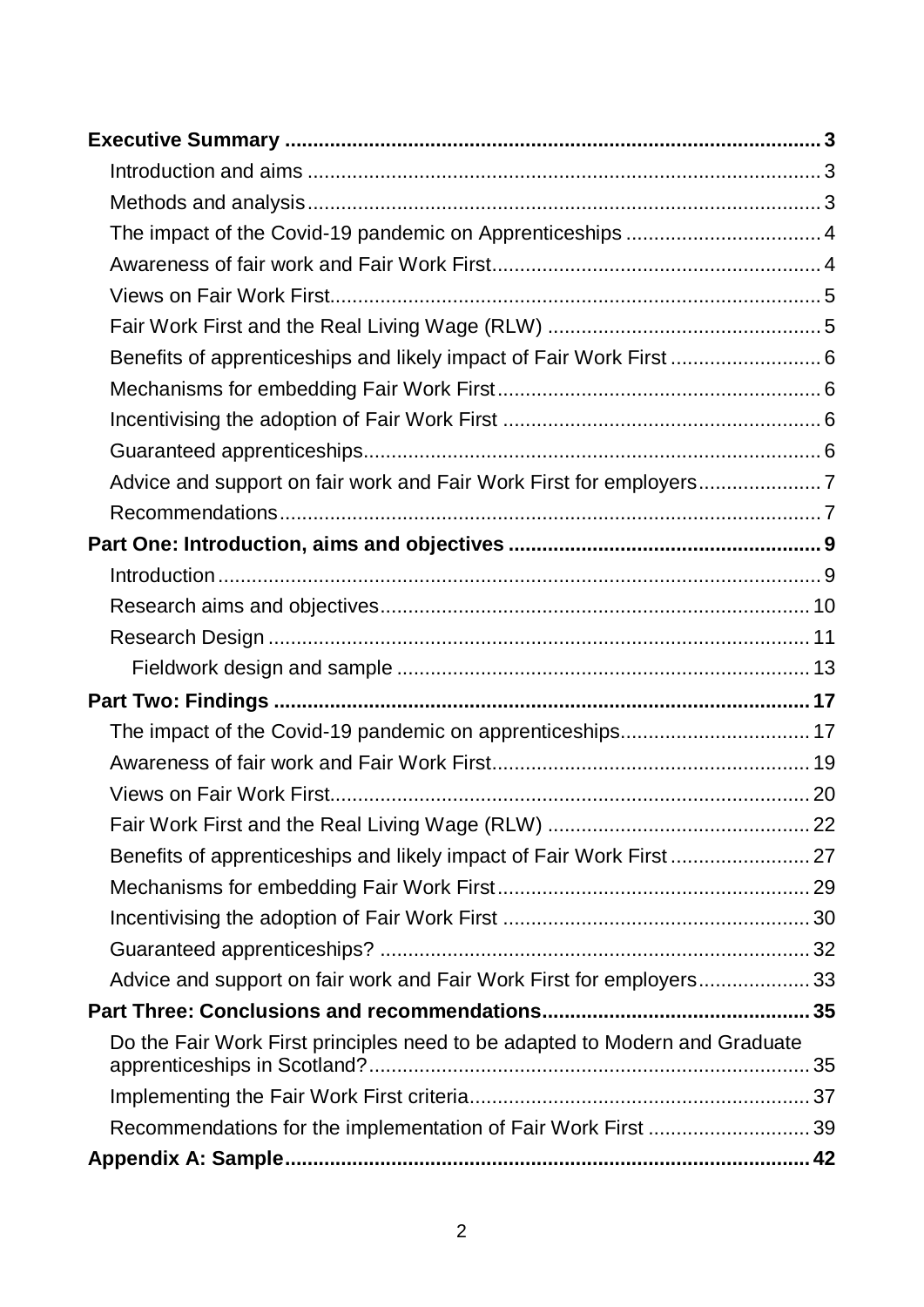# <span id="page-3-0"></span>**Executive Summary**

# <span id="page-3-1"></span>**Introduction and aims**

This research was commissioned by The Scottish Government to explore opportunities to embed Fair Work First principles in the Modern and Graduate Apprenticeship offer in Scotland. Following the adoption of the Fair Work Framework, The Scottish Government has developed the Fair Work First approach that asks employers who deliver procured public services in Scotland, or who receive Scottish Government grant funding, to adopt fair working practices, specifically: appropriate channels for effective voice, such as trade union recognition; investment in workforce development; no inappropriate use of zero hours contracts; action to tackle the gender pay gap and create a more diverse and inclusive workplace; and payment of the real Living Wage.

The aim of this research was to explore the opportunities to embed Fair Work First in the offer of the modern and graduate apprenticeship programmes (MAs and GAs). The research objectives were to consider whether the Fair Work First criteria require adaptation in order to be applied to MAs and GAs; to formulate initial recommendations to support the implementation of the Fair Work First criteria; and to identify potential approaches to ensuring that apprenticeships remain an attractive offer following implementation of the Fair Work First criteria. The research objectives were revised in July 2020 to include the collection of data on the impact of the pandemic on the progress of apprenticeships.

To address these objectives, the research focused on the following:

- investigating employer, apprentices and wider stakeholders' views on the most appropriate mechanism for embedding and evidencing Fair Work First in the apprentice role/offer and in workplaces;
- the role of incentives and barriers for employers' engagement with apprenticeships, and how employers might respond if funding was subject to greater conditionality in the form of Fair Work First;
- identifying what forms of advice and support could be made available to employers to enhance the provision of Fair Work First; and
- the views of stakeholders and employers on a programme that quarantees apprenticeships to those facing difficulties entering the labour market, including the care-experienced or those with disabilities.

# <span id="page-3-2"></span>**Methods and analysis**

A flexible qualitative methodological design was adopted based on an informed deliberative approach. Research participants included key stakeholders, employers and apprentices who were provided with relevant pre-interview information about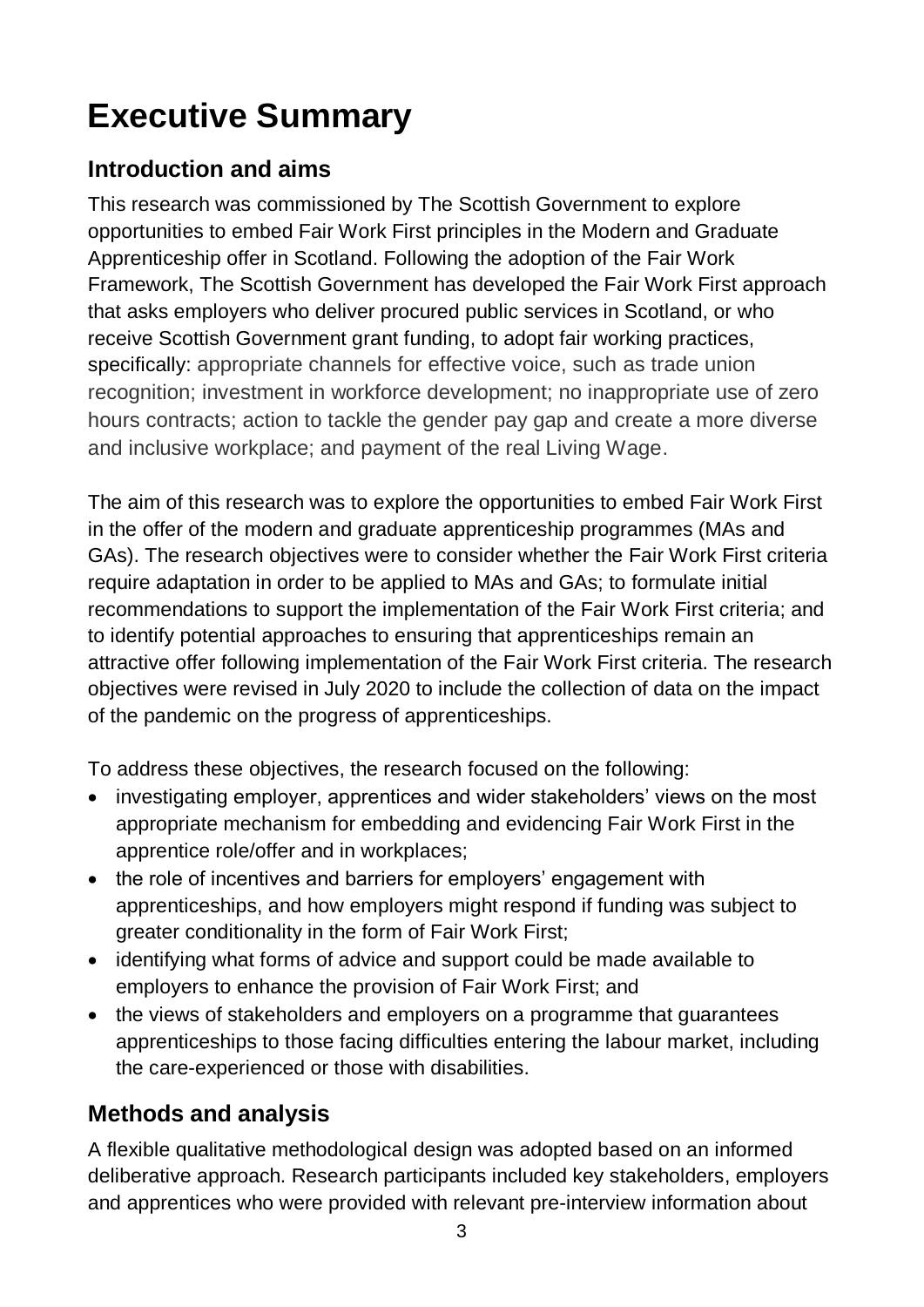fair work and Fair Work First. Following a revision of methods in response to the COVID-19 pandemic, semi-structured depth interviews were conducted by telephone/online with ten key stakeholders, eighteen employers and twenty Graduate and Modern Apprentices, covering local labour markets in Glasgow, Perth and Inverness.

A thematic analytical approach was adopted, guided by the research objectives and the extant literature on apprenticeships and conditionality in public funding, alongside researcher knowledge of the skills, learning and fair work landscape.

# <span id="page-4-0"></span>**The impact of the Covid-19 pandemic on Apprenticeships**

Many research participants perceived that the pandemic had negatively affected the uptake of new apprenticeships and the placement and progress of existing apprenticeships, and there was much uncertainty among participants about what will happen to apprentice jobs and workplaces after the end of the Coronavirus Job Retention Scheme (CJRS).

Apprentices report delays in their progress and completion of their training due to the shift to online homeworking and learning; off-the-job training providers shifting to virtual learning environments; and ongoing difficulties associated with conducting practical and/or observational on-the-job assessments.

Although employers highlighted disruptions to their recruitment of apprenticeships in 2020, many anticipated returning to 'normal' in 2021 and beyond. There was broad recognition that policy initiatives such as CJRS, PACE and Adopt an Apprentice have helped employers respond to the challenges they have faced in 2020 and into 2021.

# <span id="page-4-1"></span>**Awareness of fair work and Fair Work First**

Key stakeholders and employers had greater awareness of fair work than apprentices. This knowledge spanned the existence and work of the Fair Work Convention, including of the Fair Work Framework; the requirement that training providers promote fair work with apprentice employers; and the requirement to deliver fair work in public sector procurement.

Public sector and large employers were more aware of and better understood fair work than small and medium sized employers (SME), or micro employers. There were moderate levels of awareness among SME employers, but little to no awareness of fair work among GAs and MAs.

Stakeholders and larger employers reported uncertainty about alignment between fair work and other policy initiatives, and its links to other employment and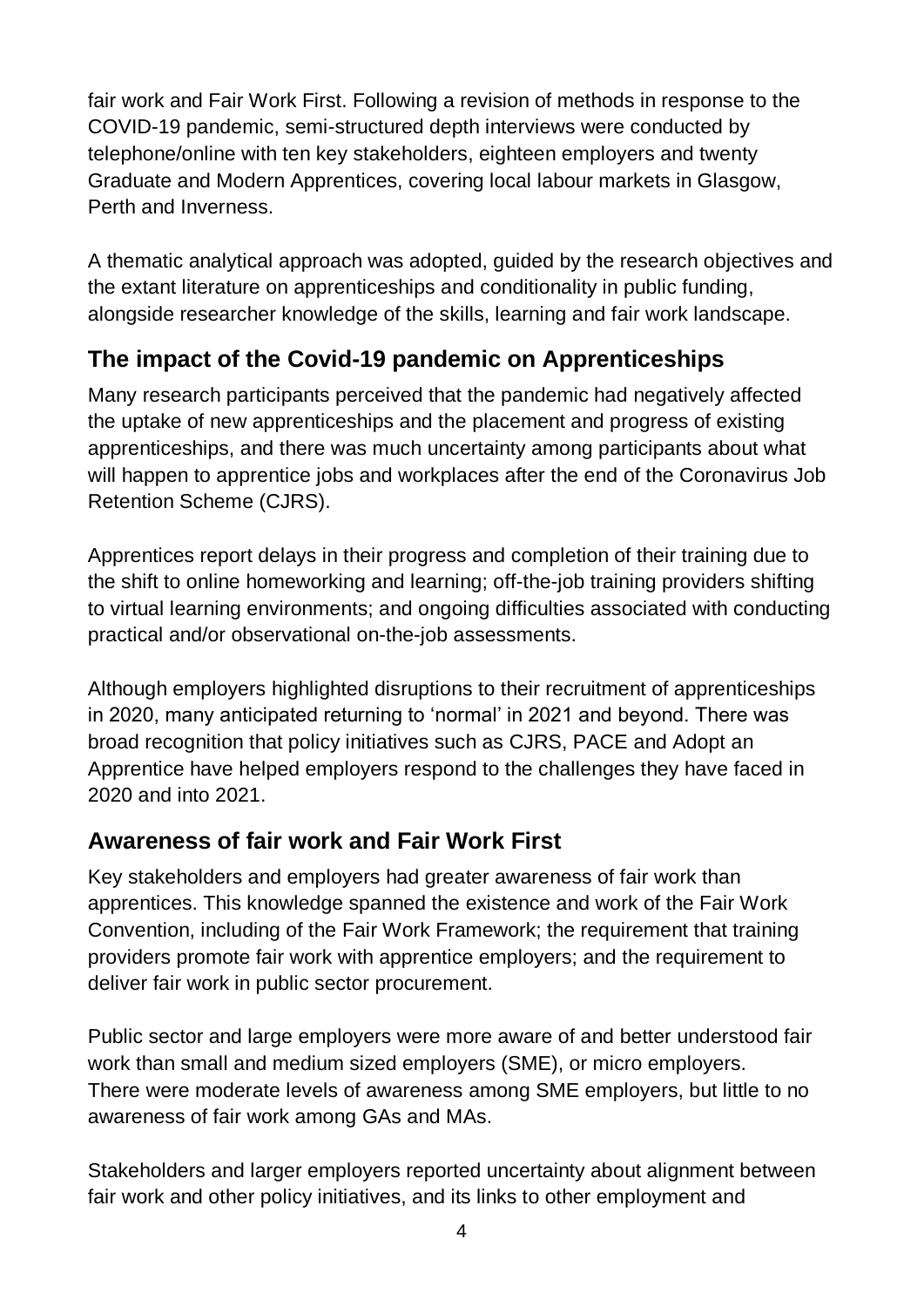apprenticeship policies, and few research participants were aware of the detail of the Fair Work First criteria. This raises the potential for enhancing communications with employers, workers and other stakeholders on the fair work agenda to raise awareness of its importance and benefits.

# <span id="page-5-0"></span>**Views on Fair Work First**

Stakeholders, employers and apprentices are largely supportive of most of the Fair Work First criteria. There is a general recognition that the different elements of Fair Work First are what good employers should be doing and consistent with current practices of good employers. Some employers recognised the elements of Fair Work First in their own employment standards, policies, procedures and structures. Apprentices are very positive and supportive of the Fair Work First criteria as reflecting good workplace standards.

# <span id="page-5-1"></span>**Fair Work First and the Real Living Wage (RLW)**

Apprentices supported the payment of the RLW. Stakeholders and employers raised issues about the 'affordability' of the RLW because it represents a significant uplift to the current age-related training rates. Concerns were voiced that the RLW would impact negatively on differential pay rates in organisations; employers' use of younger people; and the numbers of available apprenticeship and training opportunities, particularly if existing age-related pay rates were removed. Certain sectors including hospitality and childcare were identified as facing particular challenges in paying the RLW.

Departure from paying the RLW, however, is inconsistent with the stated objectives of The Scottish Government in launching Fair Work First. This creates a challenging tension. Policy on apprentices' pay (for example, the National Minimum Wage Apprenticeship Rate) acknowledges that training rates of pay are not equivalent to rates for the relevant job because of the training, administration and supervision costs employers might incur.

Addressing this tension requires better insight into the real value and costs to employers of apprenticeships in specific sectoral and organisational contexts. Variable pay rates that differentiate training time and wider job performance might be one way of addressing employer concerns over affordability while also supporting a commitment to fair work for apprentices. This approach is taken in some collectively bargained agreements on apprentice pay rates. Generating this insight requires more focussed discussions with employers and relevant unions, a detailed economic assessment of the RLW impact; and potentially greater support given to employers in very specific contexts.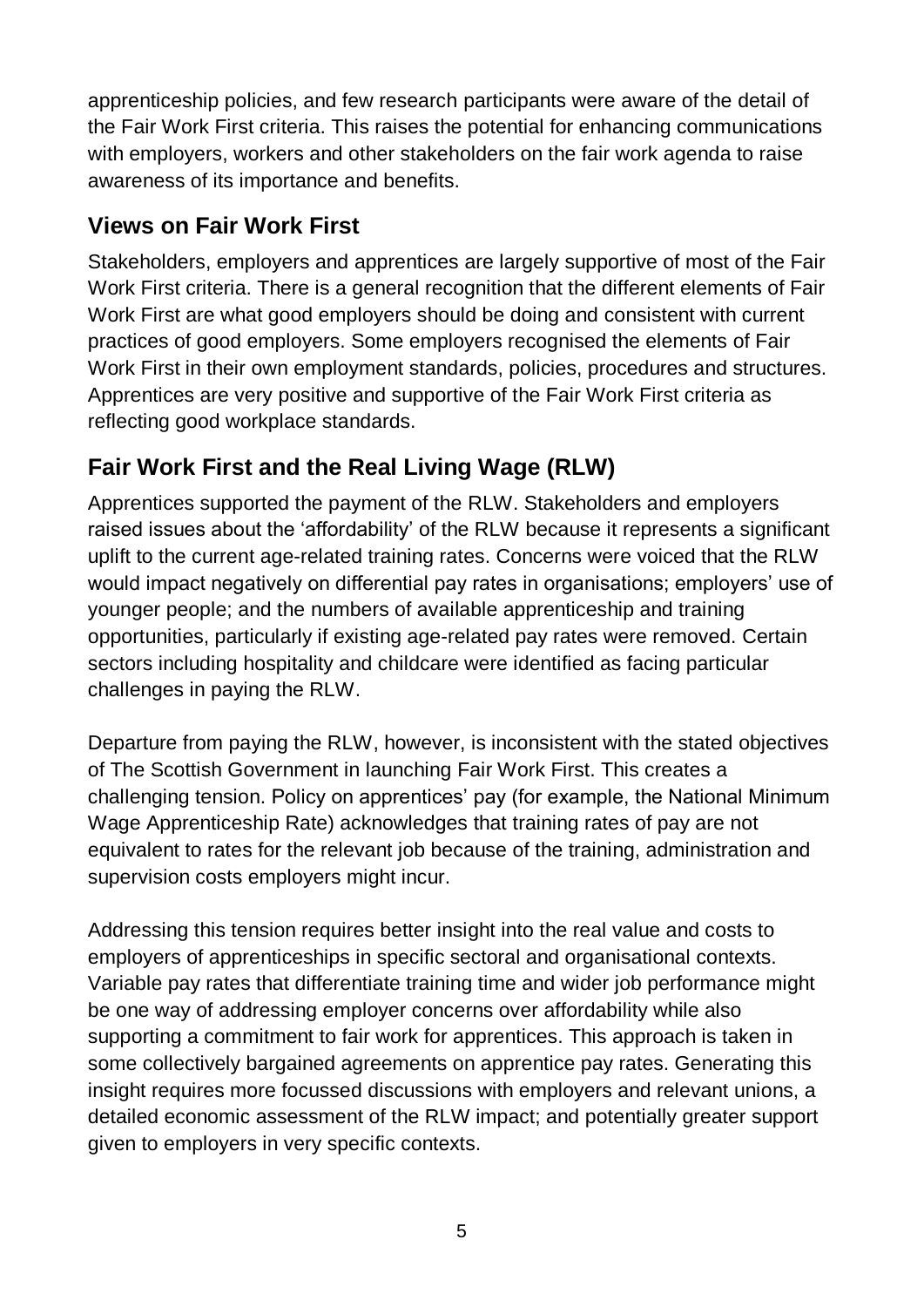Current Scottish Government guidance on Fair Work First implementation highlights the possibility of some flexibility in how the RLW criterion of Fair Work First might apply to employers. While guidance promotes payment of the RLW to apprentices throughout their apprenticeship and urges that this should not limit pay rates, the guidance also suggests that employers on a journey towards paying the RLW can be exhibiting good practice.

# <span id="page-6-0"></span>**Benefits of apprenticeships and likely impact of Fair Work First**

Apprentices identified a range of benefits arising from their employment, study and training, and could see clearly the potential benefits of Fair Work First in setting minimum standards for employers that offer reassurance and counter negative associations that some young people have about apprenticeships. Apprentices saw Fair Work First as having the potential to bring more people into positive engagement with apprenticeships.

# <span id="page-6-1"></span>**Mechanisms for embedding Fair Work First**

There was little specificity on how best to embed FWF within the apprentice role/offer other than from trade union stakeholders who highlighted the role of embedding Fair Work First criteria in collective bargaining agreements as these apply to firms, sectors and across apprentice frameworks. Stakeholders and employers were more likely to focus on embedding Fair Work First among employers through dialogue and persuasion, that is, through generating greater awareness of fair work, identifying potential benefits to employers, and in so doing extending its influence and embedding it in existing workplace practices. A possible role for embedding Fair Work First in the Young Person's Guarantee was raised.

# <span id="page-6-2"></span>**Incentivising the adoption of Fair Work First**

Stakeholders and employers recognised that public financial support for apprenticeships should have conditions attached that apply to employers. Any concerns focussed on what the specific conditions would be, how these would be applied and the consequences for employers of failing to meet or deliver on Fair Work First conditions. The majority view was that the greater the level and depth of conditionality, the more employers would opt-out of taking on an apprentice, particularly SME employers. Most research participants supported a 'light-touch' approach with time for employers to adapt and an emphasis on the potential benefits of fair work to the employer.

# <span id="page-6-3"></span>**Guaranteed apprenticeships**

Most stakeholders and employers emphasised that the overarching principle in recruitment practice was finding the 'right person' for an apprenticeship that matched their skills, abilities, capabilities and interests. While broadly supportive in principle of guaranteed apprenticeships for those facing labour market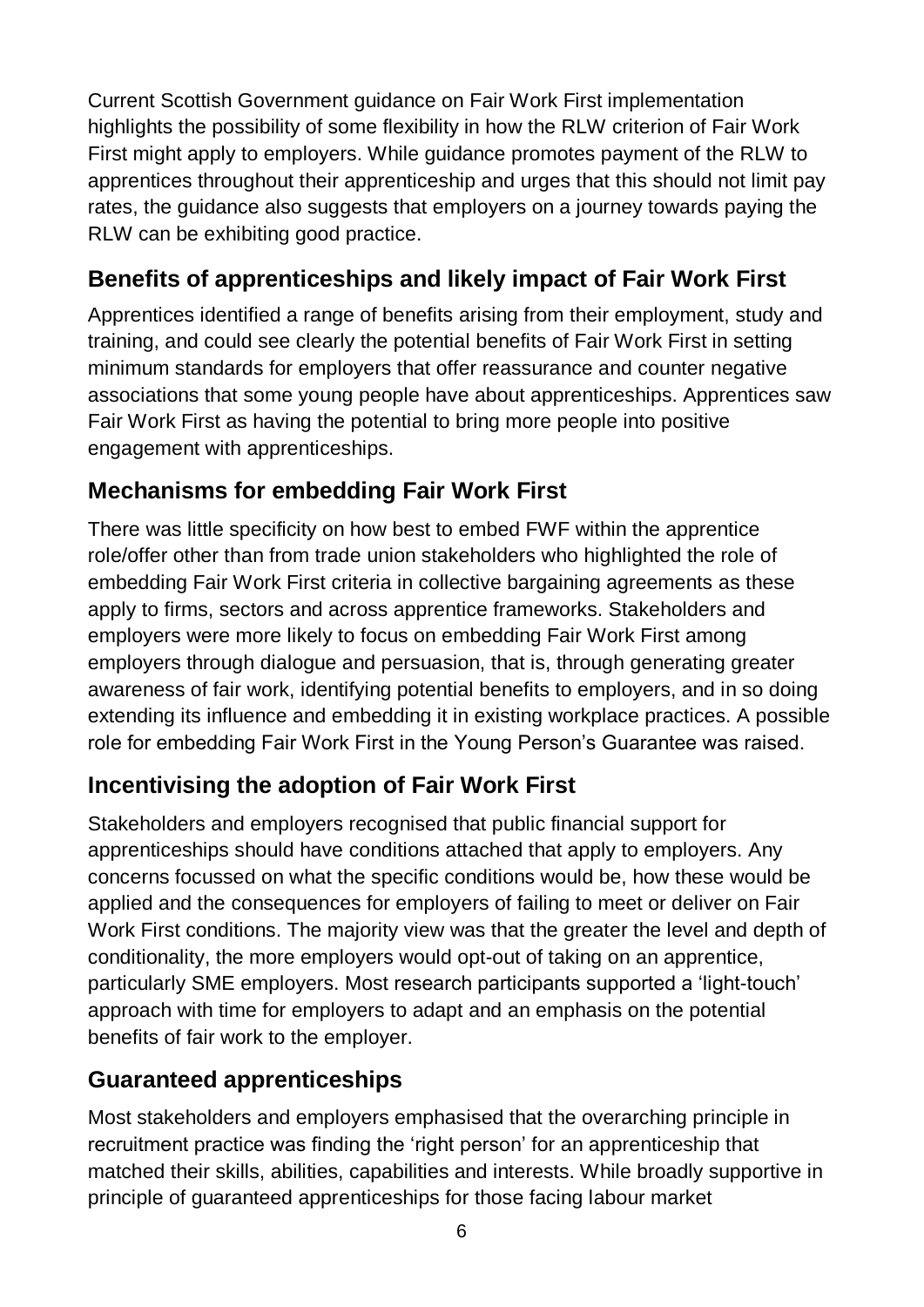disadvantage, some employers emphasised practical challenges in relation to people with disabilities in understanding individual capabilities, the scale of workplace adaptations required and the availability of specialist support to employers, about which there did not appear to be widespread knowledge.

# <span id="page-7-0"></span>**Advice and support on fair work and Fair Work First for employers**

Stakeholders and employers made a number of suggestions about forms of advice and support required to enhance the provision of fair work and Fair Work First (some of which have been addressed in current Scottish Government guidance on Fair Work First). These included: the definition, visibility and place of fair work in Scottish Government policy agendas; the need for strong, independent, advocacy of fair work to raise awareness and the benefits for employers, focussing specifically on channels that engage with SME employers; working with Skills Development Scotland to reach SME apprentice employers in different sectors; and the need for clarity about what is required and expected of employers to meet the Fair Work First conditions.

#### <span id="page-7-1"></span>**Recommendations**

A consideration of the evidence leads us to make the following recommendations:

**Recommendation 1:** public bodies and agencies should increase efforts to champion fair work in apprenticeships.

**Recommendation 2:** relevant stakeholders, including the Fair Work Convention, should target the provision of information on fair work and Fair Work First specifically on SME employers and apprentices/young people.

**Recommendation 3:** development of specific Fair Work Guidance and best practice examples as these apply to apprenticeships.

**Recommendation 4:** identify challenge areas for paying the RLW to apprentices, develop/build upon existing collaborative structures to address challenges and highlight and disseminate good practice around the RLW.

**Recommendation 5:** develop a robust evaluation of the implementation of Fair Work First as early as possible and use this insight/learning on an ongoing basis to support further adoption/implementation.

**Recommendation 6:** develop 'light touch' but effective reporting and monitoring requirements to support Fair Work First and utilise workplace representation to support reporting and monitoring where present.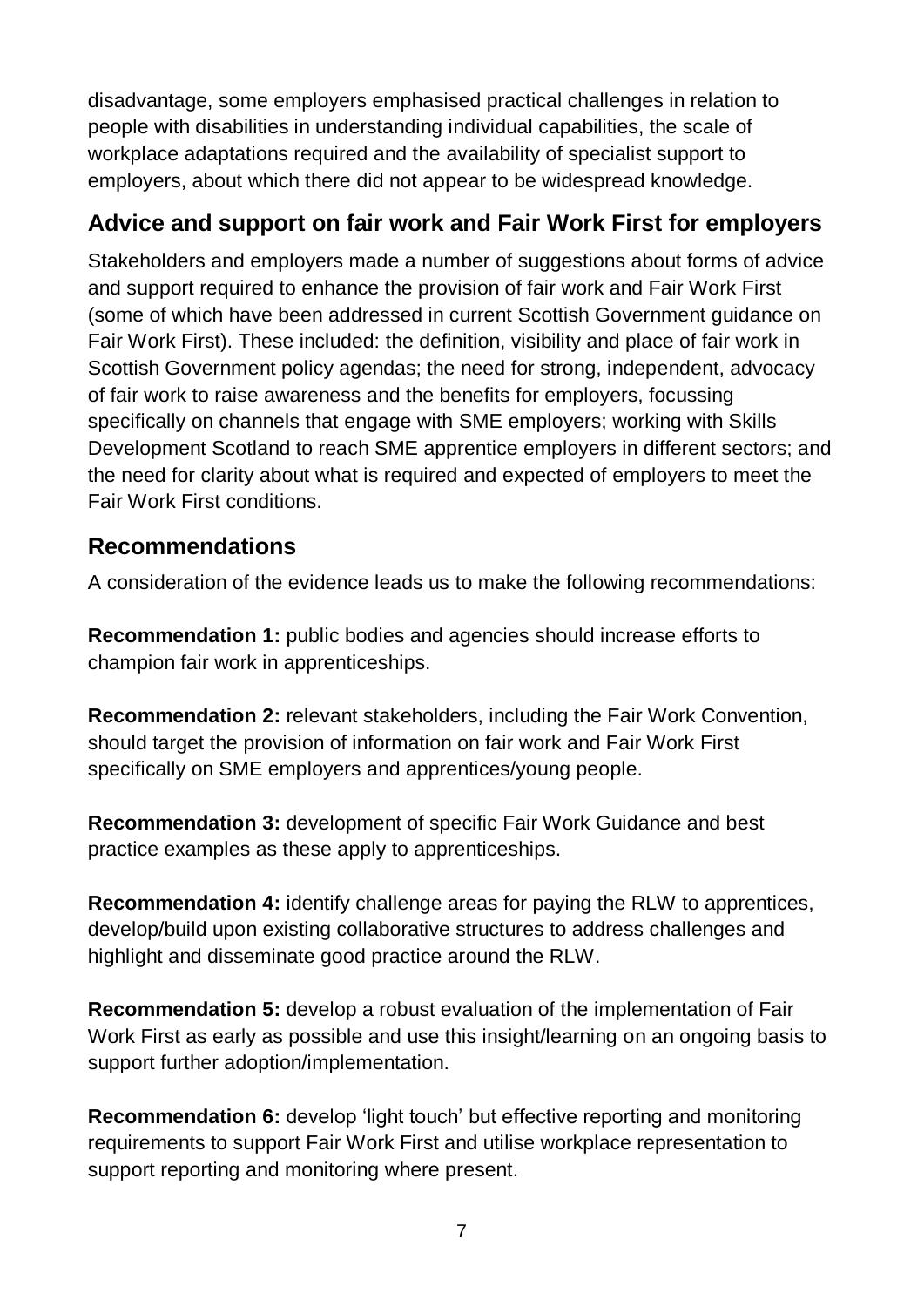**Recommendation 7:** explore the lessons from flexible working arrangements operationalised during the COVID-19 public health restrictions to improve intelligence on the feasibility of guaranteed apprenticeships.

**Recommendation 8:** enhance joint employer/union activity around the governance of apprenticeships/Frameworks with specific emphasis on the delivery of the Fair Work First criteria.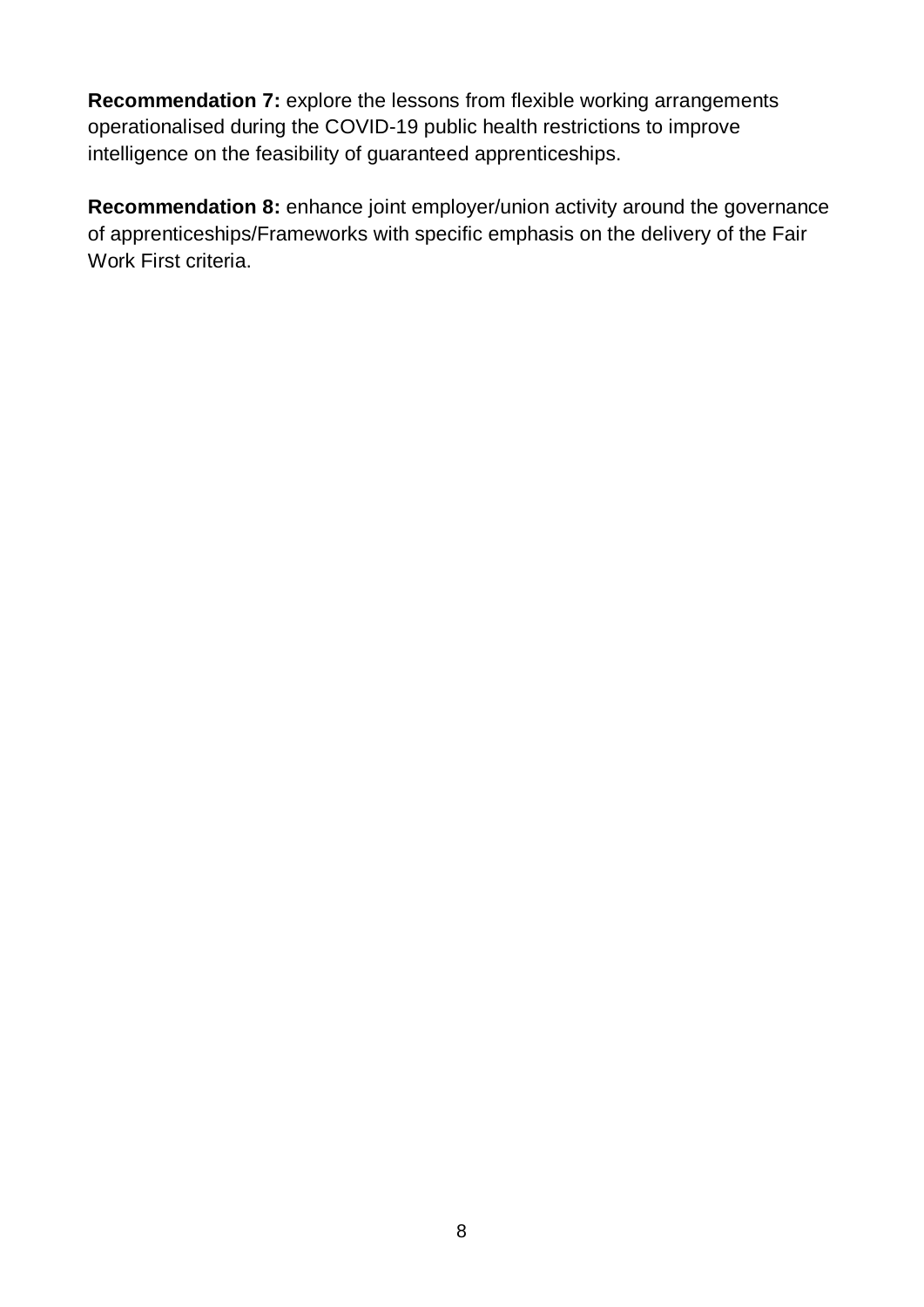# <span id="page-9-0"></span>**Part One: Introduction, aims and objectives**

# <span id="page-9-1"></span>**Introduction**

This research was commissioned by The Scottish Government to explore opportunities to embed Fair Work First principles in the Modern and Graduate Apprenticeship offer in Scotland. The Fair Work Action Plan  $(2019)^1$  sets out how The Scottish Government will deliver their ambitions on fair work across Scotland. Fair work is central to Scotland's Economic Strategy and can deliver a range of benefits to employers, employees/workers and the Scottish economy. The Fair Work Convention's Fair Work Framework (2016)<sup>2</sup> identifies five core dimensions of fair work and emphasises the role of effective voice as critical to the achievement of the other dimensions:

- **Security** including fair pay and minimally the Real Living Wage (RLW), no inappropriate use of zero-hour contracts and flexible working aligned to caring responsibilities;
- **Opportunity** including access to employment and to job/career development opportunities at work;
- **Respect** including respect for health and well-being, family life and worklife balance, and for contribution, whatever the role;
- **Effective Voice** enabling workers at all levels to have a voice that is listened to and influential, including through union recognition and collective bargaining; and
- **Fulfilling work**  that utilises skills and invests in training, learning and development.

Following the adoption of the Fair Work Framework, The Scottish Government developed the Fair Work First approach. This approach asks employers who deliver procured public services in Scotland, or who receive Scottish Government grant funding, to adopt fair working practices, specifically:

- appropriate channels for effective voice, such as trade union recognition;
- investment in workforce development;
- no inappropriate use of zero hours contracts;
- action to tackle the gender pay gap and create a more diverse and inclusive workplace; and

 $\overline{\phantom{a}}$  $1$  Fair Work Action Plan (2019). Scottish Government: Edinburgh (see https://www.gov.scot/publications/fair-work-action-plan/).

<sup>2</sup> Fair Work Framework (2016). Fair Work Convention. APS Group: Edinburgh.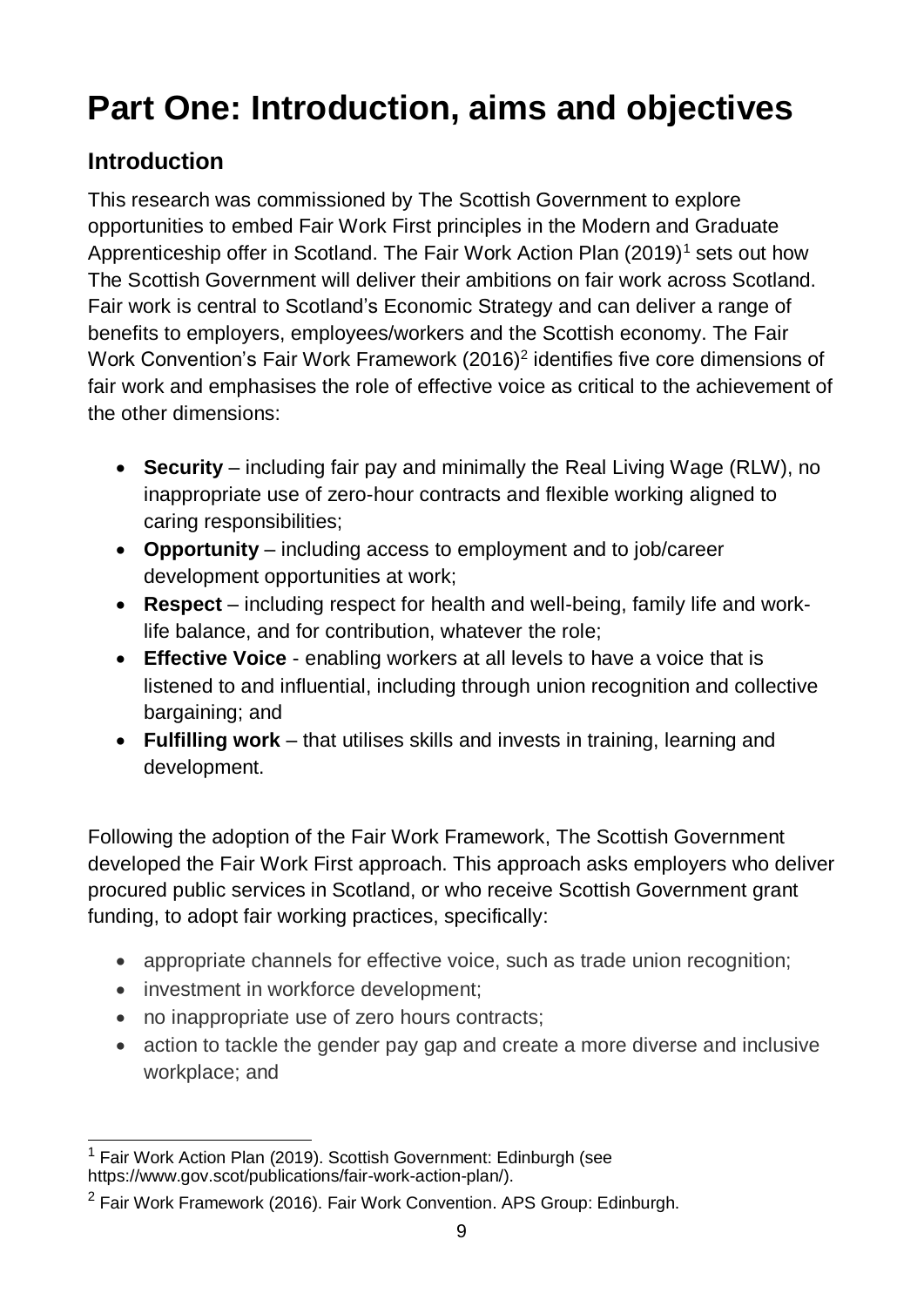• payment of the real Living Wage.<sup>3</sup>

The Scottish Government committed to extending the Fair Work First criteria to as many public funding streams, business support grants and public contracts as possible by the end of the 2021 parliamentary term. This commitment envelopes the Apprenticeship Family and all Scottish Government-funded frameworks. From 2020/21, Skills Development Scotland (SDS) will apply Fair Work First criteria to all providers awarded contracts to deliver a number of its training programmes, including Modern Apprenticeships (MAs)<sup>4</sup> and Graduate Apprenticeships (GAs)<sup>5</sup>. The contractual terms include a requirement that contractors promote Fair Work First to employers.

This research explores opportunities to embed Fair Work First in the offer of these apprenticeship programmes. There is a limited pre-existing evidence base on awareness of the Fair Work First criteria and the views of employers, training providers and apprentices; of how the Fair Work First criteria might align with the distinctive characteristics and context of the apprentice role; or on potential implementation issues.

# <span id="page-10-0"></span>**Research aims and objectives**

This research project was commissioned to provide evidence on the applicability, relevance, opportunities and potential mechanisms/options for embedding Fair Work First principles in the Apprenticeship Family. The overall aim of the research is to explore opportunities to embed Fair Work First principles in the MA and GA offer by engaging the views of stakeholders, apprentices and employers. The main research objectives are:

- to consider whether the Fair Work First criteria require adaptation in order to be applied to MAs and GAs;
- to formulate initial recommendations (e.g. options, potential mechanisms) to support the implementation of Fair Work First criteria; and
- to identify potential approaches to ensuring that apprenticeships remain an attractive offer following implementation of Fair Work First criteria.

 $\overline{a}$  $3$  Fair Work First: guidance to support implementation (2021) Available at: https://www.gov.scot/publications/fair-work-first-guidance-support-implementation/

<sup>&</sup>lt;sup>4</sup> MAs allow workers to gain industry-recognised qualifications and employers to develop their workforce through training new staff and upskilling existing employees. MAs are administered by SDS on behalf of The Scottish Government with employers receiving a funding contribution for training. There are over 80 MA frameworks covering a range of industries developed by Skills Sector Councils (SSC's) and other industry-led bodies.

 $5$  GAs are industry-recognised, degree-level work-based programmes offered in key sectors that require skilled employees. Gas are delivered through partnerships of universities and employers and combines academic and work-based skills development. Unlike MAs where the cost of training is not fully publicly funded, GA formal training is fully funded by The Scottish Government.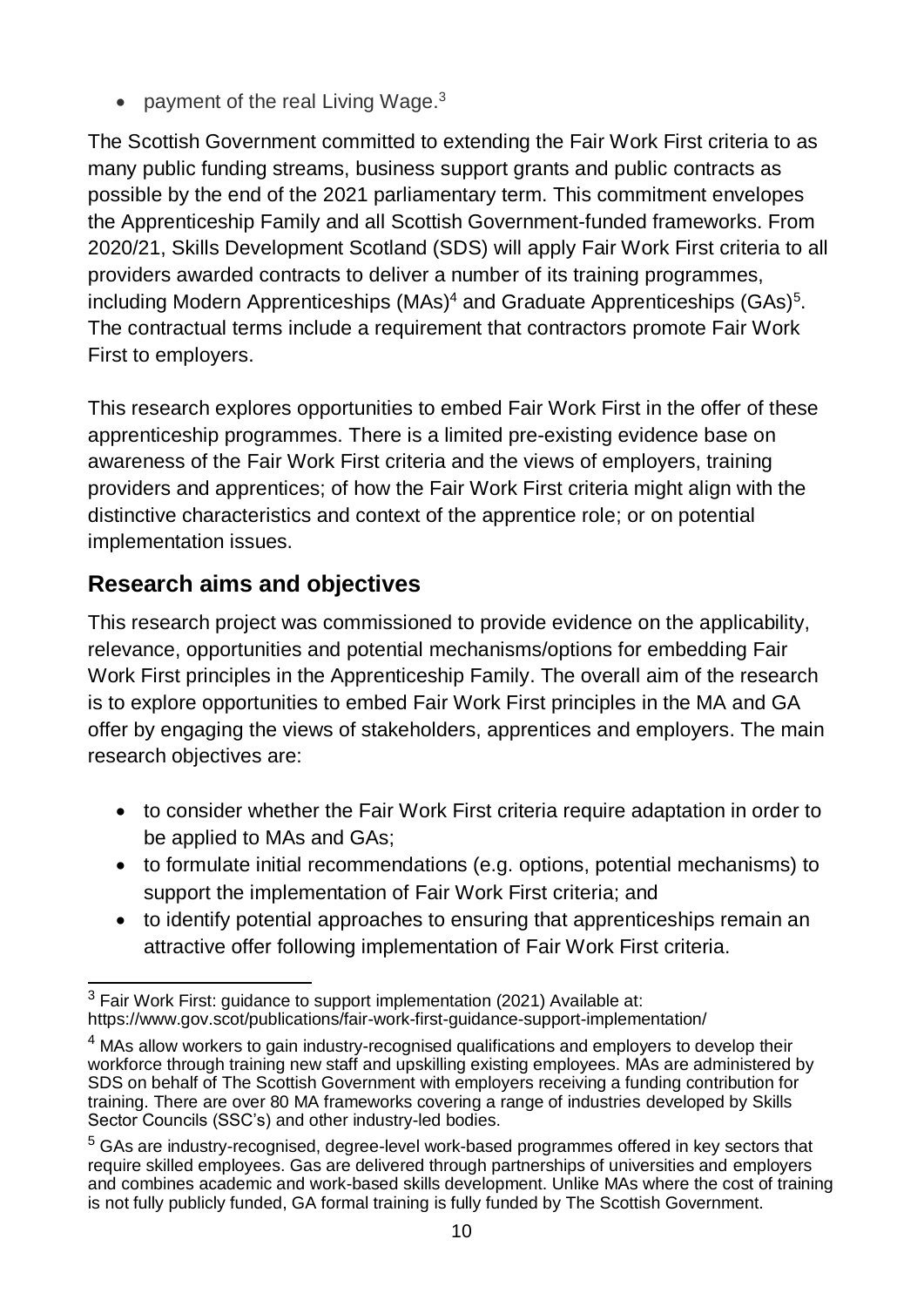To address these objectives, the research focused on the following distinct areas of interest:

- employers', and other key stakeholders' views on the Fair Work First criteria;
- employers', apprentices' and other key stakeholders' views on the most appropriate mechanism (or set of mechanisms) for embedding and evidencing FW within the apprentice role/offer and in apprentices' workplaces;
- the role of potential incentives and barriers to employers' engagement with apprenticeships, and employers' views on their response if apprenticeship funding was subject to greater conditionality in the form of Fair Work First;
- the views of stakeholders and employers on an apprenticeship programme that guarantees apprenticeships for those facing difficulties entering the labour market, including those who are care-experienced or those with disabilities; and
- forms of advice and support that could be made available to employers to enhance the provision of fair work in apprenticeships.

Key to identifying approaches that will ensure that apprenticeships remain an attractive option also requires understanding of:

- whether apprentices view themselves as an 'apprentice', as opposed to an employee, learner or student;
- employer and apprentice views on whether Fair Work First should amend existing age-related pay rates for apprentices;
- what makes apprenticeships an attractive option to those seeking to develop work-based skills while in employment; and
- the extent to which Fair Work First would make apprenticeships more attractive to those seeking to develop work-based skills while in employment.

This research was commissioned then paused before the start of fieldwork due to the Covid-19 pandemic. While not originally envisaged in the research specification, the research objectives were revised in July 2020 to include the collection of data on the impact of the pandemic on the progress of apprenticeships.

# <span id="page-11-0"></span>**Research Design**

To address the research aims and objectives, a flexible qualitative methodological design was adopted based on an informed deliberative approach. The intention was to conduct semi-structured depth interviews with key stakeholders and focus groups with employers and apprentices. It was anticipated that the main fieldwork phase would include six focus groups (three with employers and apprentices respectively). Following a formal contractual 'pause' to the research (in late March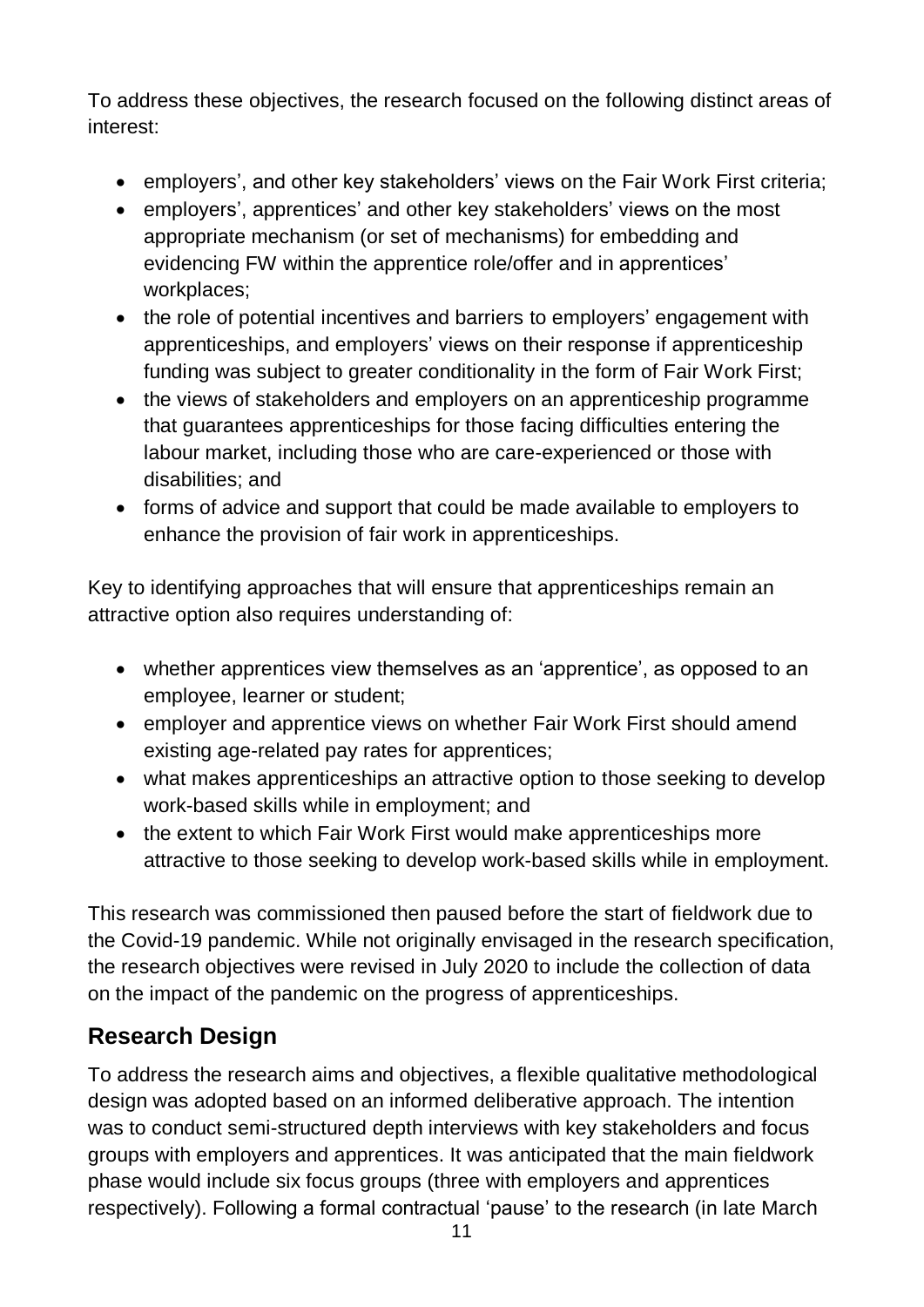2020) as a result of the onset of the COVID-19 pandemic and associated public health restrictions, the research plan was revised in July 2020.

A short feasibility exercise was conducted with SDS representatives in October 2020 to assess whether the research could still proceed effectively in an economic environment dominated by the extensive use of furlough, continuing lockdown restrictions in key sectors and reports of apprentice redundancies in particular areas such as hospitality and retail. The outcome of this feasibility exercise was twofold: first, that apprenticeships appeared to be 'holding up' and being sustained in key and essential areas such as construction and engineering; but second, that the outlook was significantly worse in the hospitality and retail sectors. On this basis it was decided to continue the research but exclude employers and apprentices in these sectors because of the continuing uncertainty, not just about the numbers of apprenticeships but also due to the very particular challenges faced by employers and apprentices in these sectors.

The revised research design included the suspension of all face-to-face contact with research participants in line with public health restrictions. It was decided that telephone/online interviews were a more appropriate method of data collection than focus groups in light of restrictions on direct social contact, and could provide more opportunities to explore and develop a deeper understanding of the impact of the pandemic. It should be acknowledged, however, that the shift to telephone/online interviews potentially negated some of the possible benefits of focus groups, for example, where a more interactive approach might have stimulated debate on 'new' or 'novel' issues with participants. Switching to depth interviews also significantly extended the fieldwork phase of the research and the time required to analyse findings.

**Pre-interview information provision**: in order that the research participants were able to give considered reflection on both fair work as it is understood in Scotland and the specific nature of the Fair Work First criteria, all participants were provided summary information in advance of the interviews. This pre-interview information ensured that participants had an opportunity to consider the issues that underpin fair work and Fair Work First and were not being asked about these 'cold' and uninformed.

Interview data was collated from three groups: key stakeholders, employers and apprentices. Key stakeholders were representatives from agencies and bodies relevant to SDS and apprenticeships and trade unions. Stakeholders were identified from consultation with members of the Research Advisory Group (RAG) and other known sources. Employers were selected to reflect the wider population of apprentice employers (including variation in terms of employer size, sector and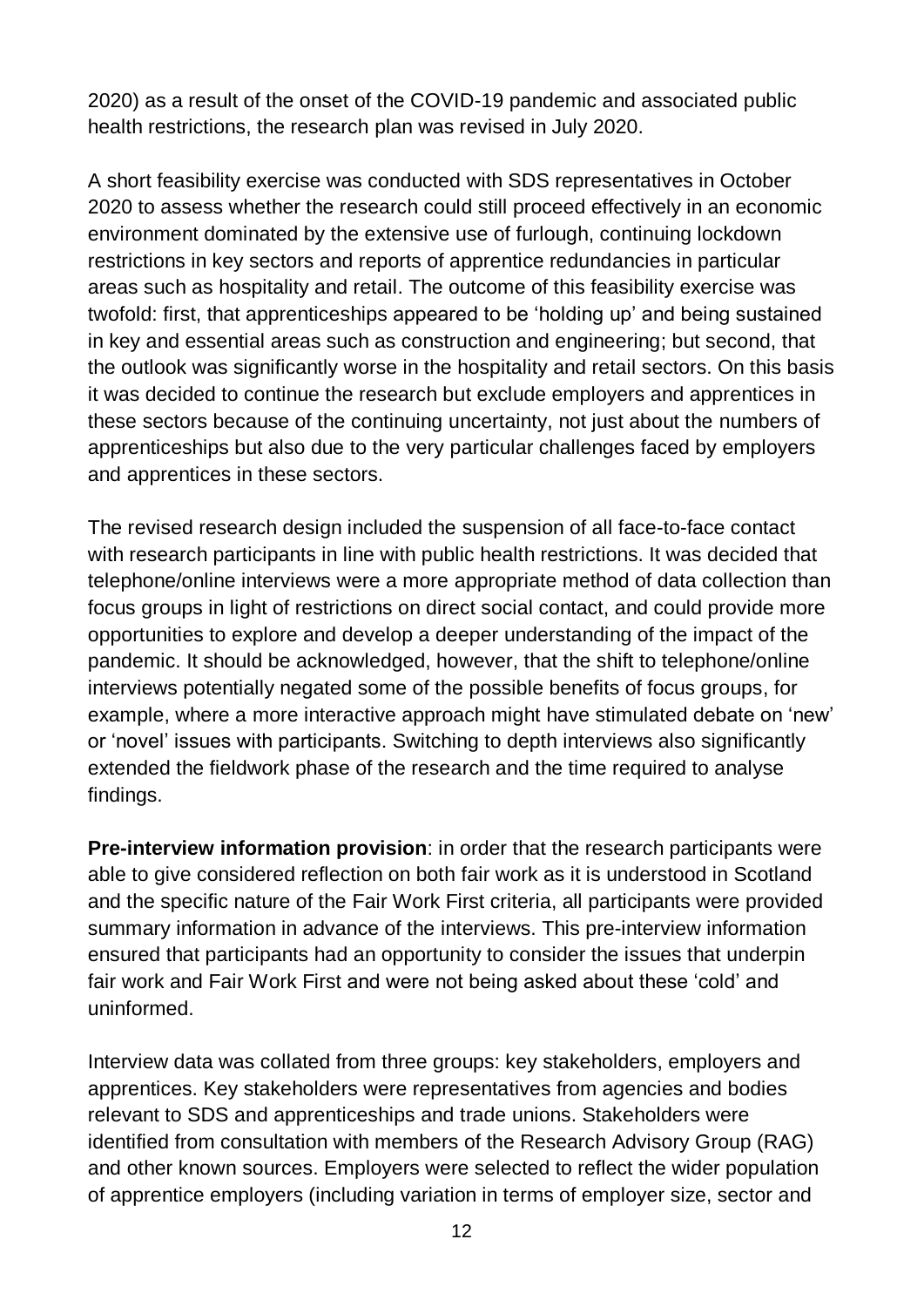local labour market). All apprentices were currently engaged in GAs or MAs at the time of the research and all who took part in the research were offered a financial incentive (their choice of a £40 retail voucher) to encourage participation.

After undertaking and conducting an initial analysis of the data from the semistructured depth interviews the final piece of fieldwork was a roundtable discussion. Roundtable participants included stakeholders and employers who had taken part in the research. The roundtable involved providing summary feedback on some of the initial key findings and a discussion around a number of important issues raised by the study. The output of the roundtable discussion was particularly useful and has been incorporated throughout in findings.

#### <span id="page-13-0"></span>**Fieldwork design and sample**

The fieldwork was designed to access relevant populations of employers and apprentices and to cover key variations in workforce size, sector and local labour markets (employers) and apprentices (MA and GA). Three local labour market areas were selected for the research: Glasgow, Perth and Inverness. These areas broadly reflected urban, semi-rural and rural geographies and labour markets. Apprentices and employers were contacted through a range of channels (e.g. email, telephone) and invited to participate in the research.<sup>6</sup> Details of the number of research participants by stakeholder group is provided in Table 1.

A more detailed breakdown of the sample is included in Appendix A. This shows that representation across key employers of varying workforce size (including micro-employers) and key sectors was delivered. Similarly, with apprentices, a sample spread across key GA and MA frameworks and sectors was achieved. Apprentices were also spread across age groups and there was a 52:48% spilt in favour of female research participants.

 $\overline{a}$  $6$  SDS data provided a range of key information on apprentices under a data sharing agreement, that supported the identification and purposive recruitment of employers and apprentices. Contacts were used to identify appropriate employer representatives (e.g. those in roles in HR and in Learning & Development in larger and medium-sized organisations, and owners and senior managers in smaller companies and micro employers). Employers were also identified via publicly available information on members of the Scottish Apprenticeship Advisory Board's *Employer Engagement Group*.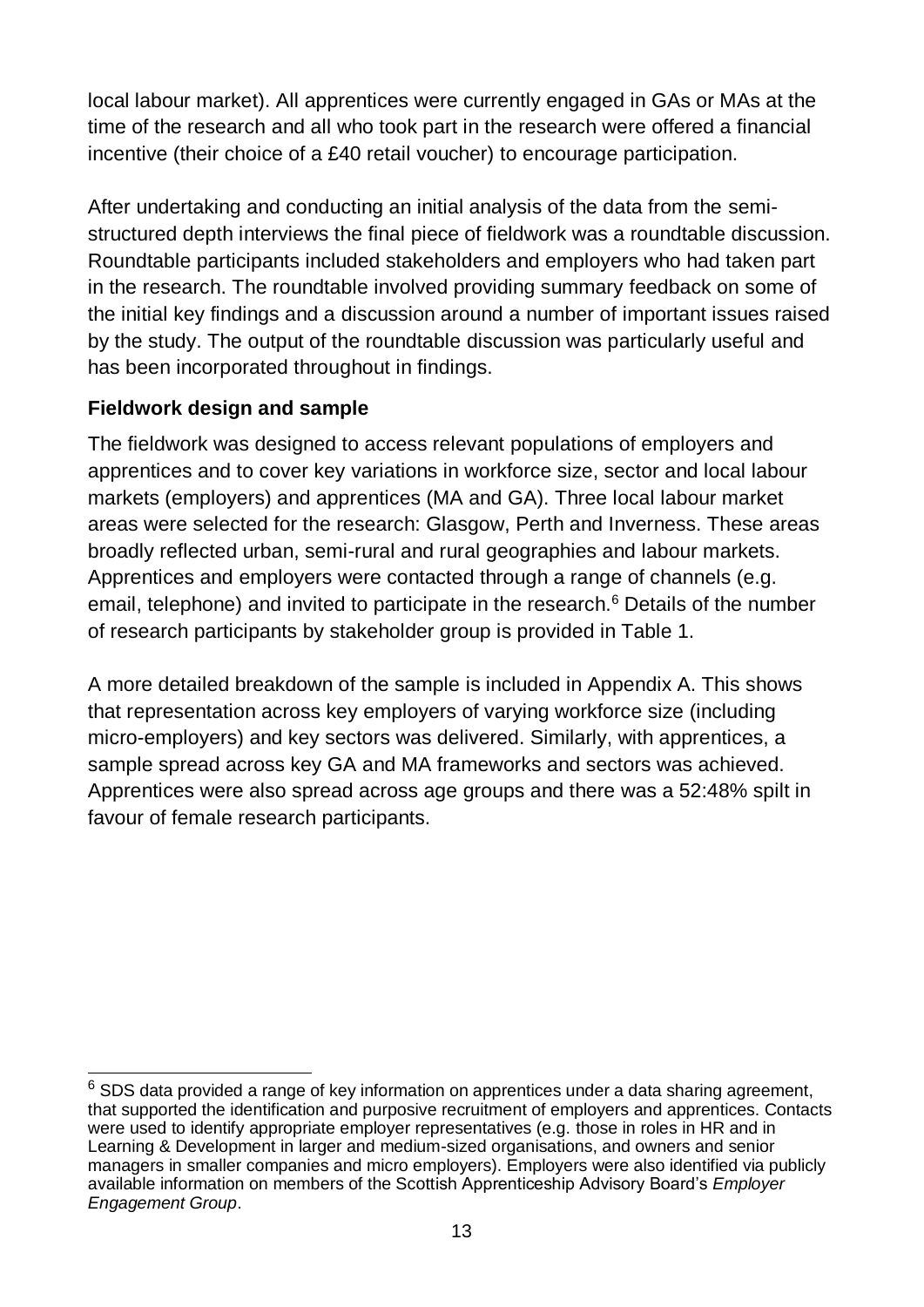| Table 1: Research Participants by Type and Local Labour Market (n) |  |  |  |
|--------------------------------------------------------------------|--|--|--|
|                                                                    |  |  |  |

| Participant<br>Group                     | Glasgow | Inverness | Perth | <b>Total</b> |
|------------------------------------------|---------|-----------|-------|--------------|
| <b>Stakeholders</b>                      |         |           |       | 10           |
| Emplovers <sup>7</sup>                   | 6       | 6         | 6     | 18           |
| GA Apprentices <sup>8</sup>              | 8       |           |       | 8            |
| <b>MA Apprentices</b>                    | -       | 6         | 6     | 12           |
| Roundtable<br><b>Discussion</b><br>Group |         |           |       | 27           |

Throughout the report the term 'apprentice' is used to include all those who took part in a SDS-recognised GA and MA apprenticeship framework. However, it is important to understand that although an individual or their employer was currently participating in an MA or GA programme, this did not mean that individuals or their employers used or identified with the term 'apprentice'. It was clear from the interviews with 'apprentices', that people in younger age groups and those with less formal work experience, and those employers with dedicated 'apprentice' grades and structures, were the most likely to use the term 'apprentice' to describe their working status and role. This included all of those in the GA group undertaking 4 year degree apprenticeship training. MA apprenticeship frameworks, however, include those training for shorter time periods (e.g. 12, 18 or 24 months). These types of courses are often used to upskill existing employees, and research participants in these groups were more likely to describe themselves as 'employees' to reflect their status (although in Scotland all SDS-framework apprentices are formally employees). This difference in terminology reflects a common (though not wholly accurate) understanding of the term 'apprentice' as meaning relatively young workers with limited experience working in skilled and semi-skilled trades in construction and engineering. In areas such as social care and digital services, those who were formally apprentices said that their period of MA training or study was only one part of their wider job tasks and role, and that it was easier to use the term 'employee' to avoid any misplaced client concerns about

 $\overline{a}$  $<sup>7</sup>$  All employers in Glasgow were large and GAs were recruited from this area to reflect their</sup> greater proportion among these employers.

 $8$  The population of MAs are more numerous than GAs by about 2:1 and this was reflected in our research design and recruitment.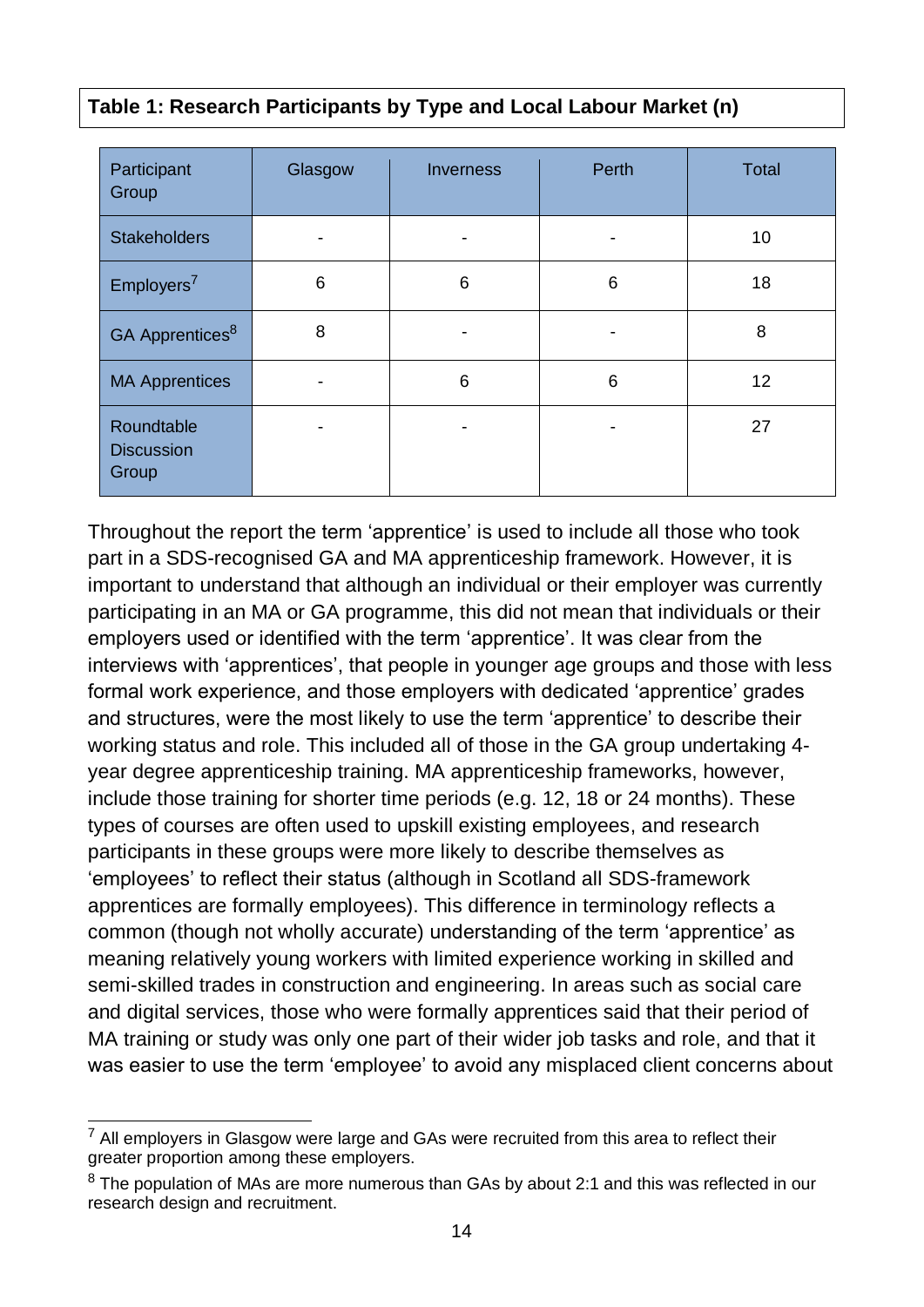their inexperience and suitability for their job, roles and tasks. Consequently, experienced older workers largely saw themselves as 'employees'.

Interview guides were developed for stakeholders, employers, GAs and MAs. Interviews tended to last between 25 and 50 minutes, although some were significantly longer. All interviews were recorded (where consent was given). Interviews with stakeholders took place over November 2020 to March 2021; with employers over January 2021 to March 2021 and with apprentices over January to February 2021. The roundtable took place in April 2021. The fieldwork was shaped by the ongoing public health regulations arising from the pandemic. The data and insights must be seen as arising within this distinctive context.

A thematic analytical approach was adopted, guided by the research objectives and the extant literature on both apprenticeships and conditionality in public funding, alongside research team knowledge of the broader skills, learning and fair work landscape. Themes were cross-checked across the SCER research team. Research interviews were partially transcribed, stratified both thematically and by research respondent type, using Excel to assist qualitative data manipulation and analysis. Engaging with the range of groups and individuals covered in this research allows for multiple and potentially conflicting issues to surface and ensures that no single stakeholder view (collective or individual) dominates the analysis. The data allow for a wide-ranging assessment of the views of different groups on opportunities to embed Fair Work First principles in the MA and GA offer, and for variation in views by participant sub-group to be highlighted where appropriate. To protect the anonymity of individual participants and their respective organisations/employers, all illustrative quotes presented in the findings section are attributed to the broad stakeholder groupings outlined in Table 1 only and related non-identifying information.

This research, like much other work and labour market-related activity, was significantly affected by the Covid-19 pandemic, and the impact on research methods and timetable has been outlined previously. The fieldwork was delayed but was ongoing during the second period of formal lockdown in October 2020 and the third lockdown from early January 2021. This meant that the sample of stakeholders, employers and apprentices were, like many members of the working population, working from home and subject to a set of new, multiple and competing demands on their working and domestic commitments, which created challenges in accessing research participants and scheduling fieldwork.

Part Two of this report outlines the research findings. Part Three offers concluding reflections on the Fair Work First criteria and their adoption and adaptation into the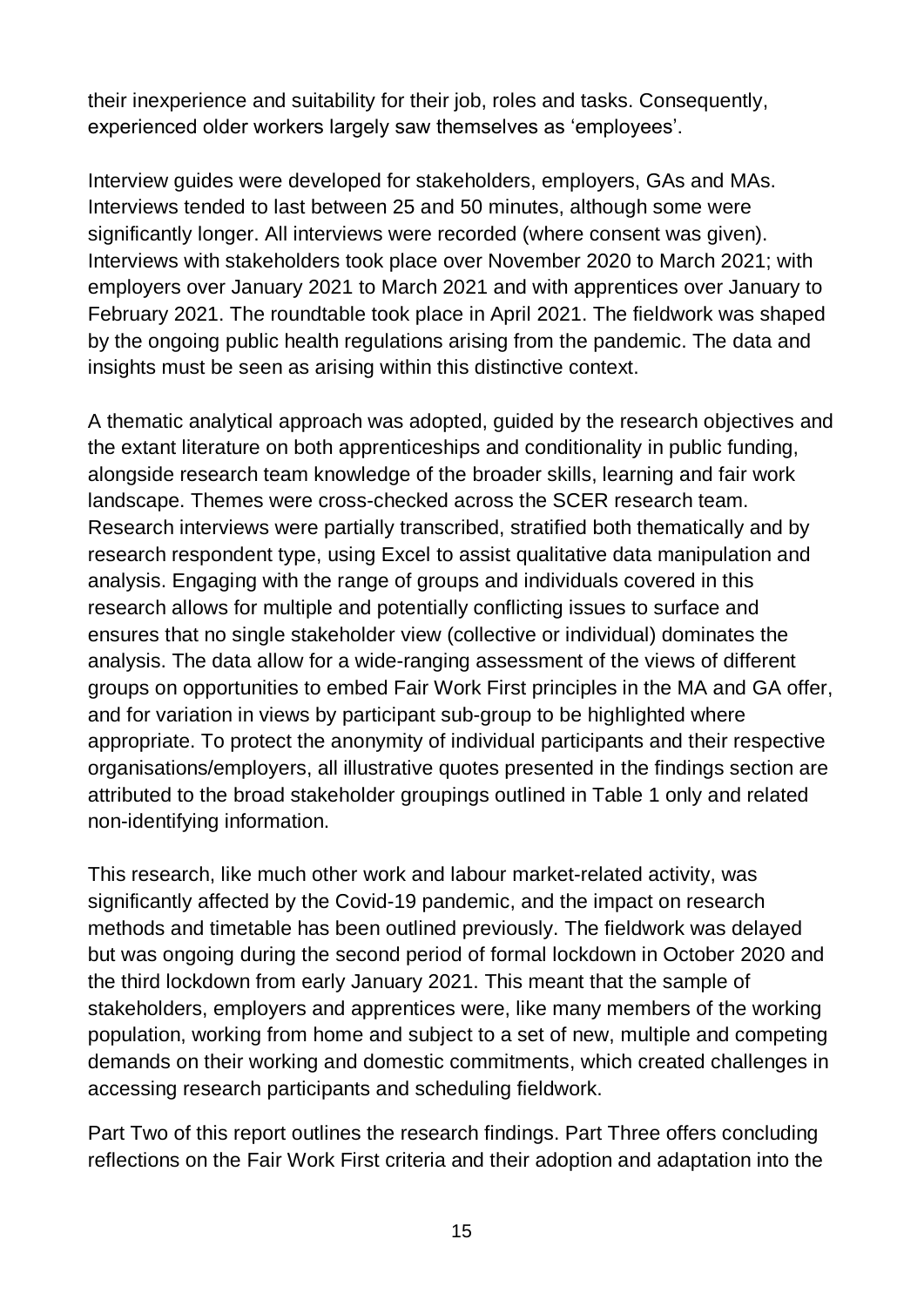apprenticeship family in Scotland, as well as, offering recommendations on how this can be best achieved.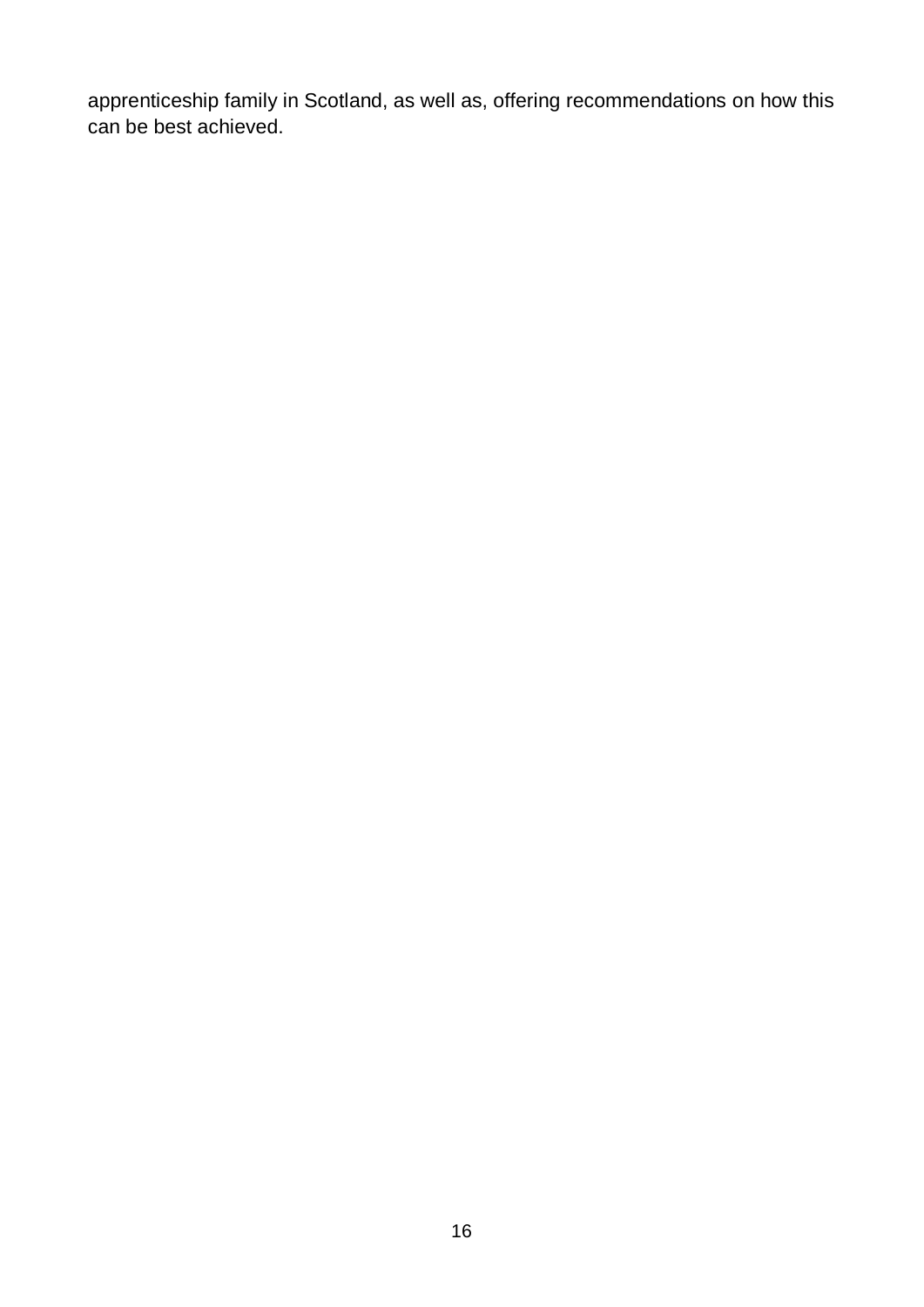# <span id="page-17-0"></span>**Part Two: Findings**

This section presents the main research findings and is organised around the following themes/topic areas: the impact of the Covid-19 pandemic on apprenticeships; awareness of fair work and FWF; views on FWF; Fair Work First and the Real Living Wage (RLW); benefits of apprenticeships and likely impact of FWF; mechanisms for embedding FWF; incentivising the adoption of FWF; guaranteed apprenticeships for specific groups who experience labour market disadvantage (such as those who are care-experienced or disabled); and advice and support on fair work and Fair Work First for employers.

# <span id="page-17-1"></span>**The impact of the Covid-19 pandemic on apprenticeships**

There was a general consensus and consistency across stakeholders, employers and apprentices about the impact of the Covid-19 pandemic on apprenticeships. The main message recounted by research participants was that, in their view, the pandemic had negatively affected the uptake of new apprenticeships, as well as the placement and progress of existing apprenticeships. Stakeholders reported significant reductions in apprenticeship numbers in 2020 and believed that this would continue in 2021 as employers absorb the economic costs of the pandemic, before picking up in 2022 and beyond.

Stakeholders reflected on the differential impact of the pandemic on specific sectors, highlighting that while apprenticeships in sectors such construction, engineering and in sectors employing 'essential workers' were being sustained, redundancies were emerging and would continue to emerge in hospitality and retail. Some stakeholders anticipated up to a 33 per cent reduction in apprenticeships in 2021 but believed that these numbers could recover in the medium and longer term. However, there was considerable uncertainty about what will happen to jobs and workplaces after the end of the Coronavirus Job Retention Scheme (CJRS).

Employers highlighted a number of disruptions to their recruitment of apprenticeships in 2020. Some had suspended or delayed their apprentice recruitment process. However, these employers did anticipate returning to normal over the course of 2021 and most employers spoke about there being no change to the numbers of apprentices they will employ in 2021 and in 2022 from their prepandemic numbers. Two large employers also spoke about looking at expanded numbers of apprentices in the next three years. Going forward, stakeholders and employers were largely positive about apprentice numbers and expected these to return to normal after 2021.

Some employers spoke about workplace support for new apprentices in 2020 and their appreciation of the particular difficulties being faced by new starts, who would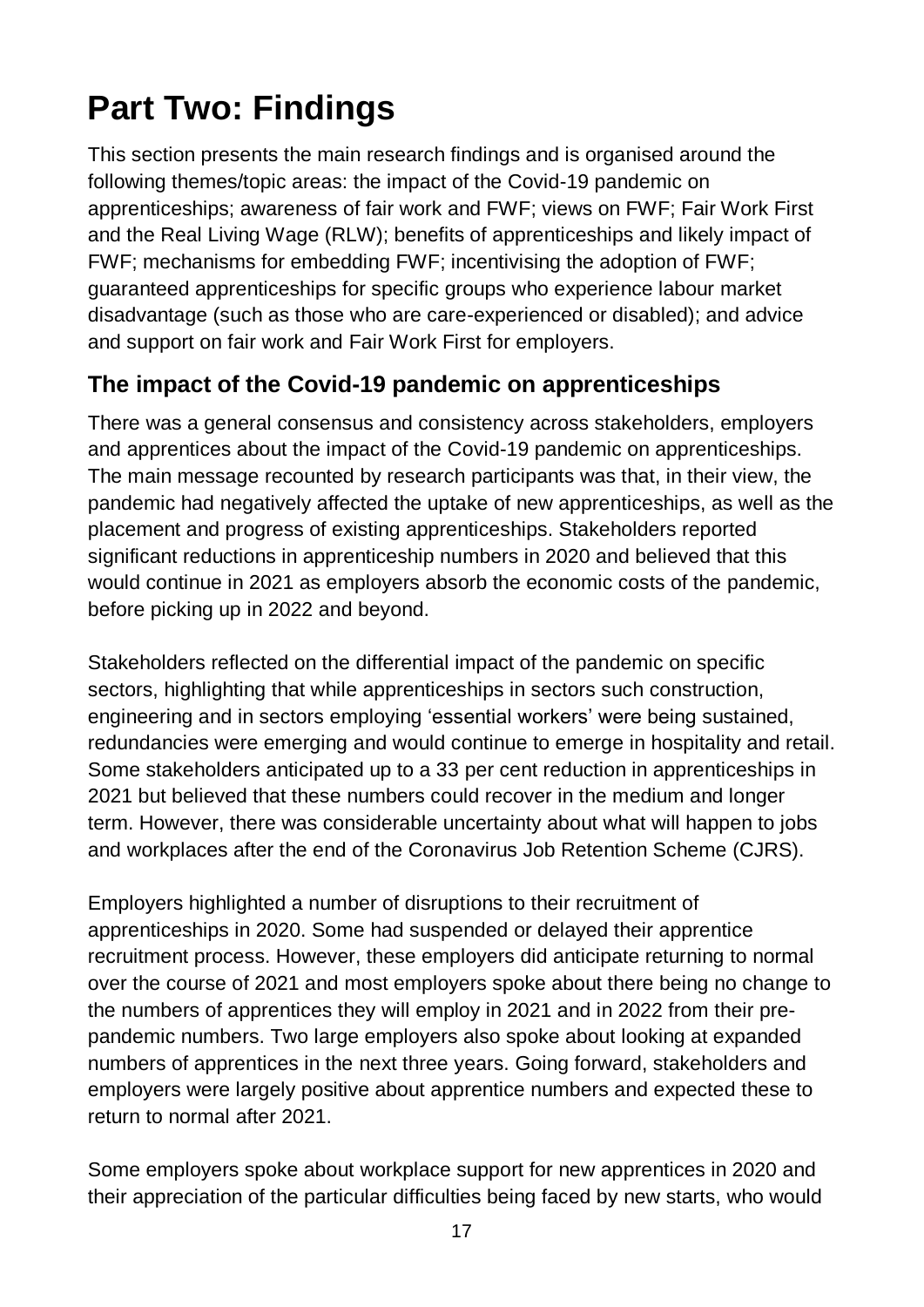otherwise normally be expected to work in public-facing and/or in office-based environments, and whose experience to date of their new employer and work colleagues had been largely online and in virtual settings. This aspect was also identified by two of our apprentice participants whose experience of the workplace to date had been largely or wholly virtual and digital.

All stakeholders, employers and apprentices spoke of their appreciation of the CJRS and the help this provided in retaining apprenticeships. For stakeholders, their views on the efficacy of schemes such as the Partnership Action for Continuing Employment (PACE)<sup>9</sup> and the Adopt an Apprentice<sup>10</sup> initiative were supportive: particularly around the practical financial support being provided by the Adopt an Apprentice initiative to help support the continued training of existing apprentices. This suggests that policy initiatives have been helpful in responding to the challenges employers and apprentices have faced over 2020 and into 2021.

Stakeholders and employers also highlighted Covid-19 related impact in terms of a delay to the progress of current apprentices. This was confirmed in interviews with apprentices who reported delays in their progress and the completion of their training ranging between 3-6 months at the point of interview. Apprentice participants strongly welcomed their employer's actions to support their jobs and the reassurances that some reported that they had been given about the security of their jobs and training. The latter was seen as particularly important by around a third of the sample who reported their experiences of furlough. Some employers and apprentices also used Covid-19 required homeworking as an opportunity to focus on the more theoretical elements of their study and training.

The main factors influencing delays to progress and completion were:

- the shift to online working and learning from April 2020 which meant an inevitable delay as employers and apprentices had to acclimatise to a new homeworking approach, including ensuring that all employees had the materials and resources to enable them to work from home;
- off-the-job training providers had to shift to wholly virtual learning environments and new digital software platforms and systems; and
- continuing difficulties associated with conducting on-the-job apprentice assessments where these involved practical tasks and/or observational elements. For apprentices this meant that they were unable to complete parts of their training (for example, practical engineering tasks, customer service,

 $\overline{a}$  $9$  A Scottish Government initiative, delivered by SDS, offering inter-agency advice, help and support to employers facing redundancy situations.

<sup>&</sup>lt;sup>10</sup> This Scottish Government initiative, managed by SDS, offers employers £5000 for recruiting an apprentice who has been made redundant by their employer.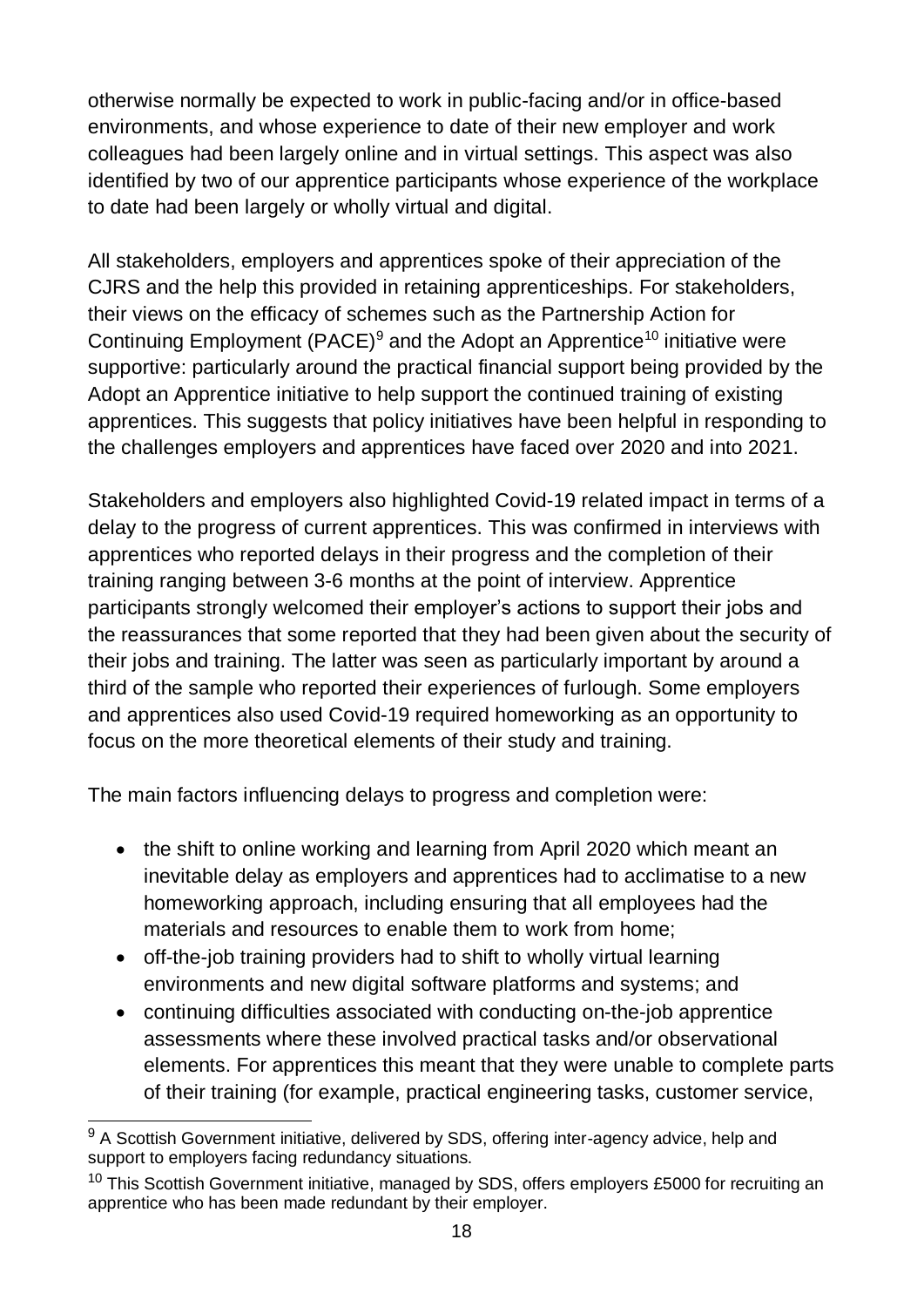carer interactions) because of lockdowns and social distancing restrictions around face-to-face interaction.

# <span id="page-19-0"></span>**Awareness of fair work and Fair Work First**

In general, there was greater levels of awareness of fair work among stakeholders and employers compared to apprentices. Public sector and large employers were more aware of fair work than small or medium sized enterprises (SMEs) or micro employers (employing fewer than 10 employees), with the former groups able to refer to the existence and various outputs of Scotland's Fair Work Convention. Fair work was best understood and applied by stakeholders and larger employers, particularly those in the public sector. There were moderate levels of awareness among SME employers and little to no awareness of fair work among GA and MA apprentices.

Stakeholders and larger employers (particularly in the public sector), were very aware of the term 'fair work'. They were able to discuss fair work in detail and identify it as part of their existing approaches and efforts to *'*invest in people'*.* Many could cite various policy initiatives and documentary sources and spoke about its current use in public sector procurement procedures. To illustrate, this knowledge included:

- the existence and work of the Fair Work Convention;
- awareness of the Fair Work Framework;
- the requirement of training providers to promote Fair Work with apprentice employers; and
- the requirement to deliver fair work in public sector procurement.

Four large employers (two public sector) also spoke about the practical utility of the Fair Work Framework document and described how they have used this as guidance on standards to embed into their HR policy structures and practices.

As a group, SME and micro-employers were generally less aware of fair work. Some were aware of the term but could not speak about the concept with any indepth of knowledge of what it meant or how they applied it in their workplace policies, procedures and practices. However, even some larger employers felt that fair work was not generally well understood by employers in Scotland. There was a moderate level of uncertainty about where fair work was positioned in Scotland's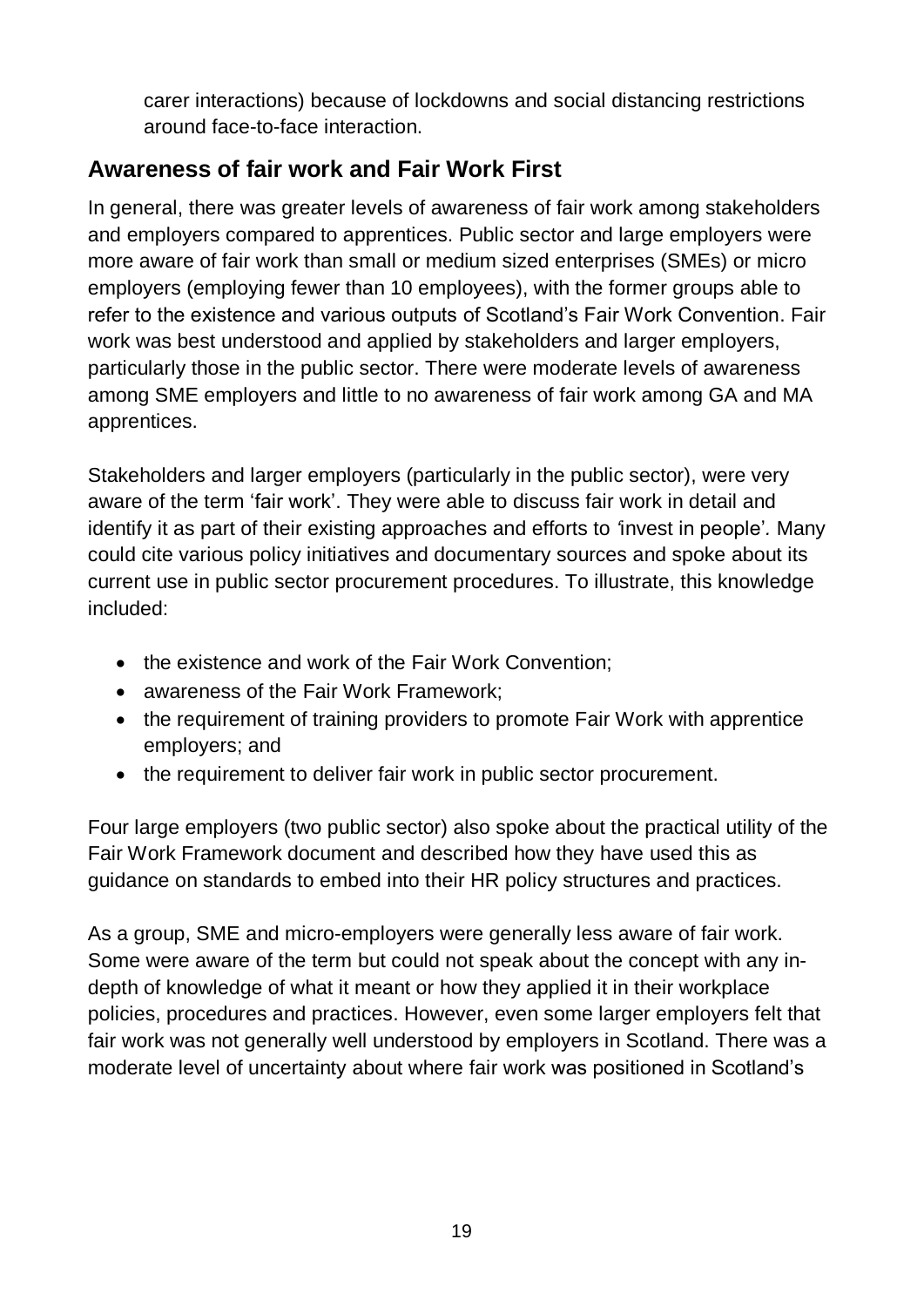policy landscape, and its links to other related policies covering employment and apprenticeships, such as the new Young Person's Guarantee<sup>11</sup>. These points were also echoed by some employer participants who attended the roundtable discussion event, who also highlighted the overlapping policy landscape relating to work and workplaces and the difficulties this created for employer understanding. This raises the potential for enhancing communications with employers, workers and other stakeholders on the fair work agenda to raise awareness of the importance and benefits of fair work.

For the GA and MA research participants, there was much more limited awareness. None of the apprentices were aware of the term fair work or of its meaning as operationalised in Scotland<sup>12</sup>. However, their initial first impressions of fair work once introduced to it were positive and supportive.

Not surprisingly, given the relatively recent publication of the Fair Work First criteria, significantly fewer research participants were aware of this development, and at the time of interviewing for many participants (that is, prior to January 2021), the Fair Work First Guidance to support implementation<sup>13</sup> was not available to inform them.

# <span id="page-20-0"></span>**Views on Fair Work First**

Stakeholders, employers and apprentices were largely supportive of most of the Fair Work First criteria. Although one stakeholder and one employer described the Fair Work First approach as a 'luxury', particularly in the context of recovering from Covid-19 (i.e. assuming that the job quality focus of Fair Work First would be displaced by a greater emphasis on job creation), there were few criticisms of most of the Fair Work First criteria. Instead there was a general recognition that the different elements of Fair Work First were, as a package, exactly what good employers should be doing. Employers recognised elements such as the continued investment they make in their apprentices' skills and training, the contractual security of employees, paying people the same rate for doing the same job and their existing mechanisms for voice in their own workplace as indicators that fair work was already part of their employment standards, policies, procedures and structures. Overall, then, actively pursuing a fair work agenda and Fair Work First

 $\overline{\phantom{a}}$  $11$  The ambition of the Young Person's Guarantee is that every 16-24 year old in Scotland will have the opportunity of a job, placement, training or volunteering. This includes opportunities of an apprenticeship and 'fair employment' including work experience. The Young Person's Guarantee is one of the main recommendations made by the Advisory Group on Economic Recovery from Covid-19, established by the Scottish Government.

https://www.myworldofwork.co.uk/youngpersonsguarantee

<sup>&</sup>lt;sup>12</sup> UNISON and SDS are currently piloting a fair work awareness session for senior phase pupils, which could be extended nationally in the new school year in August 2021.

<sup>&</sup>lt;sup>13</sup> Scottish Government (2021) Fair Work First: guidance to support implementation. Available at: https://www.gov.scot/publications/fair-work-first-guidance-support-implementation/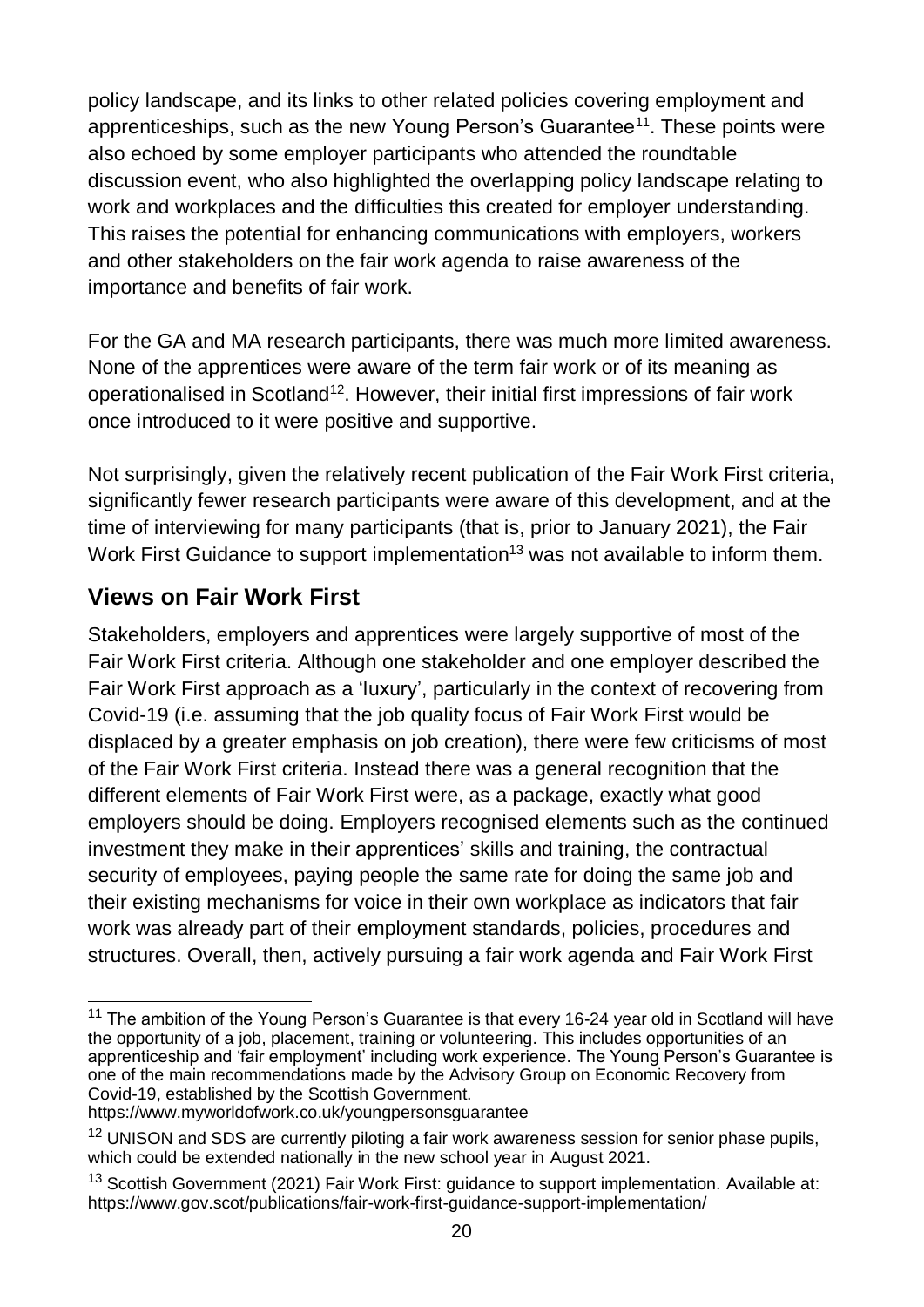were viewed largely as unproblematic and consistent with current practices across good employers.

GAs and MAs were the least aware of fair work but their initial impressions of this and the Fair Work First criteria were very positive and supportive. They saw the Fair Work First criteria as important workplace standards to have in place and they were able to identify specific criteria that they liked, and to give reasons for their choices (e.g. action to address the gender pay gap, because people should be paid the same for doing the same job and equal pay matters to the overall gender pay gap; and appropriate channels for effective voice, because people should have a say in decisions that affect them at work). Similar to employers, both GA and MA apprentices were also able to identify a number of different ways in which their employers and workplace practices reflected different aspects of the Fair Work First criteria: for example, access to dedicated training programmes and opportunities to develop their future skills, workplace supports such as paid study leave and mentoring/buddy systems, employers asking for their views on their training, and the availability of different mechanisms to raise any issues of concern with employers.

As a whole, GA and MA apprentices were able to identify with some or all of the Fair Work First criteria. Most apprentice participants saw the Fair Work First criteria as consistent with the existing practices of their current employers. There were some very good discussions of how they thought aspects of the Fair Work First criteria were embedded in the prevailing practices and culture of their employers. Two typical responses from GAs are given below:

*"*I relate it (i.e. Fair Work First) to my employer and they're an established apprentice employer. They do this stuff very well. We get sent to College, get training and sent to Uni. We have contractors but we don't have anyone in (the company) on zero-hour contracts. Not sure on the gender pay gap but I would expect that we pay everyone the same rate for the same job. And I'm a trade union member so voice is actively encouraged*."*

[GA, age 28, Engineering]

*"*People do need a voice and we are asked for our opinions at work along with mentoring and buddy systems to support us if we have any problems or issues. We have monthly early careers meetings and discuss any issues we have. We are able to give constructive feedback and they listen. Senior leaders are very interested in early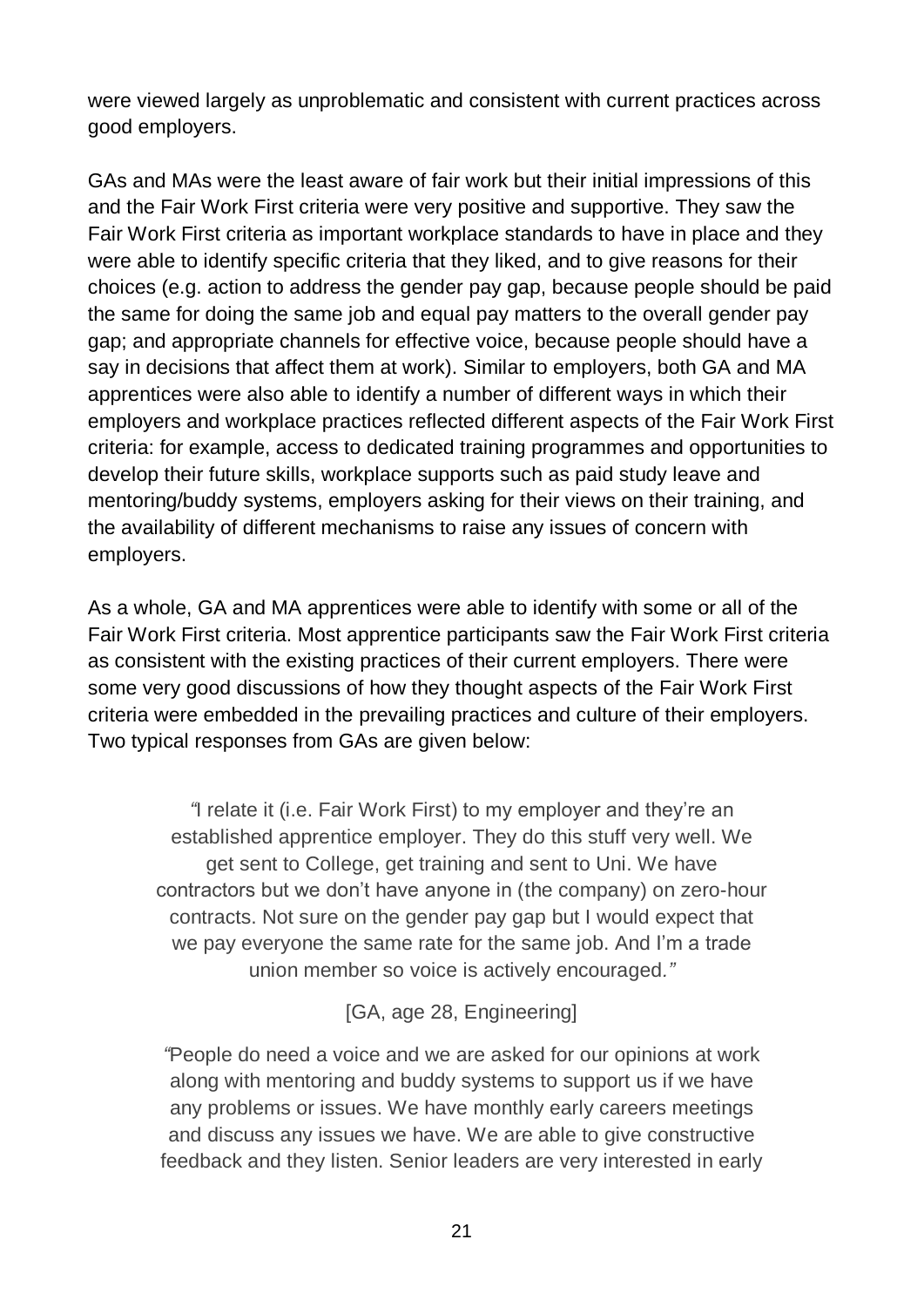careers and there are other employee forums that are open to us." [GA, age 20, IT]

# <span id="page-22-0"></span>**Fair Work First and the Real Living Wage (RLW)**

As reported above, most of the Fair Work First criteria were relatively unproblematic for most stakeholders, employers and apprentices. However, there were a number of issues raised by stakeholders and employers concerning the cost or 'affordability' of the RLW. While it was recognised by stakeholders that many employers already pay above the rates of the National Minimum Wage (NMW) and the National Living Wage (NLW), the RLW represents a significant uplift to the current age-related training rates<sup>14</sup>. While some stakeholders identified similar types of employer concerns that were raised at the time of adopting the NMW, others felt that adopting the RLW would be a strong disincentive for SME and micro employers to use apprenticeships. The RLW criteria was also perceived as likely to challenge employers in sectors such as hospitality, retail and early years and other low-pay sectors and particularly onerous for many others if this meant removing existing age-related pay rates for apprentices. For some stakeholders there were a number of consequences of adopting the RLW element of Fair Work First into apprenticeships, including concerns that the RLW criteria would impact negatively on:

- differential pay rates in organisations with a knock-on effect on wider pay scales for other (more experienced) staff;
- employers' use of younger people and may shift the balance of their recruitment towards those in more experienced age groups; and
- the numbers of available apprenticeship and training opportunities, particularly if existing age-related pay rates were removed.

These concerns were mirrored by the views of employers (large, SME and micro). While there was a recognition by some employers that the existing age-related minimum wage rates were too low (which is why they paid apprentices above the NMW and NLW), some were concerned that the RLW criteria in Fair Work First would effectively replace this structure and make apprenticeships unaffordable for some employers. Although it was recognised that apprentice pay rates were a concern in some jobs where apprentices were paid a lower rate than others for

<sup>&</sup>lt;sup>14</sup> For example, the Apprentice Pay Survey (2018/2019) shows that the vast majority of Level  $2/3$ modern apprentices (82%) were paid at or above the NMW and National Living Wage (NLW) rates. Nearly 60% were paid more than the NLW. In other words, it is not uncommon, unusual or rare for apprentices to be paid above the existing age-related training rates. On these figures, employer compliance on pay is already currently very high among modern and graduate apprenticeship employers. The RLW is voluntary for employers and applies to every employee over 18. The current RLW is £9.50 per hour.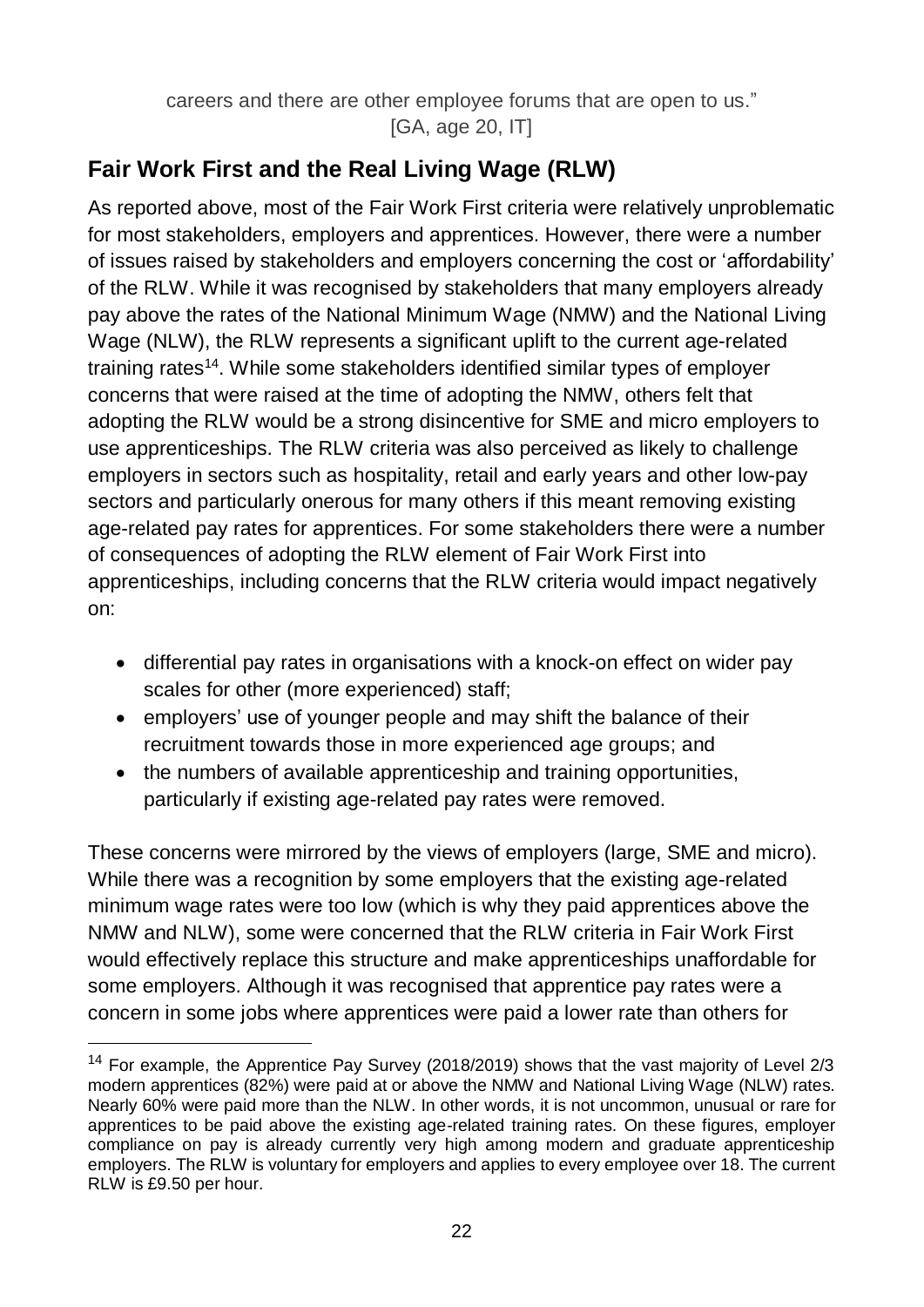effectively doing the same sets of tasks, in other circumstances pay reflected the lack of work experience and the lower skill levels of apprentices. Consequently, adopting the RLW was an issue that would require:

- more extensive and detailed discussion with apprentice employers and trade unions where present;
- a more detailed economic assessment of the impact of adopting the RLW on apprentice employers; and
- potentially greater financial support and funding given to employers by Scottish Government to facilitate delivery of the RLW to apprentices.

Issues about the RLW featured heavily in discussions at the stakeholder roundtable. In particular, discussions focussed on two issues: the age-related training rate for apprentices and of employer pay variations. It was recognised by some that unionised workplaces generally had better rates of pay and conditions than non-unionised workplaces. However, it was highlighted that in some sectors with relatively large numbers of SME employers, such as hairdressing, retail and hospitality, the lack of trade union presence meant no such positive influence on pay rates.

In terms of the affordability of the RLW for employers, stakeholders recognised that pay rates are complex and vary across and within employers. Examples were given of employers who pay different on-the-job and off-the-job training rates to apprentices, and of apprentices in the engineering sector who were paid below the RLW in the first two years of their apprenticeship but who reach comparable RLW levels by their third year and beyond. Paying the RLW is not a simplistic consideration and process for employers and there was a relatively high level of uncertainty about its impact on employers and what this may mean for apprentice numbers going forward.

What did GA and MA apprentices think of the RLW? It should be noted that for those apprentices already paid above the RLW there was no suggestion of, or appetite for, a levelling down of their pay to the RLW. In general apprentices:

- recognised the issue of low pay in some MA apprenticeships and were broadly supportive of moves towards the RLW;
- thought low pay rates were associated with some 'cheap labour' MA apprenticeships which were poor quality not only in terms of pay but were also associated with limited prospects of continued job security and 'being kept on';
- thought low pay rates made some MA apprenticeships (e.g. in construction) unattractive to young people and were a barrier to uptake, particularly for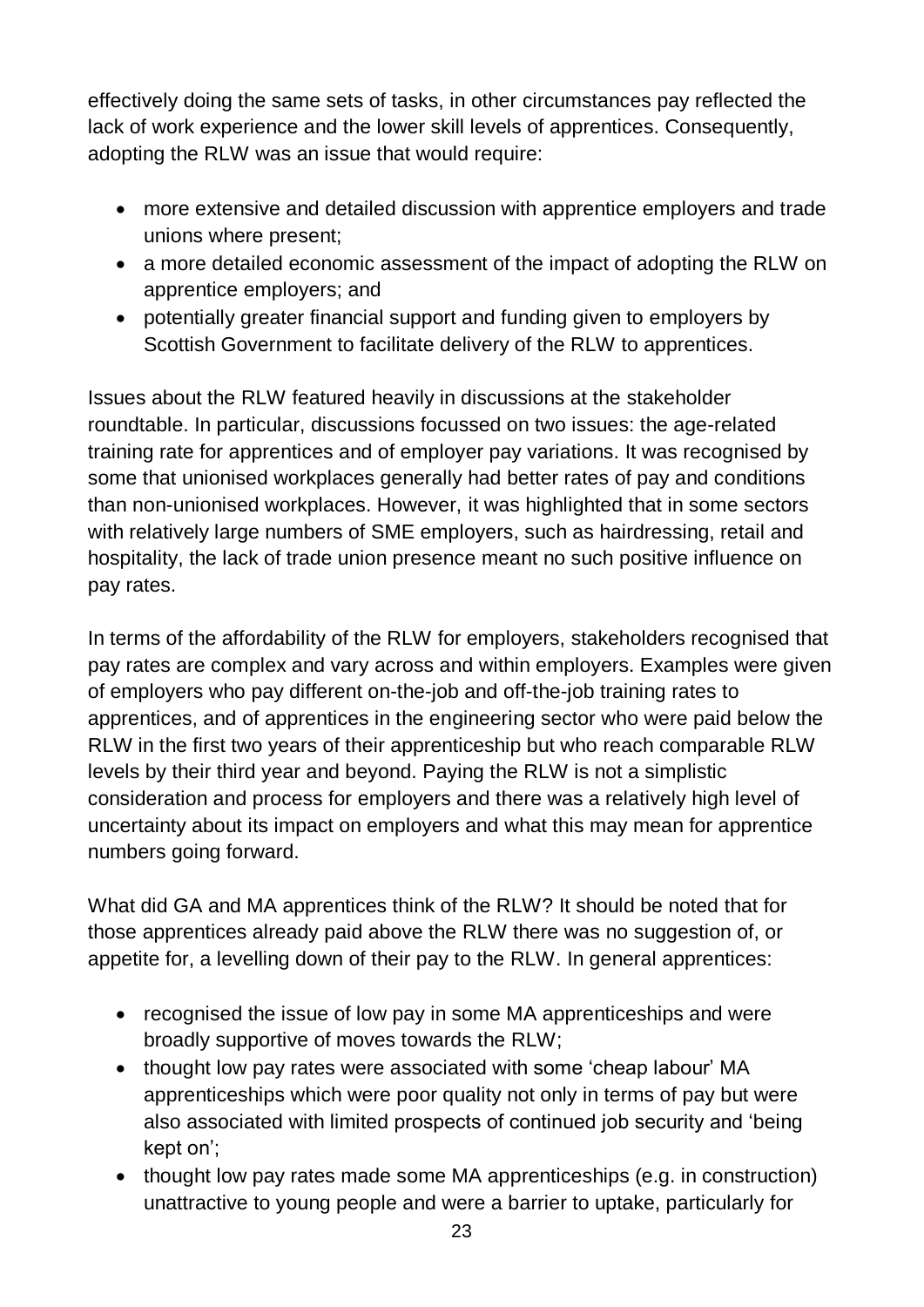those in older age groups (with more domestic commitments) who could not afford to take these jobs); and

• thought that age-related pay bands were merited because less experienced staff in training should be paid less than more experienced, skilled employees.

Some typical examples of their views are outlined below. These examples highlight a number of important issues for apprentices and the link between wage (or rewards) levels and job satisfaction, commitment, motivation (e.g. willingness to work additional hours); psychological self-esteem and being valued at work; retention and turnover; and, the disincentives (or barriers) to take on an apprenticeship for those in older age groups with domestic financial commitments. For example:

> "I know there's people who don't have my wages and they feel exploited. If you pay better wages you get happier people, people who feel appreciated. I worked more hours last week but I don't mind that, they appreciate me and I don't mind giving that back but others really do mind doing that"

#### [GA, age 28, Engineering]

"You do see low wages with some modern apprenticeships, some get paid buttons. I get paid alright…people who've left here (i.e. employer) it's partly down to the wages, they can't keep it going." [MA, age 34, Early Years]

"You wouldn't associate a good wage when being an apprentice but I'm lucky to be in a position where I get a good wage, get regular pay rises and reviews…the problem of wages are in modern apprenticeships and people working full-time working and doing a hard graft without getting a lot for it, so I get the bit about the real living wage. My partner is looking for a modern apprenticeship just now and the wages on offer are not enough to support a household. If you're independent (living arrangements), it's not enough to keep it going and a bit more would make it more attractive to more people. You can talk all you like about wanting a career pathway but in your circumstances it all comes down to the money."

[GA, age 22, Engineering]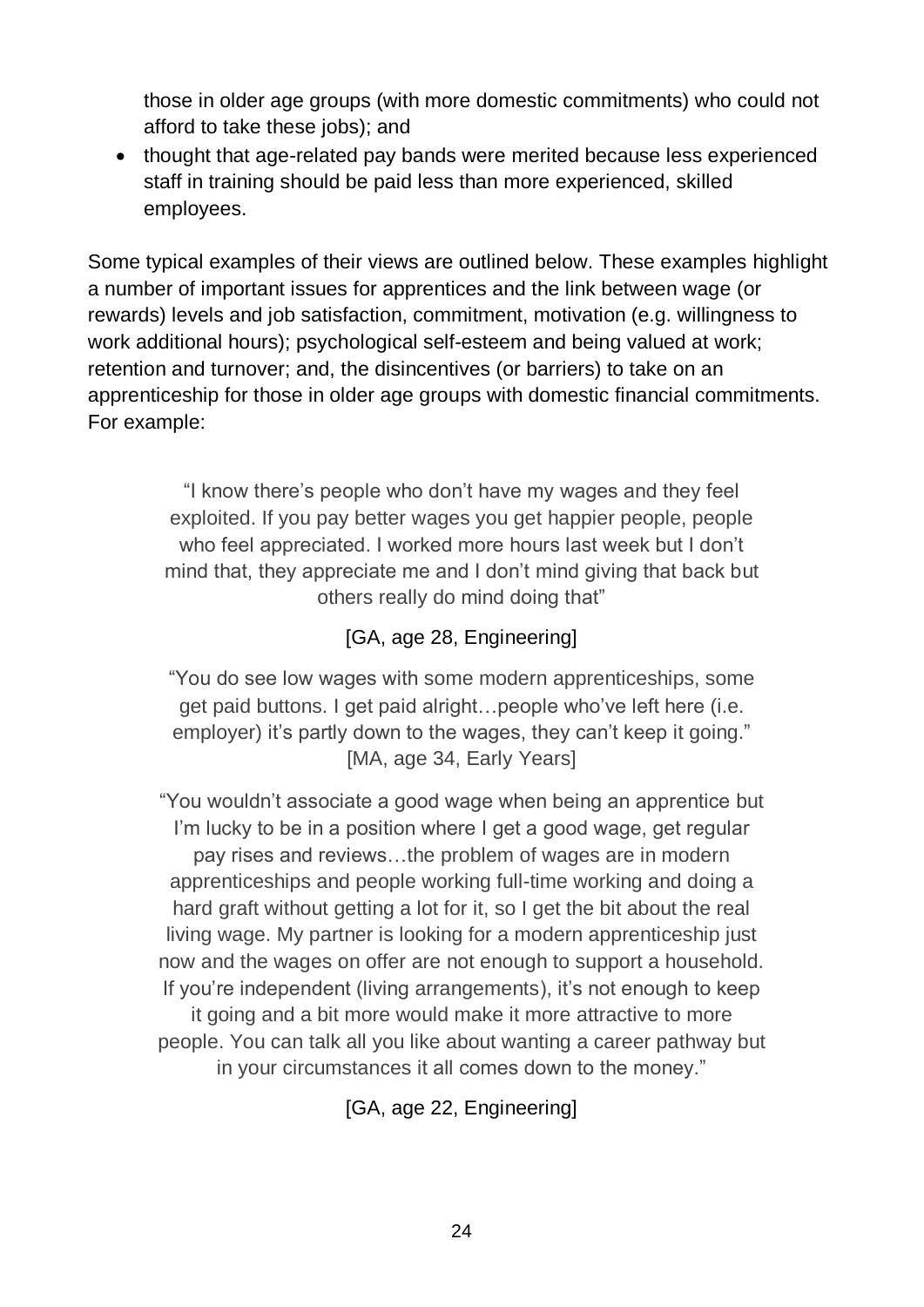"Low wages are exploitative. People accept these low paying jobs as the only way to get the learning. I'm lucky, I'm well-paid but other apprentices are on half the money we're on. It isn't fair but there has to be a baseline…these apprentices end up leaving after the apprenticeship because they haven't been treated well. Here we're always told that having an apprenticeship isn't a job guarantee but I don't know anyone who has been paid off afterwards."

[GA, age 31, Engineering]

These comments illustrate the importance of a fair wage for apprentices in a range of circumstances. The RLW reflects a calculation based, as the name implies, on the hourly wage required to live in the UK (outside of London). The Scottish Government strongly supports the adoption of the RLW by employers, and this is reflected in the Fair Work First criteria. Any departure from this criterion potentially signals that a wage that someone can live on is not required of employers in receipt of public support and undermines the effectiveness of the Fair Work First criteria in delivering fair work.

However, policy initiatives relative to apprentices' pay (for example, the National Minimum Wage Apprenticeship Rate) acknowledge implicitly that that training rates of pay are not equivalent to rates for the relevant job because of the training, administration and supervision costs to employers of supporting apprenticeships. This non-equivalence between apprenticeship pay and the going 'rate for the job' is also accepted in some collective agreements between trade unions and employers at sector-level, and indeed in this research, apprentices themselves were supportive of pay differentials between those in training and those fully proficient in a job.

Fully squaring the circle between these two positions is not possible. This leaves two options. The first - requiring that employers meet all Fair Work First criteria in relation to apprenticeships - is likely, according to the participants in this research, to reduce the number of available apprenticeship places, albeit that these fewer places would, other things remaining equal, be of a higher quality. It is worth remembering, however, that there is some limited flexibility for employers in the current Scottish Government Guidance on Fair Work First, and that as employers need access to skilled workers, the provision of publicly funded training for apprentices still represents a benefit to employers of participating in apprenticeship frameworks.

The second option acknowledges that the distinction between training and performing is a legitimate concern of employers in wage setting, and that there may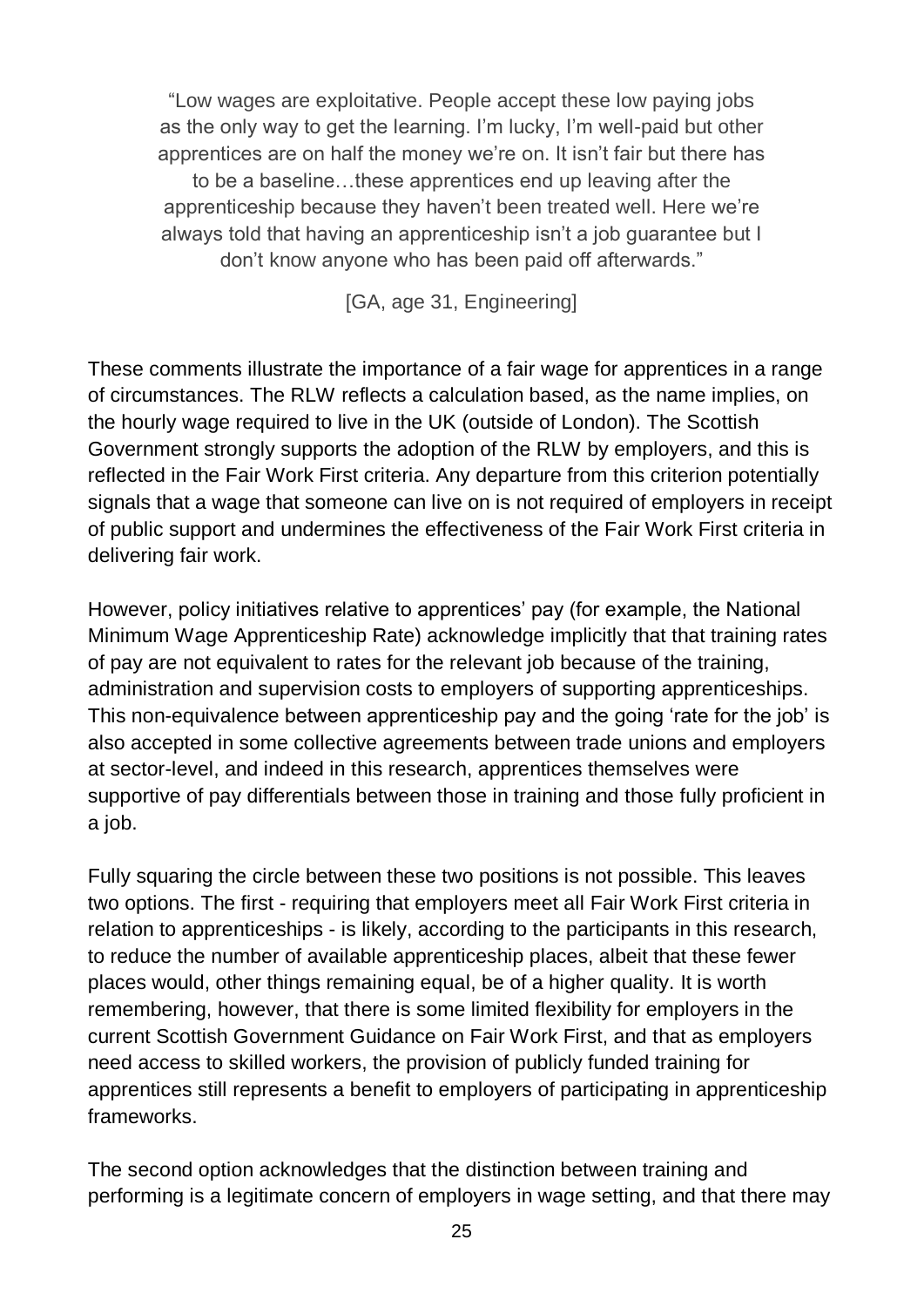be a case to be made for adapting the RLW criterion in Fair Work First in relation to apprenticeship training. Within this option, alternative scenarios were highlighted by research participants:

- some suggested that the RLW could not be paid at all to apprenticeships in their company or sector (on affordability grounds);
- others highlighted arrangements whereby training rates applied during formal training periods (for example, when at college) while higher rates applied while 'on the job', often in industries with negotiated agreements between employers and trade unions over apprentices' pay; and
- in some sectors, apprentices' pay was below the RLW in the earlier years of their apprenticeship but progressed to be above the RLW in later years, again, most commonly where there was a negotiated agreement in place.

These scenarios have different ramifications for policy on Fair Work First in apprenticeships. Turning to those employers concerned over affordability, these might either be exempted from the RLW criterion in some way, or given some additional financial support to meet the RLW criterion, and/or given a longer time period in which to make any possible adjustments. Exemption or delay, however, do not deliver the level of remuneration to individual apprentices on which they can live sustainably and cannot be longer-term approaches if the objectives of Fair Work First as envisaged by The Scottish Government are to be achieved.

Turning to variable pay rates for formal learning or training time, or variable rates under negotiated agreements on apprenticeship framework, these arrangements are implicitly (and sometime explicitly) based on either the time spent in formal training and/or the time to proficiency in a job. This might represent one way of addressing employer concern over the costs of apprenticeships, if the Fair Work First criteria differentiated between training time and wider job performance, with the latter paid at the RLW but some scope to depart from this in relation to training. This is, of course, more problematic to assess across quite distinct apprenticeship frameworks where the balance of on the job and formal training and where the specific needs of apprentices in pace of learning varies considerable. It is worth noting that the most recent Apprenticeship Pay Survey  $2018/19 -$  Scotland (2020)<sup>15</sup> highlighted that only 44% of Levels 2 and 3 of apprentices received on average at least one day of training per week (though this is higher in some frameworks, e.g. 71% in Hairdressing). These variations may be highly significant to the calculations that employers make about the affordability of apprenticeships (separate from constraints arising from employers' specific business models) and to their

 $\overline{a}$ <sup>15</sup> Apprenticeship Pay Survey 2018/19 - Scotland BEIS Research Paper Number 2020/001. Available at:

https://assets.publishing.service.gov.uk/government/uploads/system/uploads/attachment\_data/file/ 857211/aps-2018-19-scotland-report.pdf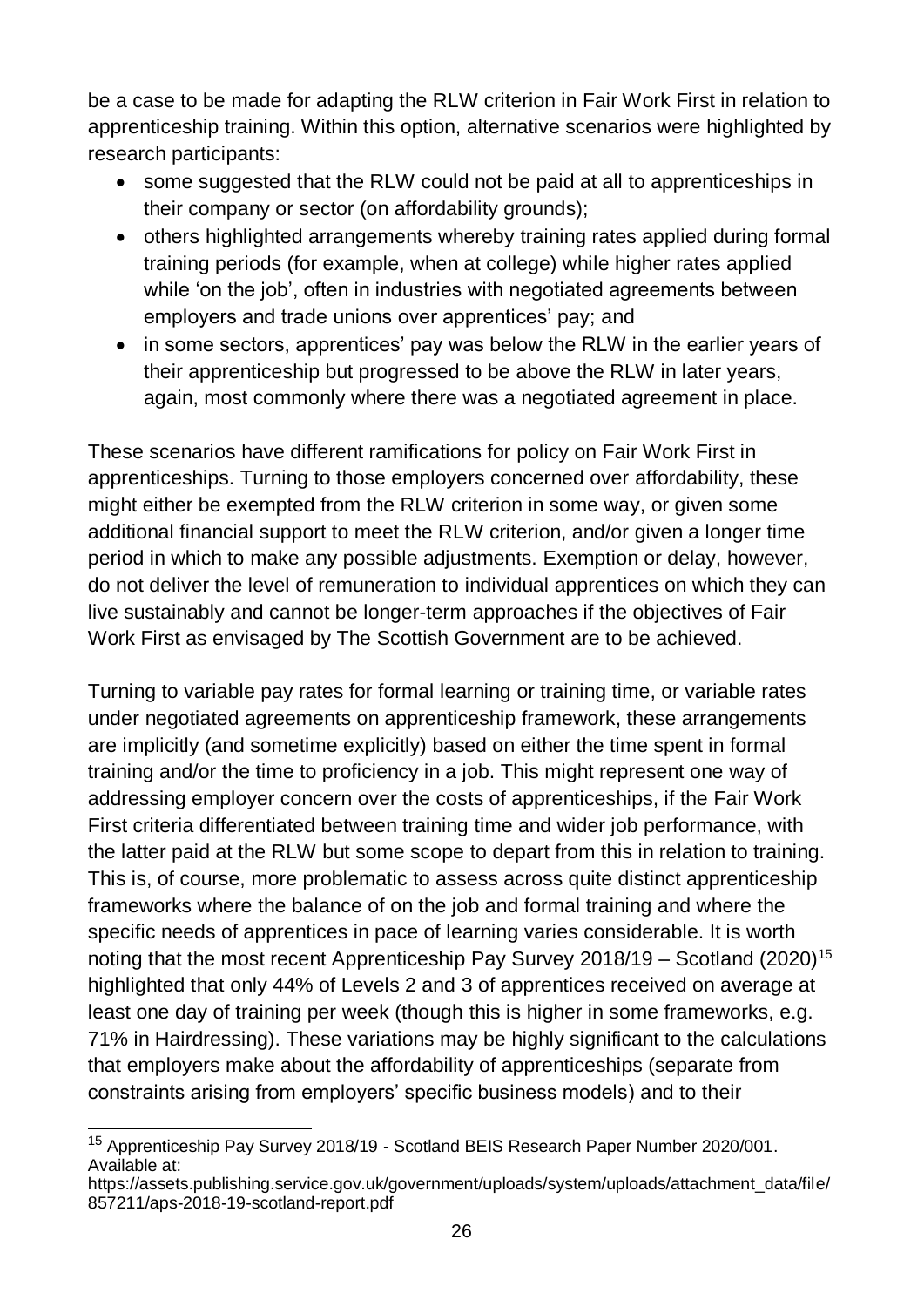willingness to pay the RLW to apprentices, and both these variations and employers' assessments of costs and benefits are likely to be relevant to how the Fair Work First criteria of paying the RLW are likely to land.

It is, of course, important to stress that the existing Scottish Government guidance on Fair Work First implementation highlights the possibility of some flexibility in how the RLW criterion of Fair Work First might be tackled by employers. While The Scottish Government promote payment of the RLW, advocate that apprentices are paid the RLW throughout their apprenticeship and urge that payment of the RLW should not be used to limit pay rates, the Guidance suggests that employers on a journey towards paying the RLW are also exhibiting good practice: including where "the organisation is part of a local partnership working towards Living Wage Place recognition; the employer is actively reviewing the pay structures and developing an incremental plan for paying all staff at least the real Living Wage" (Scottish Government, Fair Work First Guidance, 2021:16).

# <span id="page-27-0"></span>**Benefits of apprenticeships and likely impact of Fair Work First**

Apprentices spoke about a range of benefits of their course of study and training. They were also able to articulate what the potential benefits of Fair Work First application to apprenticeships might be, such as setting minimum standards for employers that offer reassurance to those with little labour market experience and countering wider negative associations that some young people have about apprenticeships.

Apprenticeships identified investment in skills and training as the main overarching benefit that they receive from their employers. In this context, MAs spoke mainly about having 'hands-on' access to essential vocational training that allowed them to develop and/or complement their existing workplace skills and interests; the opportunity to start to build a career and essential work experience. For those that were undertaking MAs in order to upskill in their jobs, there was an emphasis on consolidating their continuing career development. GAs in particular were able to identify a relatively wider range of benefits from their apprenticeship. These were:

- access to accredited degree-level qualifications and higher education learning without being saddled with any student debt;
- accruing essential 'hands-on' vocational work experience and gaining employability skills while being paid, in contrast to their peers in further and higher education;
- access to the employer's pay, grading and career structures; and
- learning vocational hands-on skills that were seen as building blocks in career development;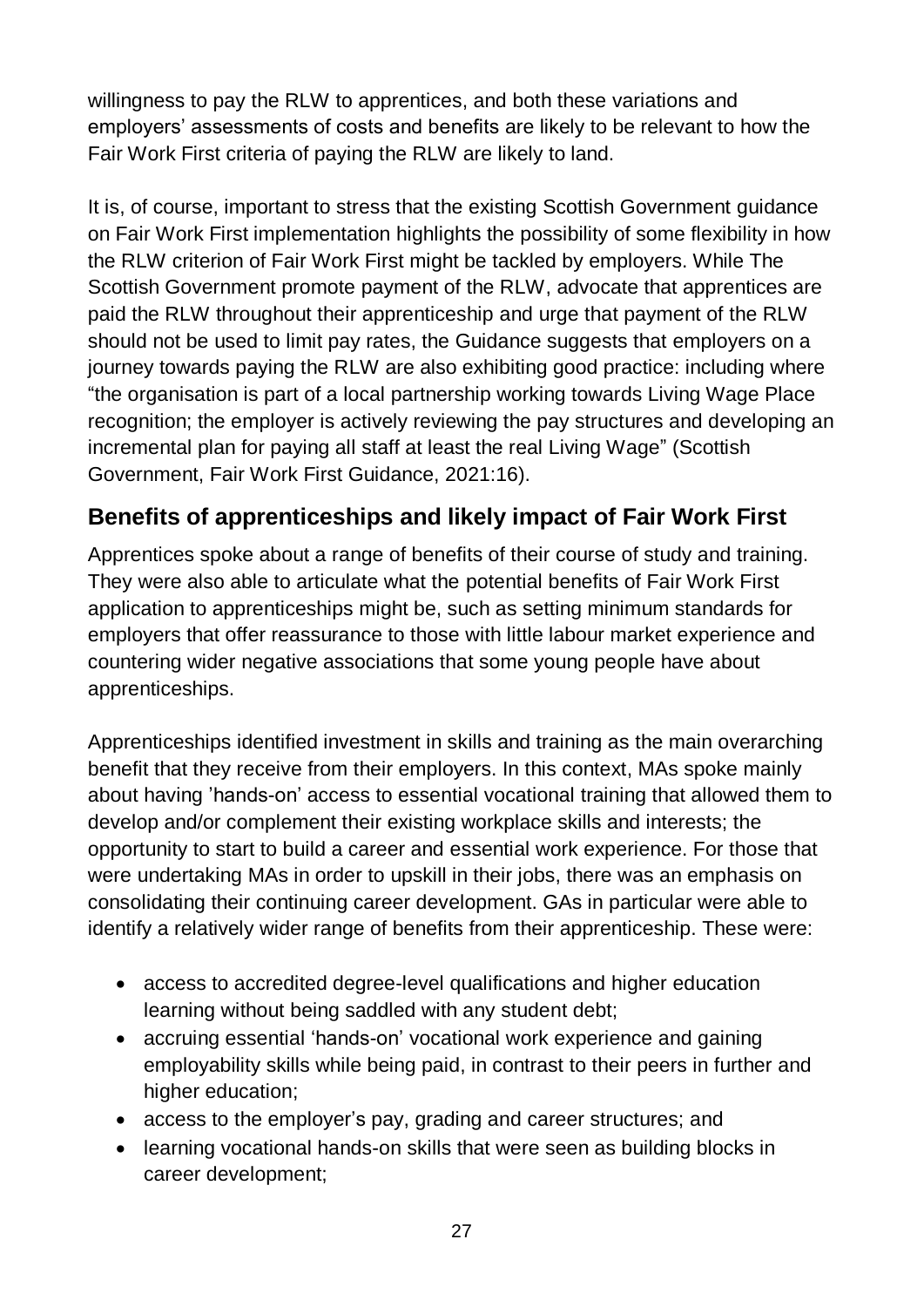- access to further learning opportunities (e.g. postgraduate studies) postapprenticeship and the development of future career pathways; and
- access to employer early career support structures such as 'buddy' and 'mentoring' systems.

In reflecting on whether the presence of the Fair Work First criteria would have made the offer of an apprenticeship with their current employer more attractive, many GAs and MAs found this a difficult question to answer retrospectively. GAs and MAs overall had a clear recognition of the benefits of their own apprenticeship training choices and pathways (see above). If they were new apprenticeship entrants, most argued that they would have chosen their current employer irrespective of whether there was an explicit commitment to Fair Work First in their role/offer. In other words, they were able to identify that their current apprenticeship was one that they wanted and that their employer had a good reputation. While not explicitly related to the Fair Work First criteria, these insights reinforce the views of apprentices, employers and key stakeholders previously outlined in this Report that fair work practices improve employer reputation, with positive implications for the attraction and retention of apprentices. For older apprentices in relatively shorterterm MAs (i.e. who were those more likely to see themselves as employees), they were more likely to say that it would have made little if any difference to whether they took on MA training as they were already working for their employer and assumed that accredited MA apprenticeship training courses were quality-assured.

However, five of our GA and MA apprentices were very clear that the Fair Work First criteria could give prospective apprentice entrants a degree of reassurance about the quality of their apprenticeship and employer, alongside a set of minimum standards that covered areas such as how they would be treated at work and what they could expect to receive in wages. For those with relatively little labour market experience, Fair Work First could provide an important reassurance about the type of employer that they would be working for and about what they could expect as part of an apprenticeship - an important counter against the negative 'cheap labour' stories that were recounted by apprentices in many of our interviews. For example:

"Before I got this job I've got a few mates who did apprenticeships in construction and they complained about wages and how they're treated. Brought these issues up in my job interview here but it would have been good coming in as a new apprentice to know that my employer used fair work because that would have told me something about them, that they looked decent. Got an assurance (from employer) that this apprenticeship wasn't a way of getting cheap labour before they send you on your way. That helps a lot in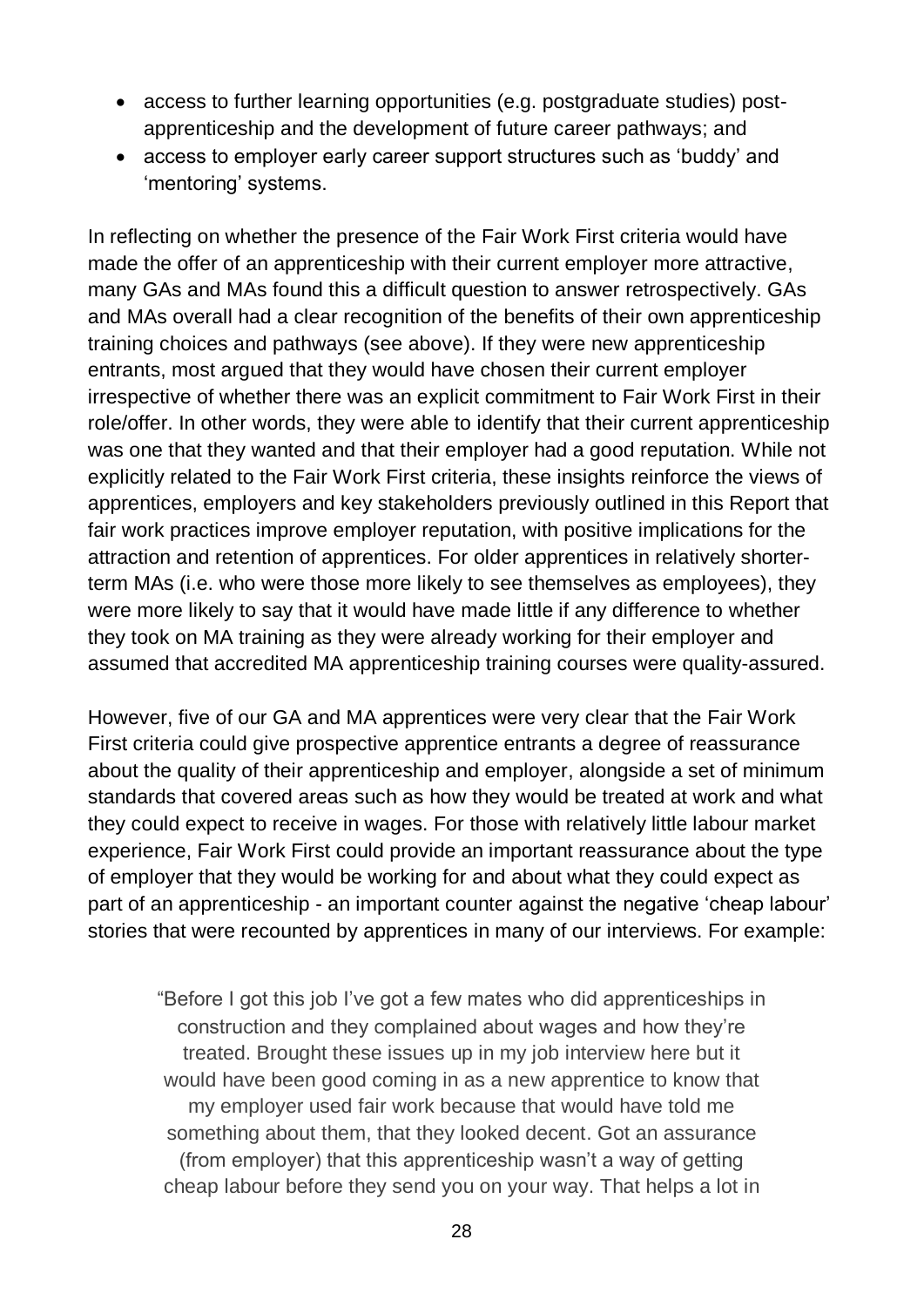people's decisions to know that you're not being used as cheap labour"

[GA, 25 years, Engineering]

"Being on a low wage for four years isn't an option for a lot of people and that real living wage part (of Fair Work First) would make it more attractive to more people, it makes a difference to people if they heard they would be getting decent money"

[MA, 32 years, Electrical Engineering]

"It would be reassuring to know about fair work coming into an apprenticeship, especially if you're getting fair pay and knowing that you're not going to get treated badly."

[MA, 40 years, Mental Health]

"I've been in some places where it's not fair work so I think of it (Fair Work First) as a positive and if the government is moving into that area and trying to make sure apprentices have a better work experience then that's a good thing and would be helpful for people to know there are some standards expected of their employer."

[MA, 38 years, Health & Social Care]

"Good to talk about fair work right at the start of people going into an apprenticeship as a minimum standard at work and knowing that your employer is signed up to that. It's reassuring for people and would help with some of the negative things you hear about apprenticeships: low wages and bad treatment."

[GA, 28 years, IT]

The quotes from apprentices (above) provide a powerful insight into the relevance of fair work to apprentices and potential apprentices, but also highlight that better understanding of fair work can help equip (especially younger) apprentices with knowledge of workplace rights and expectations, and knowledge of what good employment looks like, that can be an asset in their work experience and working life. In turn, this highlights the potential role of Fair Work First in bringing more people into positive engagement with apprenticeships.

# <span id="page-29-0"></span>**Mechanisms for embedding Fair Work First**

There was little specificity in the interviews on how best to embed Fair Work First within the apprentice role/offer with the exception of trade union stakeholders who thought that embedding fair work into apprenticeship provision through rigorous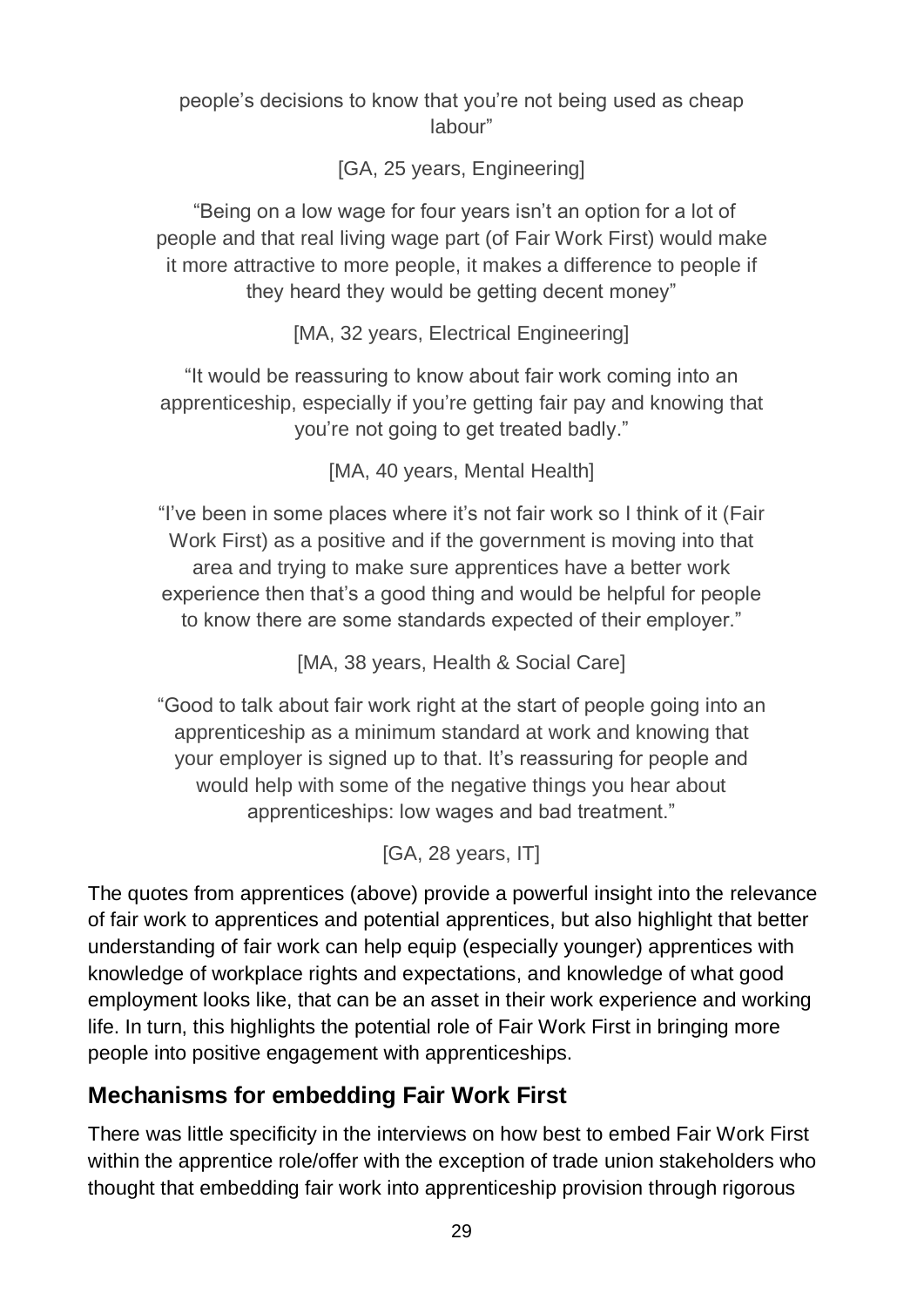conditionality and through collective bargaining agreements where applicable was crucial. There was a recognition by some stakeholders and employers that the Fair Work First criteria could help with delivering minimum standards and providing clear early expectations and reassurances to apprentices about the standards and quality of their employer. This is consistent with the views of a quarter of the apprentices. Some research participants also made references to the potential link between the Fair Work First criteria and the Young Person's Guarantee but were unclear about the position of Fair Work First in relation to this wider initiative.

Stakeholders and employers were more likely to focus on embedding Fair Work First among employers through dialogue and persuasion, specifically, through generating greater awareness of fair work, identifying potential benefits to employers, and in so doing extending its influence and embedding it in existing workplace practices. This reflected a wider concern among some that fair work was not a sufficiently prominent issue for employers and among employer groups. Not surprisingly, some stakeholders and employers used this as an opportunity to focus on the need for greater levels of awareness-raising and dialogue about fair work among SME and micro employers, and the need for greater advocacy on what the benefits of fair work are for employers of all types. In this respect, the profile of fair work and its associated benefits had to be raised across employers, sectors and in workplaces in order for Fair Work First to be embedded effectively.

In the roundtable, trade union and employers' representative stakeholders drew attention to the role of sectoral agreements in ensuring delivery of fair work to apprentices and the need for nuanced alignment with existing collectively bargained agreements. Existing collective agreements provide an important mechanism for embedding a fair work offer to apprentices that is agreed and supported between employers and trade unions, and the structured bargaining processes around these agreements provide for both flexibility and adaptability in aligning Fair Work First with existing agreements and for transparency in how apprenticeships operate across sectors and apprenticeship frameworks.

# <span id="page-30-0"></span>**Incentivising the adoption of Fair Work First**

In terms of the issue about whether greater conditionality should be attached to apprenticeship funding in terms of the Fair Work First criteria, there was a clear recognition and acceptance across stakeholders and employers about the principle of conditionality and public sector funding. In short, stakeholders recognised that public sector financial support for apprenticeships should have conditions attached that require employer compliance. The issue for stakeholders and employers was what the specific conditions would be, how these would be applied and the consequences for employers of failing to comply or meet conditions. The issues to be addressed concerned the need for clarity on: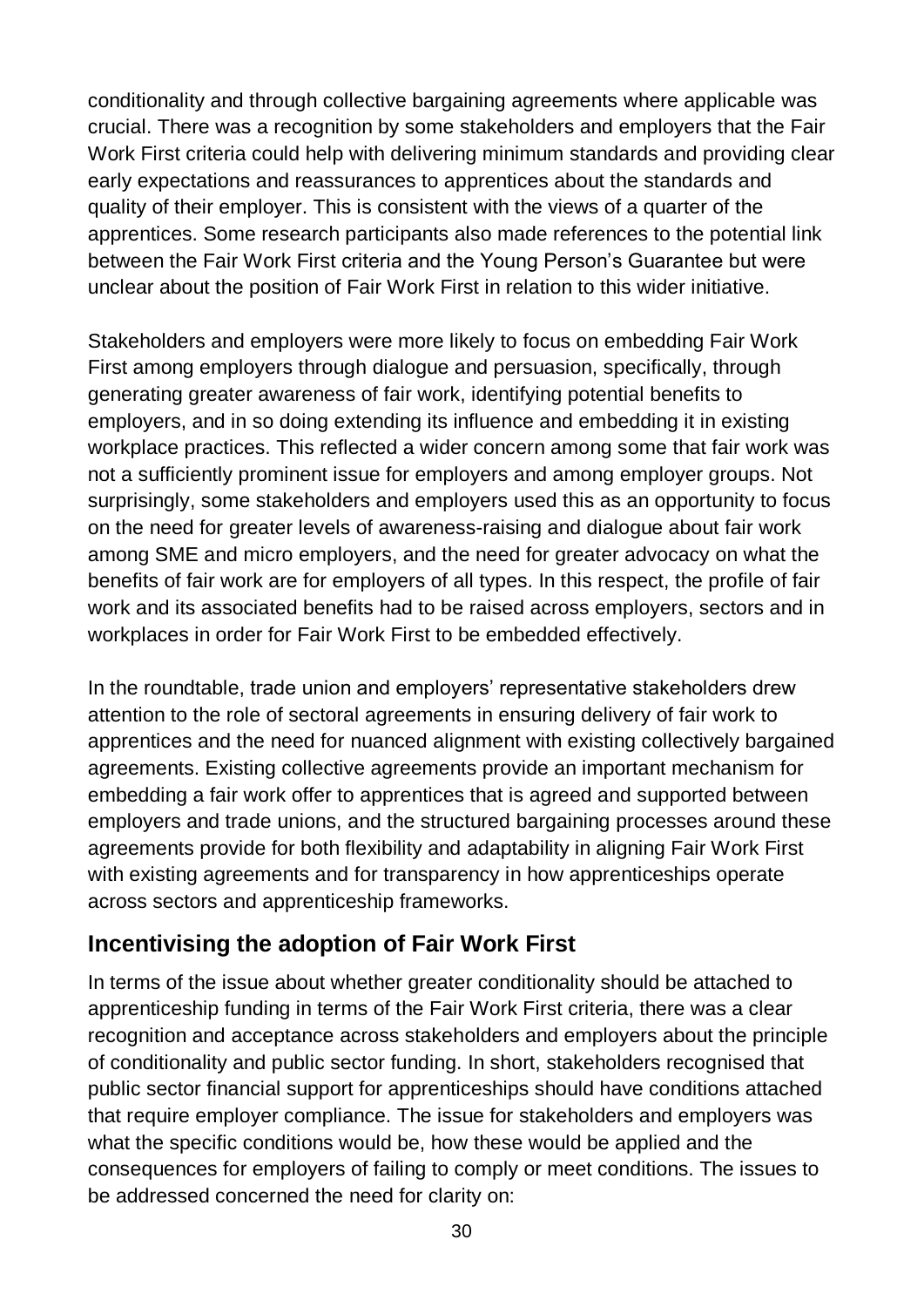- the specific conditions required to meet the Fair Work First criteria (i.e. how these are defined and what practical steps they require from an employer):
- how conditionality would be monitored, and the need to avoid conditions acting as merely a 'tick-box' self-report exercise by employers that could render conditionality meaningless in practice;
- accountability and who would monitor compliance;
- the costs associated with any monitoring system; and
- the types of evidence and actions expected of employers that would constitute compliance.

Only a few stakeholders argued that failure to comply should mean that apprentice funding should be withdrawn from employers. The majority view was that the greater the level and depth of conditionality, the greater the likelihood that more employers would simply opt-out of taking on an apprentice: particularly SME employers with less access to and investment in, dedicated internal HR business supports and functions. Some stakeholders and employers highlighted that greater conditionality risked over-complicating the process of apprentice funding, making it more prohibitive and more of a 'stick' than a 'carrot'. The preference among most stakeholders and employers was for a system that was generally 'light-touch' about conditionality and compliance, recognising that many employers will be unaware of the debate on fair work in Scotland and on Fair Work First requirements. They wanted a 'light-touch' approach - an approach that sought to gradually bring employers along - that did not appear prohibitive or might increase the number of employer actions to secure apprenticeship funding.

There was no clarity or consensus about specific measures that may be used to incentivise employers' alignment with FWF. Where employers tended to address this issue was by calling for greater levels of financial support to facilitate the delivery of the RLW and to address any costs arising from the implementation of the Fair Work First criteria. Some employers proposed solutions involving deployment of the Apprenticeship Levy to support any additional costs, despite this not being an option in Scotland (as distinct from in England), highlighting either confusion over or dissatisfaction with how the levy operates in a devolved Scottish skills context.

Some stakeholders suggested that formal accreditation of fair work or Fair Work First employers could act as an incentive to employers who could use this to enhance their own reputation, making them more attractive to existing employees and potential recruits. Others, however, spoke of a cluttered accreditation landscape and were not supportive of further accreditation.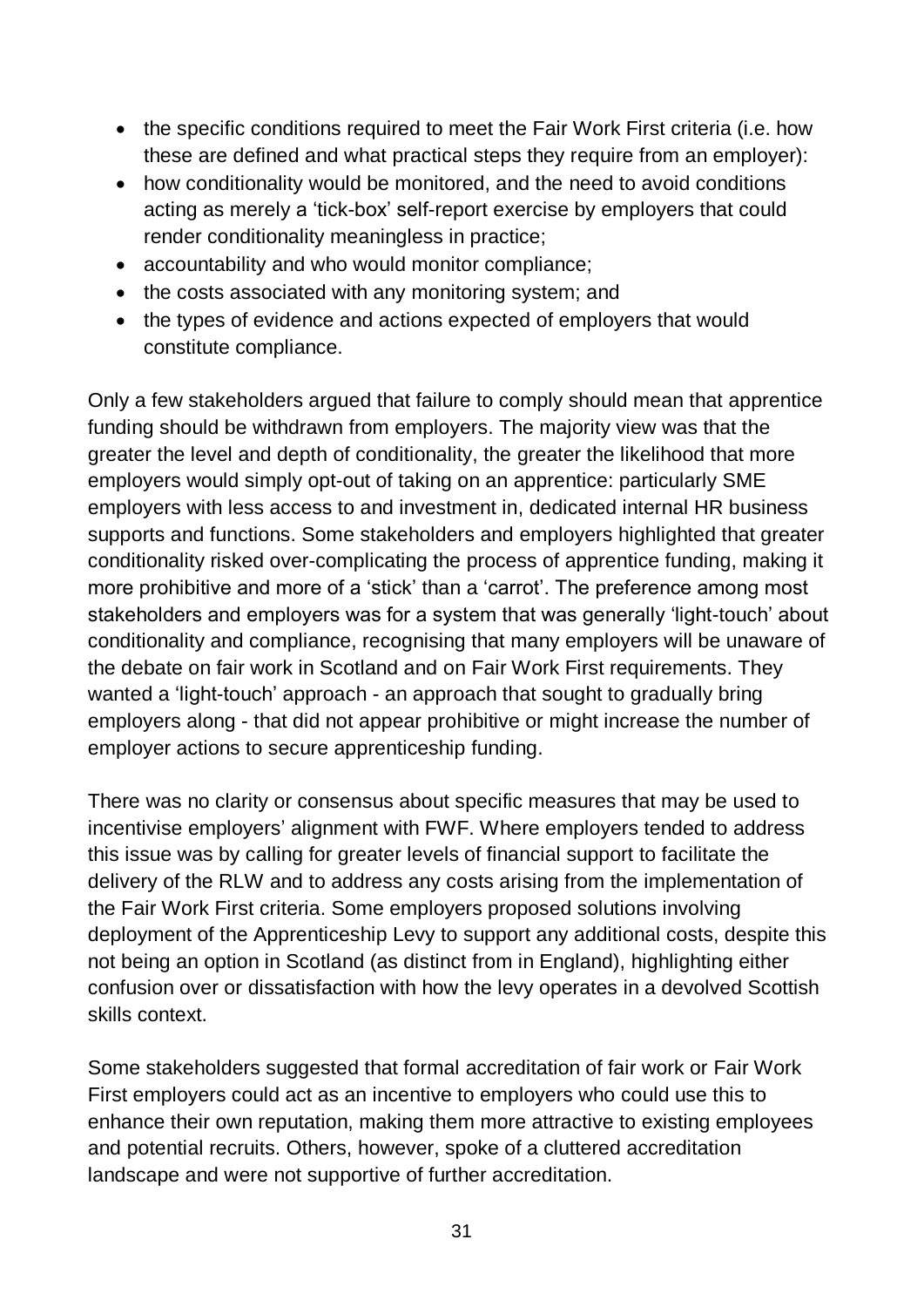The roundtable event confirmed the desire for a 'light-touch' approach with sufficient time for employers to adapt and to ensure that training providers could explain fair work and Fair Work First to employers.

# <span id="page-32-0"></span>**Guaranteed apprenticeships?**

The majority of stakeholders and employers emphasised that the overarching principle in recruitment practice was finding the 'right person' for an apprenticeship that matched their skills, abilities, capabilities and interests. Four employers queried the use of the word 'guarantee' and whether employers could be expected to provide certainty to those applying for apprenticeships about securing a place. That said, most stakeholders and employers were broadly supportive in principle of guaranteed apprenticeships for those facing labour market disadvantage, such as those coming from care backgrounds or with disabilities. The inclusion of those with disabilities was an interesting example to use in this context because it raised a number of practical issues for some research participants that may not be raised in relation to other disadvantaged groups. Consequently, these participants noted that there were a number of individual and structural issues faced by employers in relation to those with disabilities. These included:

- the availability of resources to assess individual capabilities and the levels of support that may be necessary to help people entering and sustaining employment;
- the potential scale of workplace adaptations (and costs) and whether these could make employment prohibitive for many SME apprentice employers; and
- that these factors would limit the types and opportunities available to many people with disabilities unless there were specialist employers already working with these groups or the availability of specialist support services.

Despite existing provision to support employers employing people with disabilities, there was no reference among research participants to this provision.<sup>16</sup> On the issue of adjustments, there was no reference by research participants to the potential of home or flexible working as a possible aid to people with disabilities, although experience of both during pandemic-related workplace responses might provide more robust future insights about the scope for combinations of home and/or other forms of flexible working to support disabled people to better access apprenticeships.

 $\overline{a}$ <sup>16</sup> For information on the Access to Work scheme, see https://inclusionscotland.org/what-wedo/employability-and-civic-participation/employability/employability-guide-menu/access-to-work)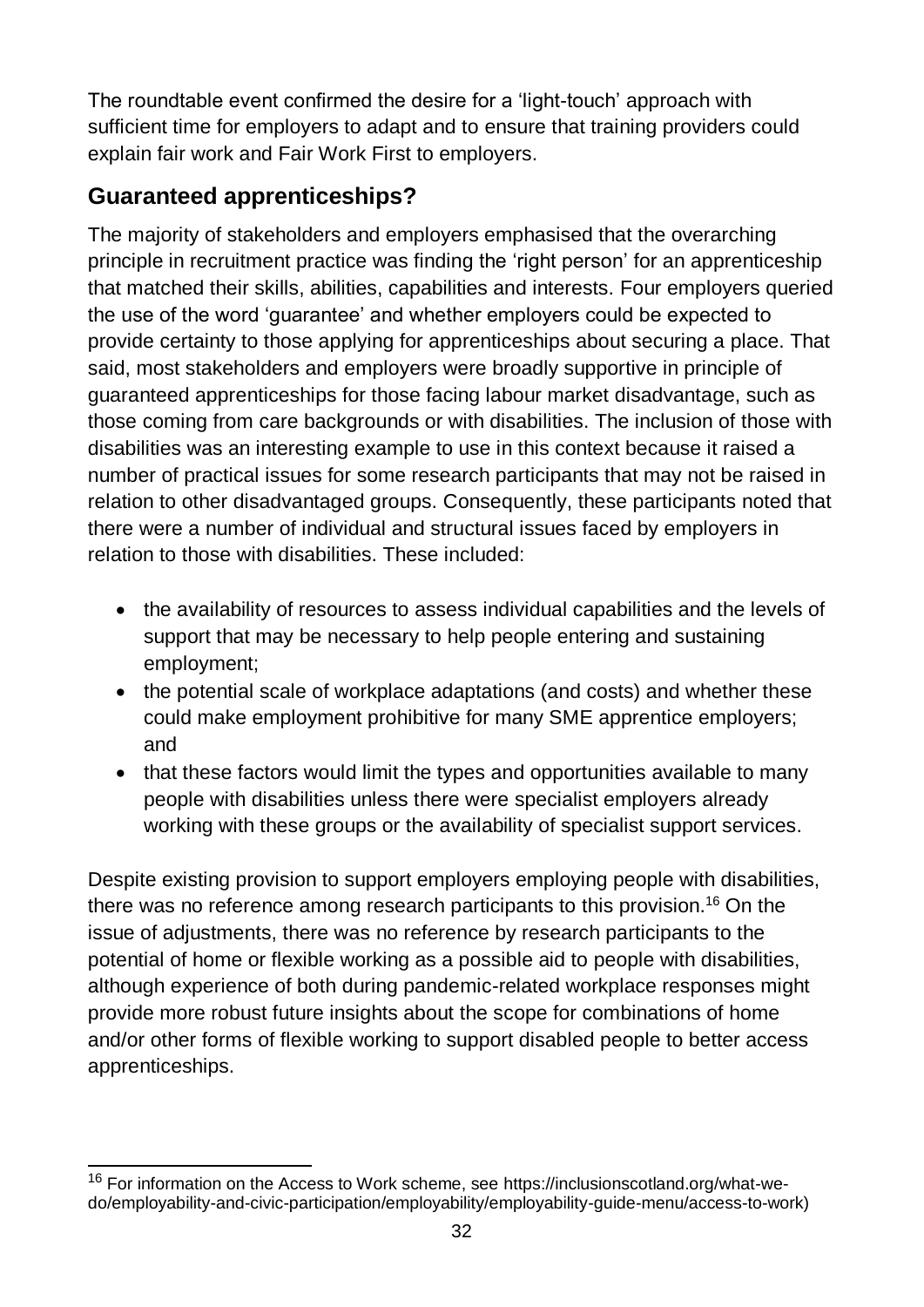More widely, some public sector employers spoke about initiatives in their organisations in recent years which looked more closely at their external recruitment channels and whether these were open, inclusive and supportive of diversity to ensure that they were not missing out on talent, or compounding barriers and disadvantage for particular groups, such as disabled workers and those from minority ethnic groups. Some examples were also given of these organisations bringing in external advocacy and support groups to help shape their recruitment process. The concern was to ensure as much as possible that recruitment was as attractive as possible to groups in the wider population and fair to all potential applicants.

# <span id="page-33-0"></span>**Advice and support on fair work and Fair Work First for employers**

Most of the interviews conducted for this research were carried out before the publication of Fair Work First guidance in January 2021 and specifically before publication of the Implementation of Fair Work First in Scottish Public Procurement: SPPN 3/2021.<sup>17</sup> Consequently there was less information available to research participants on how Fair Work First might operate in practice at the time of interview than currently exists.

Stakeholders made a number of suggestions about forms of advice and support that might be made available to employers to enhance the provision of Fair work in apprenticeships, some of which have subsequently been addressed in current Scottish Government guidance on Fair Work First. These included:

- ensuring that fair work occupies a more visible place in Scottish Government policy agendas, and clarification of where fair work sits in relation to other policy developments in apprenticeships, such as the Young Person's Guarantee;
- defining what fair work is and what the (higher-level) Fair Work First criteria mean in practice for an employer (e.g. defining what is an inappropriate Zero-Hours Contract);
- the need for strong, independent, persuasive advocacy of fair work to raise awareness among employers and drive a fair work agenda. This includes raising awareness among members of the HR community and other relevant networks;

 $\overline{a}$ <sup>17</sup> Implementation of Fair Work First in Scottish Public Procurement: SPPN 3/2021. Available at: https://www.gov.scot/publications/implementation-of-fair-work-first-in-scottish-public-procurementsppn-3-2021/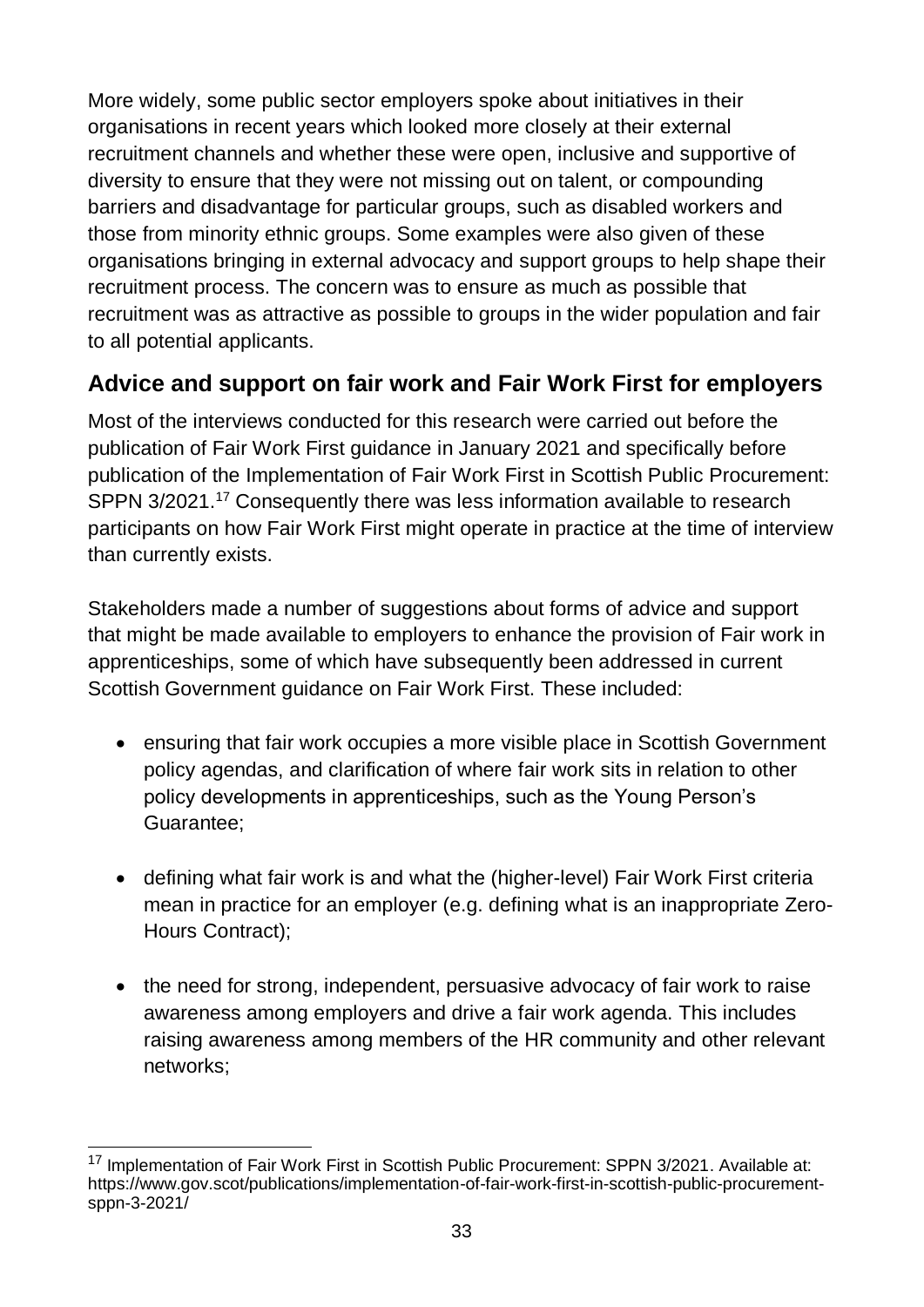- working with the Scottish Apprenticeships Advisory Board (SAAB) to reach SME apprentice employers in different sectors to discuss fair work;
- the need for clarity about what is required and expected of employers to meet the conditions attached to funding for apprenticeships;
- making a strong case to employers on the benefits of adopting a fair work approach (in particular how investing in people is linked with greater employee productivity and commitment), and demonstrating this through employer case-studies that illustrate the benefits to employers of adopting fair work;
- providing additional information and engaging in dialogue with employers on fair work through agencies, training providers and trade bodies; and
- focussing specifically on channels that engage with SME employers.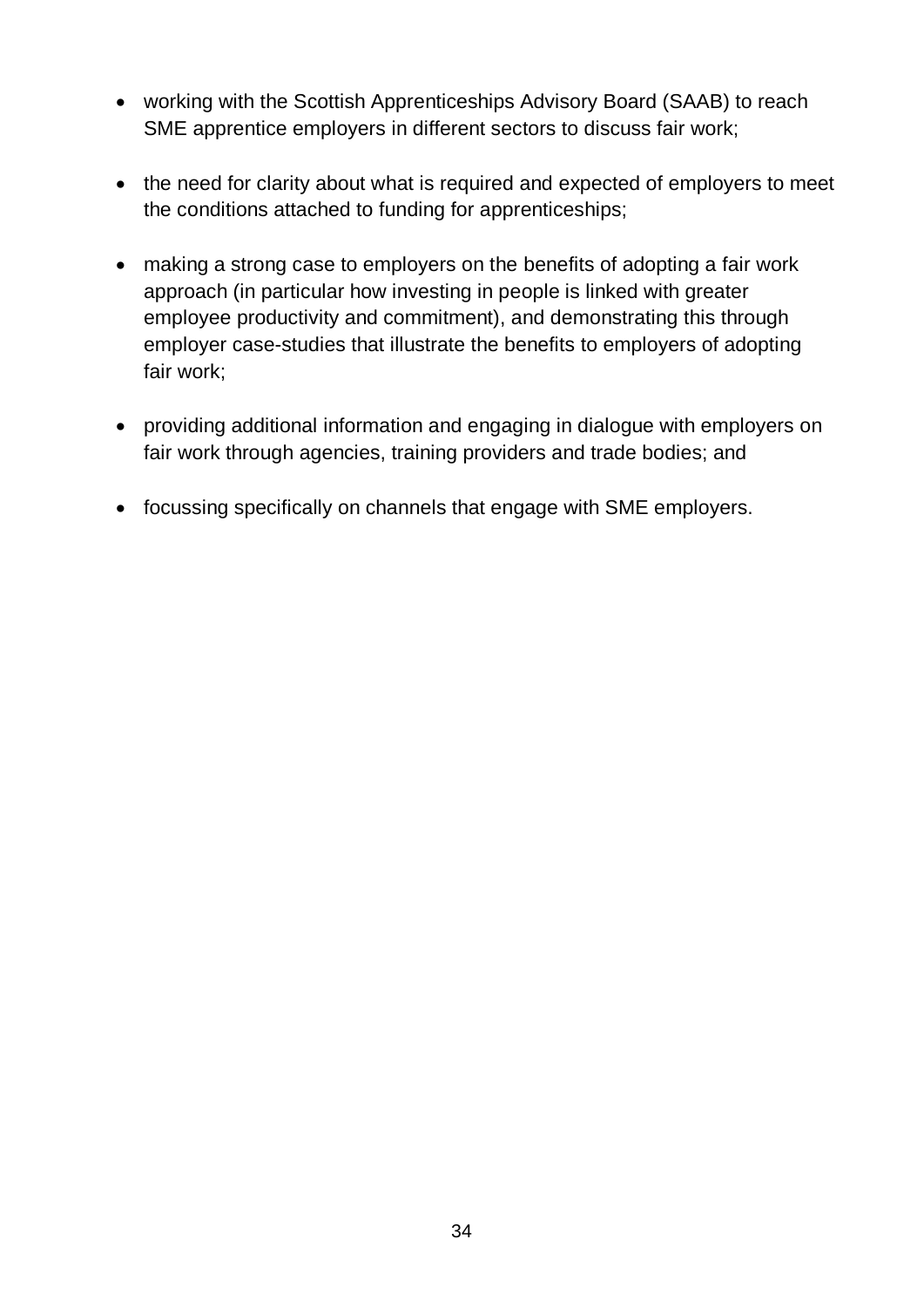# <span id="page-35-0"></span>**Part Three: Conclusions and recommendations**

Fair Work First asks public bodies and employers who deliver procured public services in Scotland, or who receive Scottish Government grant funding, to commit to delivering five key criteria of fair work in line with the Fair Work Framework (2016). The overall aim of this research was to explore opportunities to embed Fair Work First principles in the MA and GA offer. The research Fair Work First addresses the issue of a limited evidence base on the awareness and views of employers, apprentices and other key stakeholders of fair work and the Fair Work First criteria, of how these Fair Work First principles may align with the distinctive characteristics and context of the apprentice role, and of potential implementation issues in adopting Fair Work First criteria in relation to apprenticeships.

Key findings and conclusions are set out below organized in terms of the research objectives.

# <span id="page-35-1"></span>**Do the Fair Work First principles need to be adapted to Modern and Graduate apprenticeships in Scotland?**

Employers who employ apprentices are already acting in line with a key criterion of Fair Work First (investing in workforce development). In the context of apprenticeship funding, therefore, the importance of the application of FWF to apprenticeships is primarily around the conditions under which they are employed. Despite the generally low to moderate levels of awareness of fair work and Fair Work First among our research groups as whole, both are broadly and positively supported. The general principles of fair work and Fair Work First are seen as relevant to apprentice workplaces, and just as apprenticeship systems in Scotland are seen as a 'good product', so is fair work and FWF. There was no pushback or challenge from any of the research participants - stakeholders, employers or apprentices - on the general orientation of Fair Work First and on its application in relation to Graduate and Modern apprenticeships in Scotland.

Stakeholders told us that the Fair Work First criteria reflect key main elements of good employment practices - investing in people's skills and training, providing contractual security, paying workers the same rate for the same job, providing channels for voice in the workplace and appropriately rewarding people for their work. This is a strong and consistent theme across and within the different research groups canvassed by this research. In this sense, the Fair Work First principles for stakeholders are associated with 'good work'. This was consistent with the views of employers of different size (large, SME and micro), sectors and who operate in different local labour markets but echo the view that Fair Work First embodies key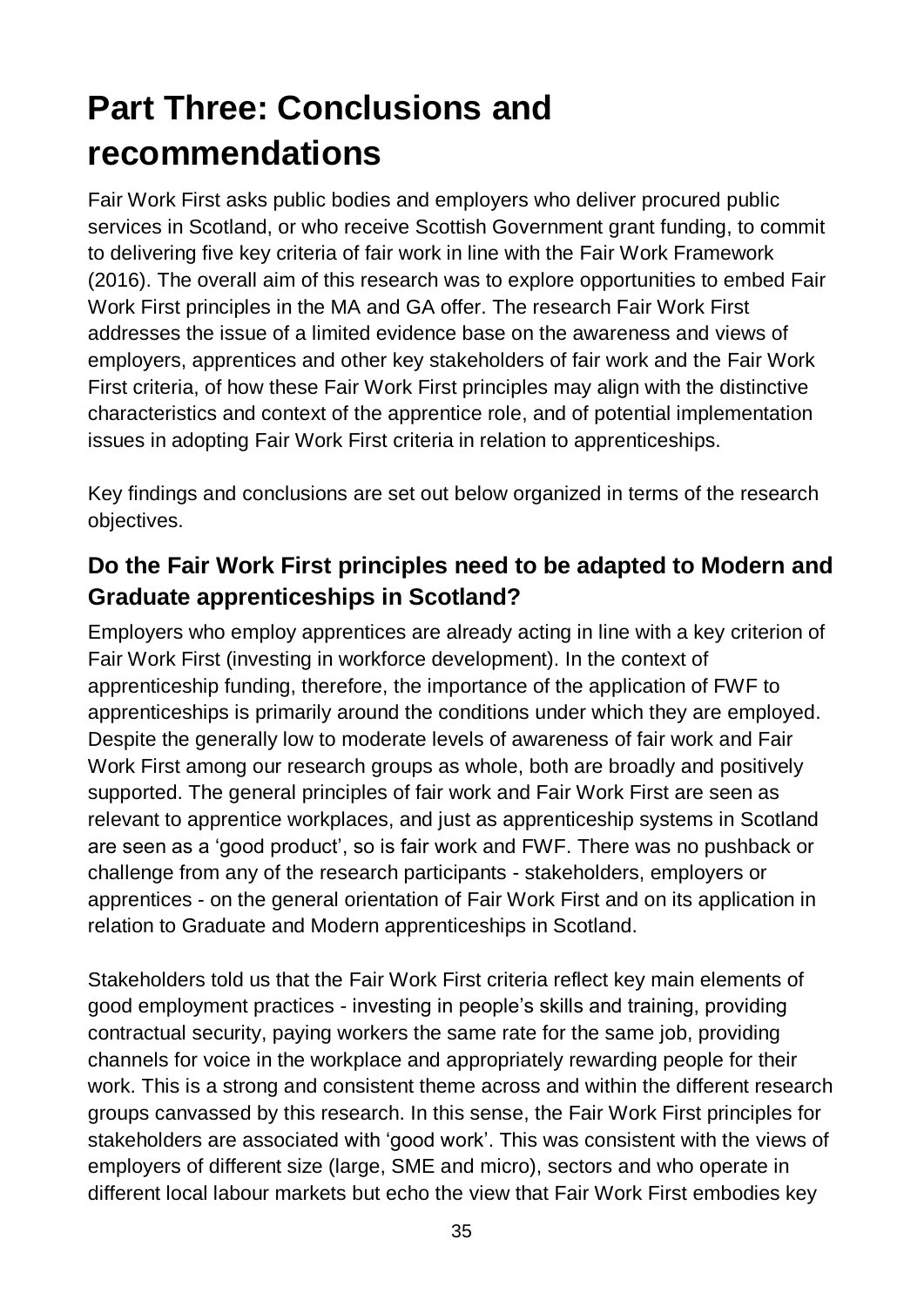elements that are consistent with their values, policies, HR practices and procedures.

Similarly, apprentices (both GA and MA) were positive and supportive of fair work and FWF. They could identify the importance of the specific Fair Work First principles to their own experience and that of their peers; how these principles manifest themselves in the practices of their employers and how applying the Fair Work First principles would provide assurance to new apprentices about the quality of their training and of their employer.

Concerns arose, however, in relation to the Fair Work First criteria of paying the RLW, and focused on three issues: cost/affordability, impact on differentials and the need to differentiate between training and job performance.

Not surprisingly, unlike the other Fair Work First principles, the problem of the 'affordability' of the RLW was raised by stakeholders and by a range of large, SME and micro-employers. This reflected concerns about the increased staff costs arising from not just the RLW (for apprentices) but the knock-on effects of this on differential pay rates (and variations) for other employees and staff. It also reflected concerns about its negative impact for employers in a number of apprenticeships (e.g. personal services, hospitality and retail) in what are typically characterised as low-pay sectors.

For employers and apprentices, the balance between training and job performance was a legitimate discussion in relation to apprentice pay. Employers can accept simultaneously that current apprentice training rates are too low, producing unfairness where apprentices are doing the same job as others earning more, while also understanding that the balance between training and performance differed in different apprenticeships.

While some stakeholders feared that the introduction of Fair Work First and specifically the criterion around the RLW would have a negative impact on the overall numbers of apprenticeships available in Scotland, many employers reported paying at or above the RLW. Many apprentices are in work prior to beginning an MA framework.

While a reduction in the number of apprenticeships is in no-one's interest, there is little clarity from this or other recent research about the scale of this problem for employers and exactly how apprentice numbers would be negatively affected by adopting this measure. This position echoes earlier research on the introduction of the National Minimum Wage Apprenticeship Rate: as Behling and Speckhesser wrote, "…better information is needed about the value of the contribution of young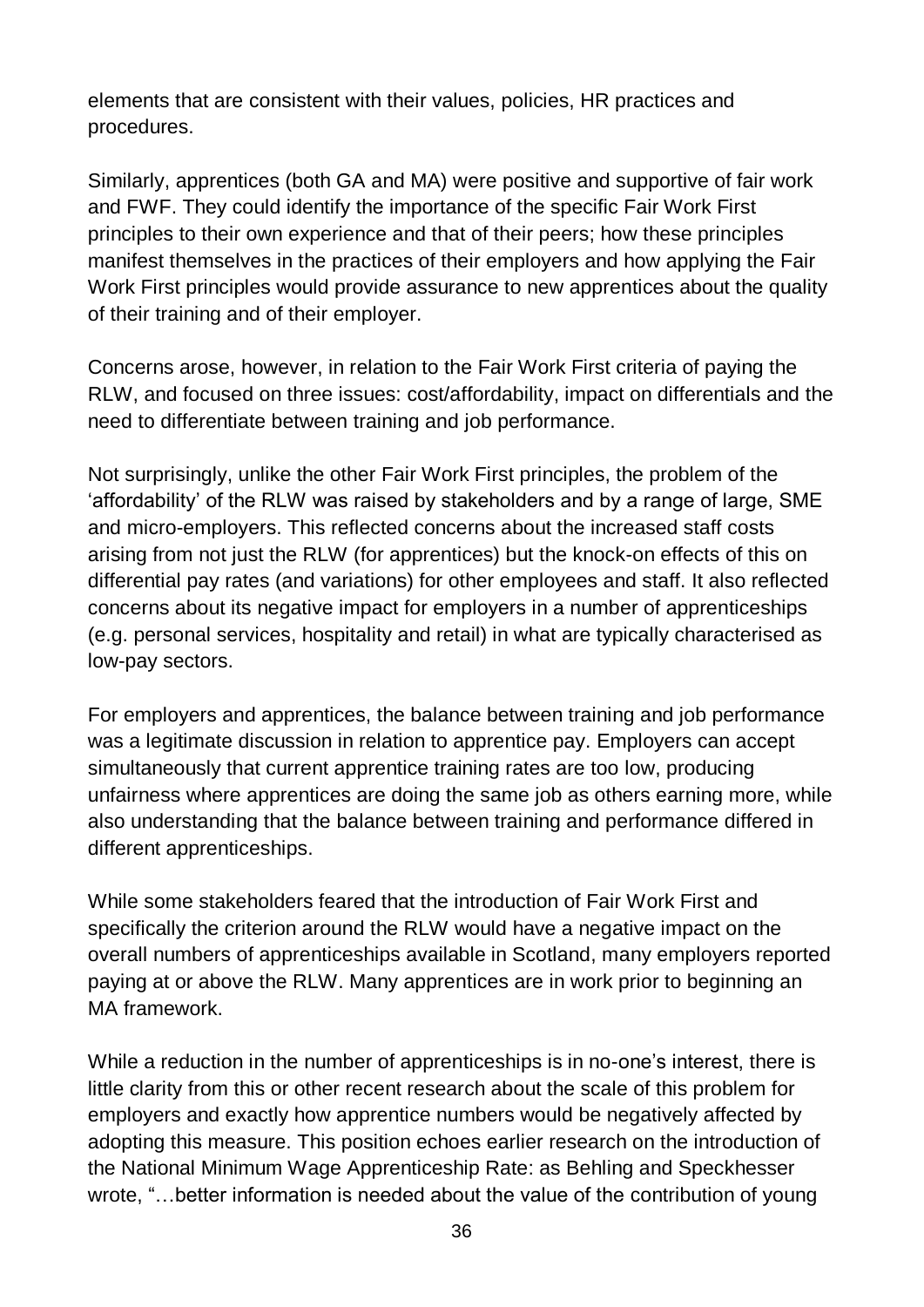people in- and post-apprenticeship, and further crucial parameters like employer costs for supervision and administration. This is needed in order to understand the true costs and benefits of apprenticeships for employers" (2013:ix).<sup>18</sup>

More specific and nuanced assessment genuine affordability issues in applying the RLW to all apprenticeships is still needed. This should also address the types and levels of additional support that may be required by employers to offset the impact of the RLW. This is not simply a call for additional financial support for employers, given that there would be something of a paradox in such a response: supporting businesses to enable them to access public money for skills development - other than under stringent conditions relating to possible market failures - would not provide a level playing field for employers. It is, however, a call for greater sensitivity to context, for example, in relation to those businesses whose operations depend on constrained public funding in areas such as social care and early years. It is also a call for business support that identifies business model constraints in paying the RLW (for example, in low-margin, low value added businesses and sectors) that might benefit from a longer term approach to shifting business models away from those that deliver employment but not fair work.

In contrast to some employer and stakeholder concerns, GA and MAs were broadly supportive of the introduction of the RLW to apprenticeships in Scotland. Although most were not directly affected by low wages, the RLW was seen as a means of countering the problem of 'cheap labour' associated with some apprenticeships, which were seen as unattractive and exploitative. However, the benefits of the RLW need to be viewed alongside the attraction of other benefits of apprenticeships, since the absence of the RLW was not viewed by these apprentices as a factor that would have deterred them in their decision to undertake and apprenticeship.

# <span id="page-37-0"></span>**Implementing the Fair Work First criteria**

There was relatively little clarity or consensus on how best to embed Fair Work First within the apprentice role/offer. This is not particularly surprising given that beyond stakeholders in public agencies, further education, employers' organisations and trade unions, there was only a low level of awareness of fair work. Clearly, however, the process of embedding Fair Work First in the apprentice role/offer will be an important mechanism to raise awareness of fair work and the Fair Work First criteria among apprentices, and in shaping expectations among apprentices

 $\overline{\phantom{a}}$  $18$  Behling, F and Speckesser, S (2013) An impact analysis of the introduction of the Apprentice Rate of the National Minimum Wage: A research paper to the Low Pay Commission for the preparation of its 2013 report. Available at

https://assets.publishing.service.gov.uk/government/uploads/system/uploads/attachment\_data/file/ 226951/National minimum wage apprentice rate impact anaylsis.pdf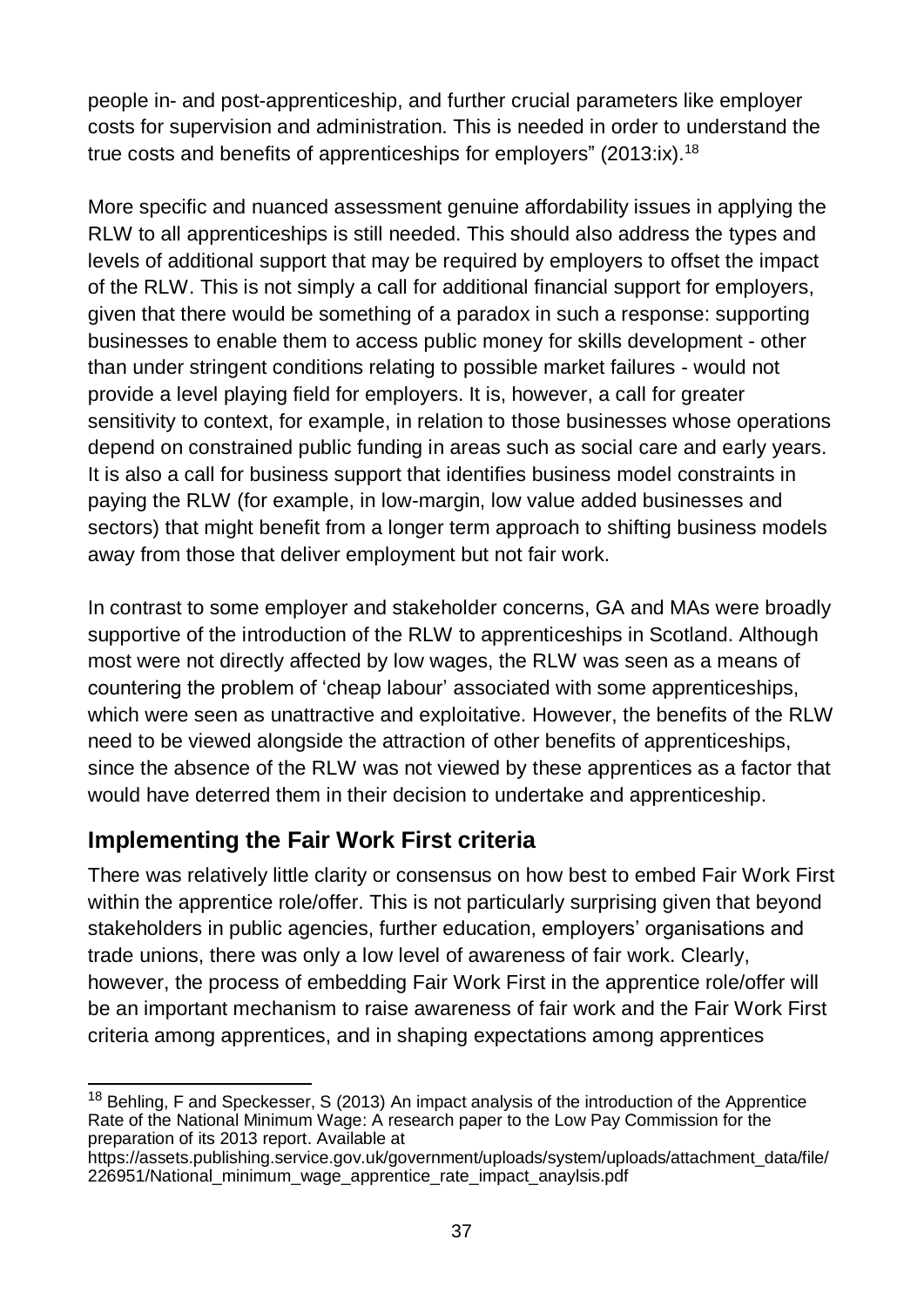(including those who identify more strongly as employees) about the quality of their training and of their employer.

In terms of implementing Fair Work First, the greatest emphasis was placed on embedding it by working proactively with employers to increase their awareness of fair work and what would be expected of them by Fair Work First, specifically focusing on what employers will be expected to deliver to GA's and MA's in terms of their work experience and training to ensure consistency with the criteria. This would involve greater and continuing dialogue between The Scottish Government and its agencies, training providers, employers and unions; and promoting Fair Work First and its potential business benefits to employers.

The conditionality embedded in Fair Work First is aimed at using public spending to leverage change in employer practice. There was a general acceptance by most employers interviewed that it is not uncommon for external funding and support to come with a set of qualifying conditions or requirements, and in this sense, no respondent voiced opposition to conditionality in principle. Their central concern, however, was over the level and degree of conditionality that should be applied by public agencies implementing Fair Work First.

At the point of the research, a 'hard' approach to conditionality - for example, one that requires agencies or training agents to collate, monitor and report in detail on evidence of employer compliance - was not supported by most stakeholder and employers participating in the research, and was perceived as likely to act as a disincentive to employers taking on apprentices. This was widely felt to be a particular issue for SME and micro-employers who, unlike larger employers, lack the internal business supports necessary to routinely deploy and evidence these types of actions. There was strong support from employers and some other stakeholders for giving employers more time to adjust to the Fair Work First criteria. Overall, there was strong support for adopting a 'light touch' approach to conditionality: one that minimises additional administrative or procedural burdens on employers. Some employers spoke of the option of an accreditation system to allow employers to brand their organisations as fair employers, potentially delivering reputational benefits for these employers in retention and recruitment and making them more attractive to new apprentice entrants. Others, however, spoke of a cluttered accreditation landscape and were not supportive of further accreditation. Trade union stakeholders pointed to the possibility of a role for workplace unions in verification of Fair Work First criteria and enabling a relatively light touch but effective approach to ensuring alignment with the Fair Work First conditions.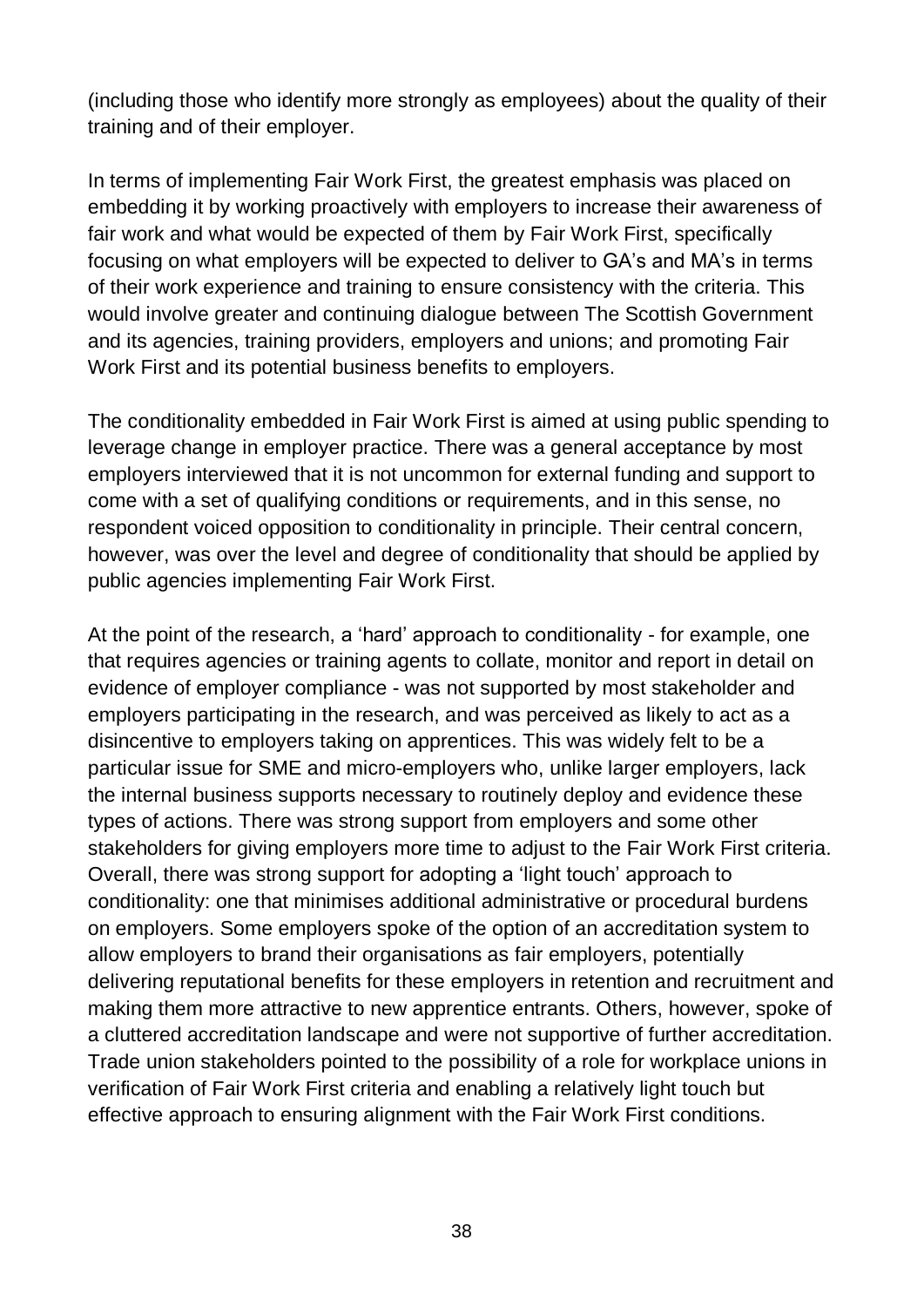### <span id="page-39-0"></span>**Recommendations for the implementation of Fair Work First**

A consideration of the evidence leads us to make the following recommendations set out below.

#### **Recommendation 1: public bodies and agencies should increase efforts to champion fair work in apprenticeships**

Leveraging fair work through Fair Work First should be a core influence on the apprenticeship system in Scotland and should be a central focus of agencies managing the delivery of MAs and GAs in Scotland. Fair work and Fair Work First are positively supported by stakeholders, employers and apprentices, and all groups identified fair work as consistent with good employment practices, and there is widespread acknowledgement of the potential benefits of Fair Work First to employers and apprentices.

#### **Recommendation 2: relevant stakeholders, including the Fair Work Convention, should target the provision of information on fair work and Fair Work First specifically on SME employers and apprentices/young people**

The need for better communications and dissemination of insights on fair work in general and specifically on Fair Work First was a strong theme throughout the research. Scottish Government, public agencies and training providers need to address the issue of communications about fair work and Fair Work First. There is an identifiable gap and lack of awareness among SMEs and apprentices. There is a need to proactively and urgently address the deficits in information among these groups. While information is already provided to apprentices by SDS and the Unite the Union Fair Work Apprenticeship Coordinator (funded by The Scottish Government), enhancing these mechanisms could address the knowledge and understanding of fair work among apprentices. The ongoing SDS/UNISON Scotland pilot to deliver a fair work module in schools also points to the role of careers information, education, advice and guidance in enhancing awareness of fair work among young people and, subject to evaluation of outcomes, might provide an opportunity to scale up the provision of information in the context of both schools and apprenticeship training.

#### **Recommendation 3: development of specific Fair Work Guidance and best practice examples as these apply to apprenticeships**

While the 2021 Fair Work First implementation guidance addresses a number of areas of information requested by stakeholders in this research, there is a need for the development of specific guidance on how Fair Work First relates to apprenticeship support, and specifically to the implementation issues in relation to the RLW, since this is an area that is underdeveloped in the 2021 guidance.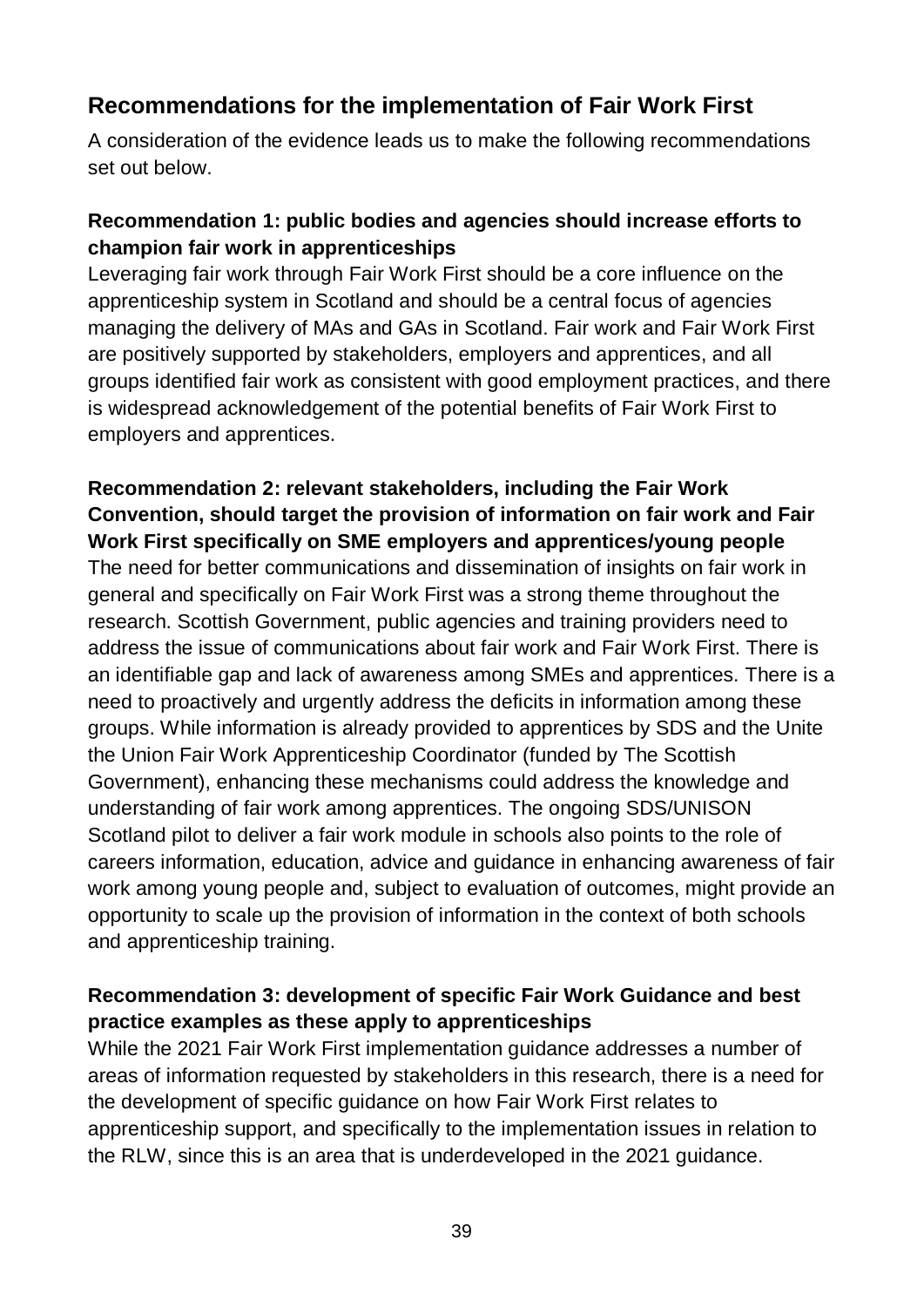#### **Recommendation 4: identify 'challenge' areas for paying the RLW to apprentices and develop or build upon existing collaborative structures to address challenges and highlight and disseminate good practice around the RLW**

The scale of the affordability challenge for employers in paying the RLW to apprentices is simply unknown at the present time. Without detailed information on the scale of the challenge, the likely affected sectors and businesses, there is little robust evidence on which to base any targeting of support for businesses who would, in the context of a requirement to pay the RLW, withdraw from apprenticeship provision. Rather than dilute the commitment to paying the Real Living Wage in apprenticeships, a targeted approach is needed to identifying key affected businesses and exploration of the ways in which these businesses might be better supported to be able to respond to the RLW criteria in Fair Work First.

#### **Recommendation 5: develop a robust evaluation of the implementation of Fair Work First as early as possible and use this insight/learning on an ongoing basis to support further adoption/implementation**

There is a strong need for ongoing dialogue on the implementation of Fair Work First with relevant stakeholders, for strong advocacy on the benefits for employers and apprentices; and for ongoing learning (and dissemination of learning) on the efficacy of the current Fair Work First guidelines in supporting employers understanding and decision making in relation to apprentices.

#### **Recommendation 6: develop 'light touch' but effective reporting and monitoring requirements to support Fair Work First and utilise workplace representation to support reporting and monitoring where present**

Widespread though not unanimous support for 'light touch' conditionality might best be delivered through a phased and/or collaborative approach to Fair Work First implementation, working with employers in different sectors to address specific sectoral challenges and appropriate timescales for implementation, and relying on existing workplace or sectoral representation structures to provide appropriate verification of practice.

#### **Recommendation 7: explore the lessons from flexible working arrangements operationalised during the COVID-19 public health restrictions to improve intelligence on the feasibility of guaranteed apprenticeships**

There is strong support for improving access to apprenticeships for those experiencing labour market disadvantage alongside a strong policy commitment in this regard. However, there is insufficient understanding of how a guaranteed apprenticeship would operate across stakeholders at this point in time and hence there is no basis from the data gathered to make a recommendation on guaranteed apprenticeships. Greater specification of how guaranteed apprenticeships might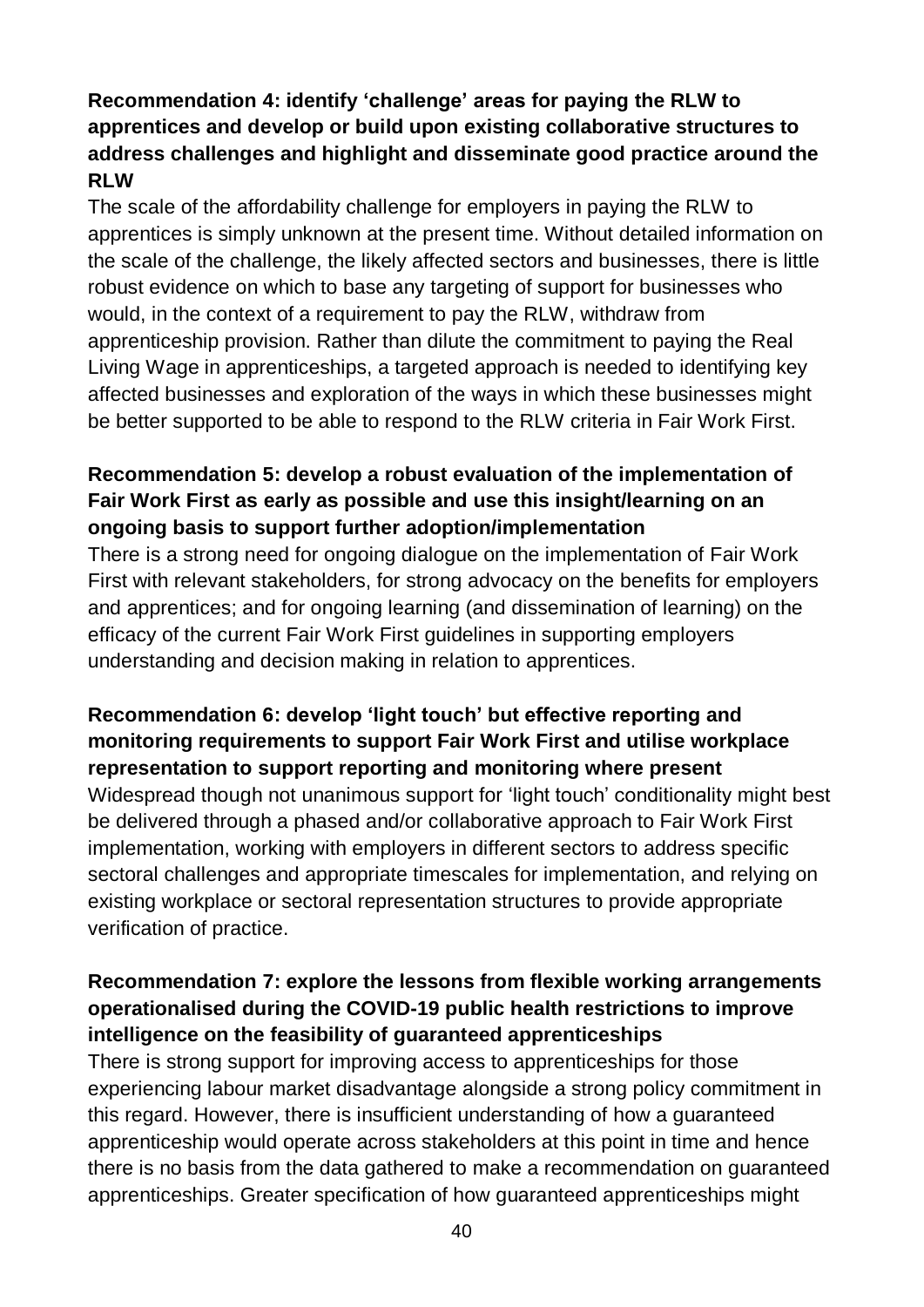operate is required for effective stakeholder consultation and consideration should be given to delivering such specification.

#### **Recommendation 8: enhance joint employer/union activity around the governance of apprenticeships/Frameworks with specific emphasis on the delivery of the Fair Work First criteria**

Many of the above findings and recommendations highlight the potential for a more 'social partnership' approach to the delivery of Fair Work First in relation to apprenticeships: the emphasis on communication; learning; shared experience and insight; the need for joint problem solving on challenging issues; the need for agreement on the balance between work proficiency and training in apprentice programmes and by extension affordability to the employer, and the scope for shared objectives and common ground in the delivery of apprenticeships – all of these are crucial to embedding fair work and Fair Work First in the apprenticeship offer.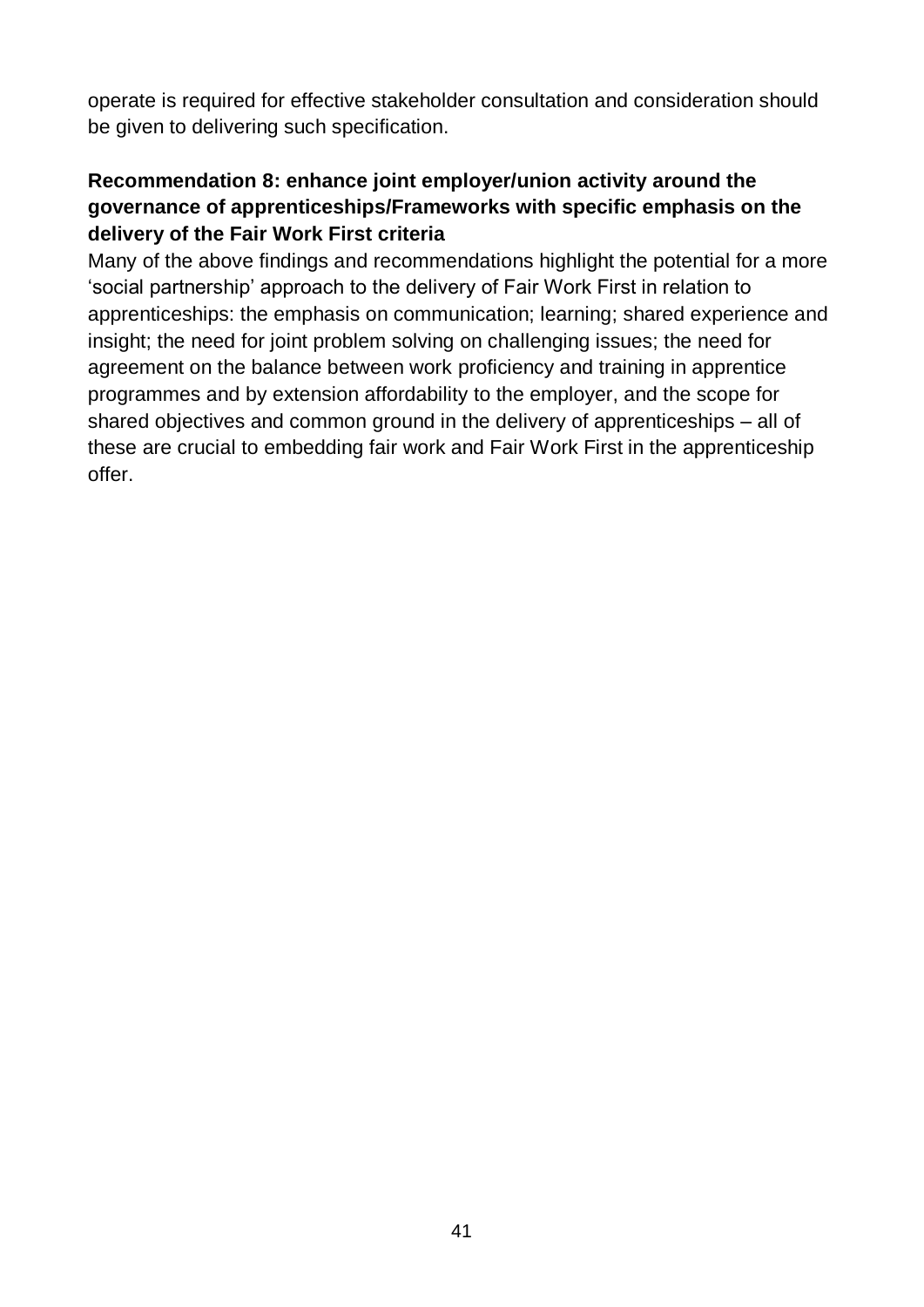# <span id="page-42-0"></span>**Appendix A: Sample**

#### **Employers**

Table 2: Sample of employers by labour market area (number)

| Area      | Large Employer<br>$(250+)$ | SME (<250) | Micro Employer (<10) |
|-----------|----------------------------|------------|----------------------|
| Glasgow   | 6                          | -          | $\,$                 |
| Inverness |                            | 3          | $\overline{2}$       |
| Perth     |                            | 4          | ٠                    |

### **Apprentices**

Table 3: Sample of Apprentices by area, age, sex and sector (number)

| Area                           | <b>Number</b> | Mean<br>Age<br>(years) | <b>Sex</b><br>(numbers of<br>male/female) | <b>Sectors</b>                                              |
|--------------------------------|---------------|------------------------|-------------------------------------------|-------------------------------------------------------------|
| Glasgow                        | 8             | 23                     | 4/4                                       | IT and Engineering                                          |
| <i><u><b>Inverness</b></u></i> | 6             | 32                     | 2/4                                       | Financial<br>services/Marketing/Construction/Early<br>Years |
| Perth                          | 6             | 32                     | 3/3                                       | Financial<br>services/Marketing/Construction/Social<br>Care |